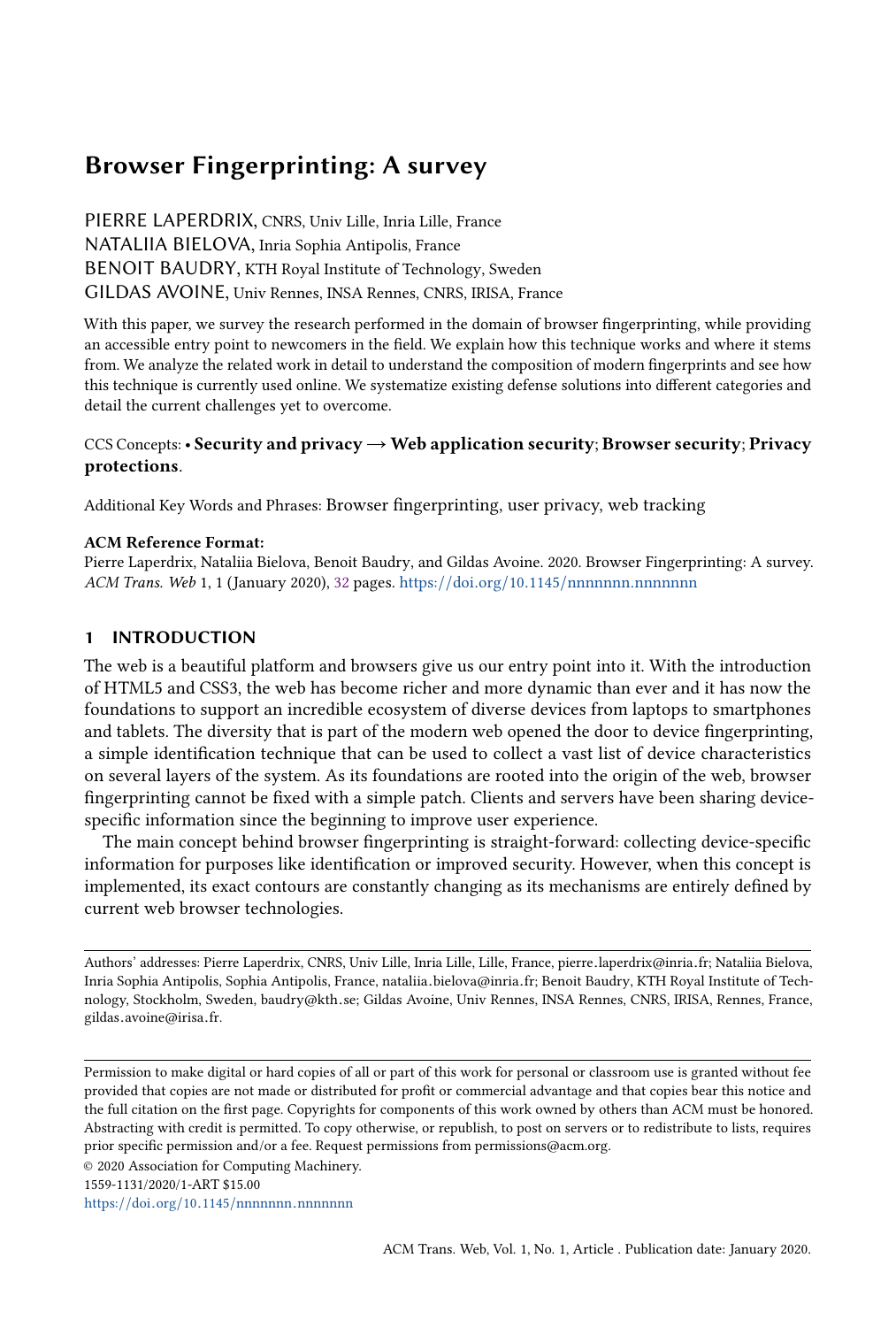## 1.1 Definition

A browser fingerprint is a set of information related to a user's device from the hardware to the operating system to the browser and its configuration. Browser fingerprinting refers to the process of collecting information through a web browser to build a fingerprint of a device. Via a simple script running inside a browser, a server can collect a wide variety of information from public interfaces called Application Programming Interface (API) and HTTP headers. An API is an interface that provides an entry point to specific objects and functions. While some APIs require a permission to be accessed like the microphone or the camera, most of them are freely accessible from any JavaScript script rendering the information collection trivial. Contrarily to other identification techniques like cookies that rely on a unique identifier (ID) directly stored inside the browser, browser fingerprinting is qualified as completely stateless. It does not leave any trace as it does not require the storage of information inside the browser.

For the rest of this article, the terms "browser fingerprint" and "device fingerprint" will be used interchangeably. We also consider cross-browser device fingerprinting as detailed in Section [4.1.2.](#page-17-0) However, it should be noted that we focus only on information collected through a web browser. We do not cover the identification of devices through smartphone applications like Kurtz et al. [\[92\]](#page-29-0) or Wu et al. [\[129\]](#page-31-1) as they have access to more information than with a simple browser and they require additional permissions to get installed. We also do not focus on the analysis of the structure of network packets similar to the features offered by tools like nmap [\[51\]](#page-28-0) as they fall out of context of what the browser has access to. Finally, we do not study how the IP address or the geolocation of the user can contribute to the identification of a device. While they can be used to complement a fingerprint, we focus here on what can be done entirely from the information given by a web browser.

#### 1.2 Contributions

The goal of this work is twofold: first, to provide an accessible entry point for newcomers by systematizing existing work, and second, to form the foundations for future research in the domain by eliciting the current challenges yet to overcome. We accomplish these goals with the following contributions:

- A thorough survey of the research conducted in the domain of browser fingerprinting with a summary of the framework used to evaluate the uniqueness of browser fingerprints and their adoption on the web.
- An overview of how this technique is currently used in both research and industry.
- A taxonomy that classifies existing defense mechanisms into different categories, providing a high-level view of the benefits and drawbacks of each of these techniques.
- A discussion about the current state of browser fingerprinting and the challenges it is currently facing on the science, technological, business and legislative aspects.

## 1.3 Organization

The remainder of this work is organized as follows. Section [2](#page-2-0) reports on the evolution of web browsers over the years to gain an understanding of why browser fingerprinting became possible. Section [3](#page-3-0) provides a detailed survey on the work done in the domain. Section [4](#page-14-0) introduces the different approaches designed to protect users against it. Section [5](#page-21-0) discusses the different usage of this technique and the current challenges in both research and industry. Section [6](#page-26-0) concludes this paper.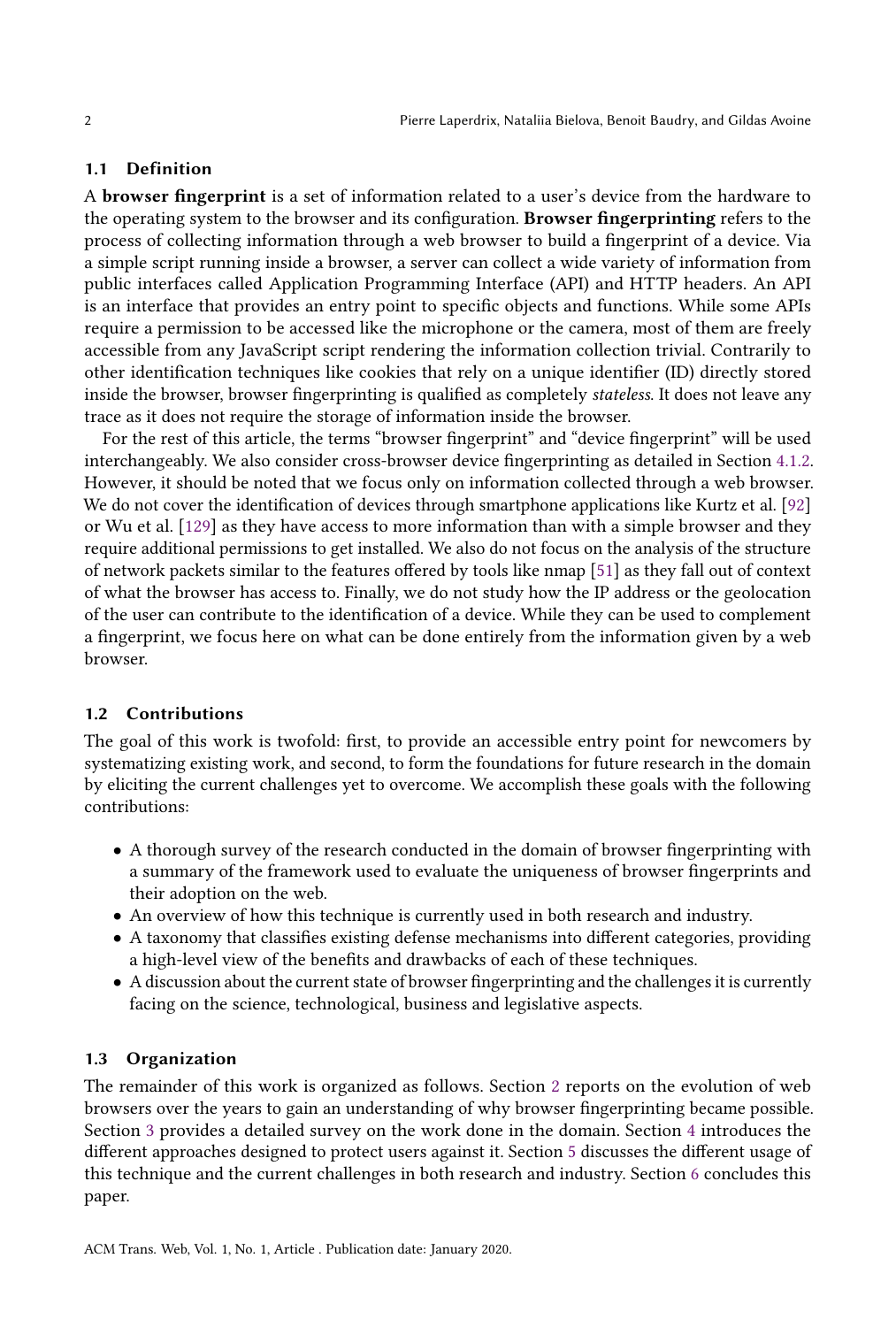Browser Fingerprinting: A survey 3

## <span id="page-2-0"></span>2 A BRIEF HISTORY OF WEB BROWSERS

In this section, we look at how web browsers turned from HTML renderers to full-fledged embedded operating systems.

## 2.1 Indicating browser limitations with the user-agent header

One of the key ideas of the early development of the web is that, for anyone to get access to this vast network of machines, it should be device agnostic, i.e. run on any device with any type of architecture. HTTP [\[2\]](#page-26-1) and HTML [\[1\]](#page-26-2) were born from that need of having a universal way of communicating between machines and in the early 90s, web browsers started to appear from various teams around the world to support these soon-to-be standards. However, as the foundations of the web started to evolve to keep pushing what is possible online, not every browser and not every platform supported the latest additions. Some browsers conformed to only a subset of the specifications and developed their own features. This started the now infamous era of the "Best viewed with X" banners.

To prevent incompatibility problems, the HTTP protocol includes the "User-Agent requestheader" [\[2\]](#page-26-1). Browsers started to include their name, their version and even sometimes the platform on which they were running to avoid particular user agent limitations. As reported by [\[4\]](#page-26-3) and [\[5\]](#page-26-4), the story of the user-agent header is very rich and it keeps writing itself today as modern browsers still bear the legacy of the very first browsers. The information contained in this header has become complex as browser vendors started copying the value of their competitors to declare their compatibility with a different rendering engine. For example, the user-agent for version 68 of a Chrome browser running on Linux is the following:

Mozilla/5.0 (X11; Linux x86\_64) AppleWebKit/537.36 (KHTML, like Gecko) Chrome /68.0.3440.75 Safari /537.36

The only relevant pieces of information here are "(X11; Linux x86\_64)" and "Chrome/68.0.3440.75". Other strings like "Gecko", "KHTML" or "Safari" are present to declare their compatibility with other layout engines. The string "Mozilla/5.0" even dates back from the time where the first ever version of Firefox was released to the public. All modern web browsers now include it in the user-agent header for no particular reason.

In the end, the user-agent header can be considered as the very first piece of information that deliberately indicated differences between devices to help developers take into account browser limitations.

## 2.2 Bridging the gap between web browsers and native software applications

At the very beginning of the web, pages needed to be reloaded completely to allow live modifications. In 1995, Brendan Eich added a scripting language called JavaScript inside the Netscape Navigator to make web pages more dynamic. From then on, the language quickly gained a lot of traction and was implemented in most browsers in the months following its introduction. The specification of the language became standardized in June 1997 under the name "ECMAScript", with JavaScript being the most well known of its implementations at the time.

As the language started growing and as browsers started to offer more and more features to their users, developers pushed to create a bridge between the browser and the platform it is running on. The goal was to incorporate information from the user's environment inside the browser to feel more like a native software application. The very first edition of the ECMAScript specification offers the first traces of such integration with details on the "Date" object [\[3\]](#page-26-5). To conform to the specification, browsers directly got the timezone of the device from the operating system.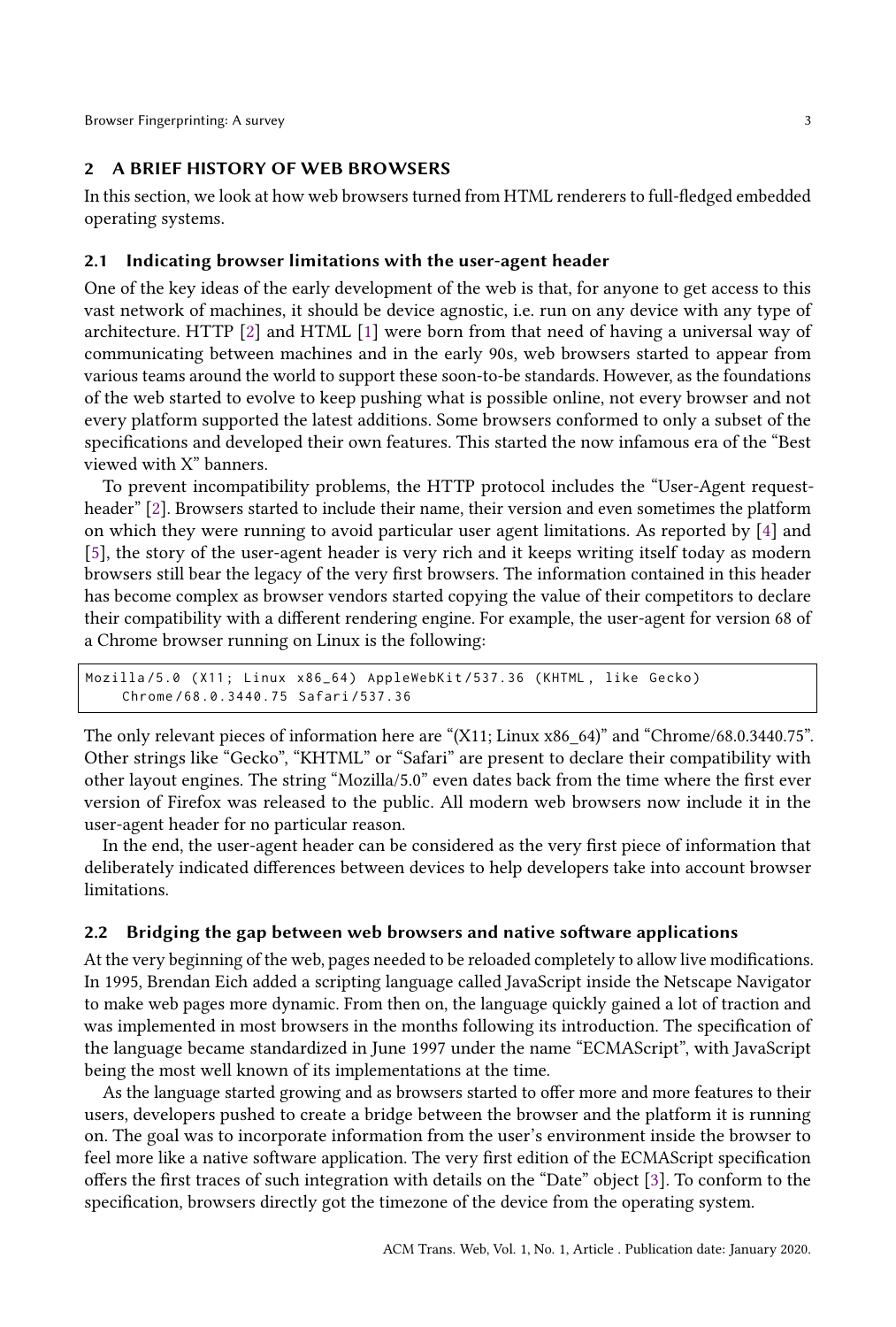## 2.3 The development of modern APIs

The modern browser has slowly shifted from being a tool that displays simple HTML pages to a very rich multimedia platform compatible with many formats and devices. Over the years, the W3C has developed many novel web standards to offer a rich browsing experience to users and to support the rising popularity of mobile browsing.

The Canvas API "provides objects, methods, and properties to draw and manipulate graphics on a canvas drawing surface" [\[12\]](#page-27-0). Users can draw and animate any number of shapes and they can render textual content directly in the browser by using the graphical capabilities of the device. The Khronos Group [\[67\]](#page-28-1) introduced WebGL which is a graphics API that can render interactive 3D objects in the browser and manipulate them through JavaScript without the need for plugins. The Web Audio API provides an interface to create a pipeline to process audio [\[64\]](#page-28-2). By linking audio modules together, anyone can generate audio signals and apply very specific operations like compression or filtering to generate a very specific output. Additional APIs were introduced to enrich the user experience like WebRTC for real-time communications [\[68\]](#page-28-3), Geolocation for real-time positioning [\[18\]](#page-27-1) or WebAssembly to take browser performance to the next level [\[66\]](#page-28-4). Other APIs are still being designed and discussed like WebPayments [\[65\]](#page-28-5) and WebXR [\[69\]](#page-28-6) to make the web an even richer platform. Finally, modern browsers embraced user customization from the beginning by allowing anyone to develop their own browser extensions, small add-ons that can extend the functionalities of a browser. The most popular ones today are ad blockers, password managers or video downloaders [\[54\]](#page-28-7).

## <span id="page-3-0"></span>3 BROWSER FINGERPRINTING

In this section, we answer the fundamental questions surrounding the browser fingerprinting domain: Where does it stem from? How effective is it? How do we evaluate current techniques? How widespread is it on the web? The aim of this section is to provide a thorough survey of the research conducted in the domain of browser fingerprinting with a summary of current techniques.

#### <span id="page-3-1"></span>3.1 Discovery of browser fingerprinting

In 2009, Mayer investigated if the differences that stem from the origins on the Internet could lead to the deanonymization of web clients [\[97\]](#page-29-1). Especially, he looked to see if differences in browsing environments could be exploited by a remote server to identify users. He noticed that a browser could present "quirkiness" that came from the operating system, the hardware and the browser configuration. He conducted an experiment where he collected the content of the navigator, screen, navigator.plugins, and navigator.mimeTypes objects of browsers who connected to the website of his experiment. Out of 1328 clients, 1278 (96.23%) could be uniquely identified. However, he added that the small scale of his study prevented him from drawing a more general conclusion.

A year later, Peter Eckersley from the Electronic Frontier Foundation (EFF) conducted the Panopticlick experiment [\[84\]](#page-29-2). By communicating on social media and popular websites, he amassed 470,161 fingerprints in the span of two weeks. Contrarily to Mayer, the amount of collected fingerprints gives a much more precise picture on the state of device diversity on the web. With data from HTTP headers, JavaScript and plugins like Flash or Java, 83.6% of fingerprints were unique. If users had enabled Flash or Java, this number rose to 94.2% as these plugins provided additional device information. This study coined the term "browser fingerprinting" and was the first to prove that it was a reality on a very large scale. The privacy implications that emerged from it are really strong as a device with a not-so-common configuration can easily be identified on the Internet.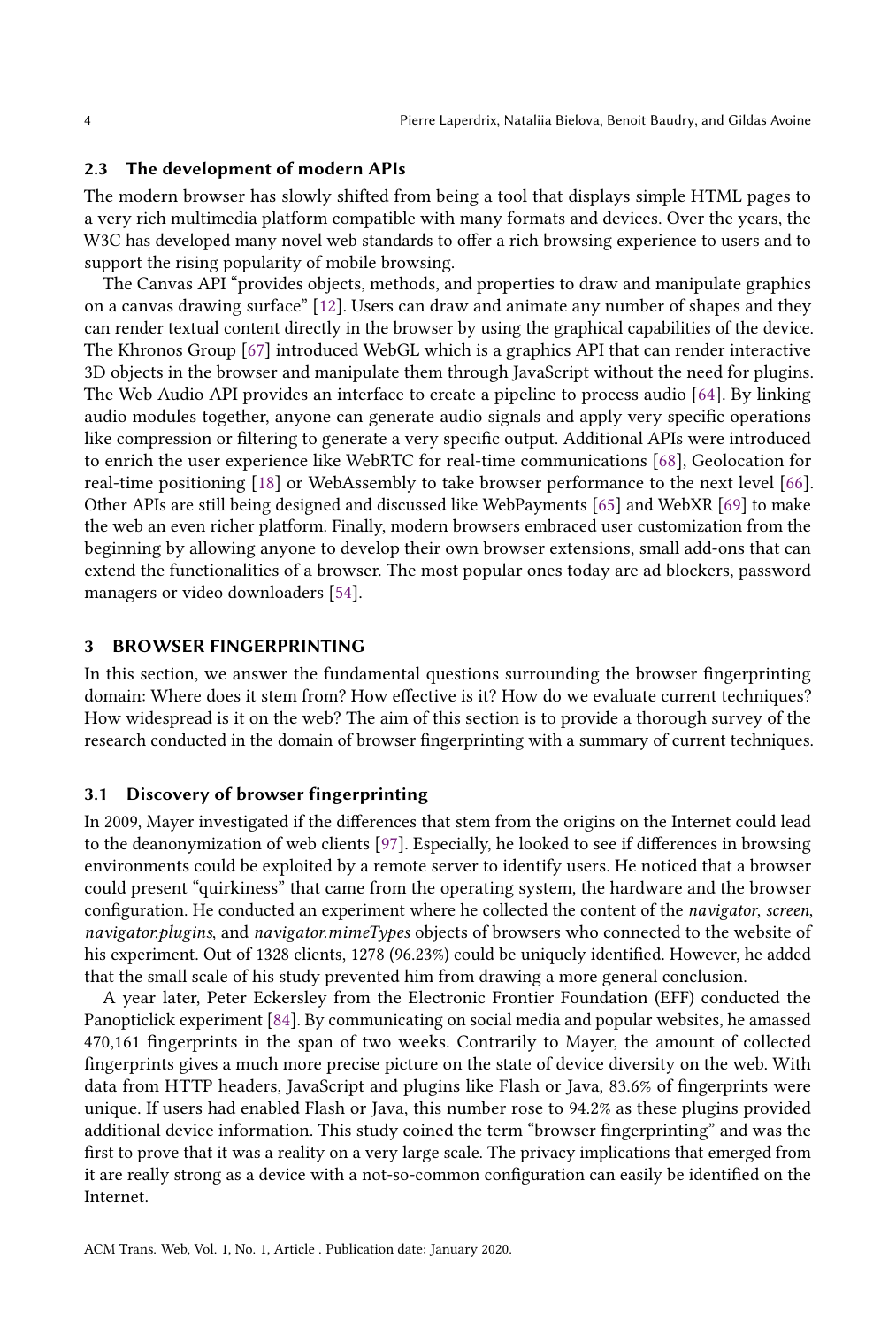## 3.2 Advancing fingerprinting

<span id="page-4-0"></span>3.2.1 Full example. Table [1](#page-4-0) provides a full example of the main attributes collected in the browser fingerprinting literature along with their source.

| Attribute                          | Source      | Example                                                             |  |  |
|------------------------------------|-------------|---------------------------------------------------------------------|--|--|
|                                    | <b>HTTP</b> | Mozilla/5.0 (X11; Linux x86_64) AppleWebKit/537.36 (KHTML, like     |  |  |
| User agent                         | header      | Gecko) Chrome/64.0.3282.119 Safari/537.36                           |  |  |
|                                    | <b>HTTP</b> | text/html,application/xhtml+xml,application/xml;q=0.9,image/webp,i  |  |  |
| Accept                             | header      | mage/apng,*/*;q=0.8                                                 |  |  |
|                                    | <b>HTTP</b> |                                                                     |  |  |
| Content encoding                   | header      | gzip, deflate, br                                                   |  |  |
|                                    | <b>HTTP</b> |                                                                     |  |  |
| Content language                   | header      | $en$ -US, $en$ ; $q$ =0.9                                           |  |  |
| List of plugins                    |             | Plugin 1: Chrome PDF Plugin. Plugin 2: Chrome PDF Viewer. Plugin 3: |  |  |
|                                    | JavaScript  | Native Client. Plugin 4: Shockwave Flash                            |  |  |
| Cookies enabled                    | JavaScript  | yes                                                                 |  |  |
| Use of local/session               | JavaScript  |                                                                     |  |  |
| storage                            |             | yes                                                                 |  |  |
| Timezone                           | JavaScript  | $-60$ (UTC+1)                                                       |  |  |
| Screen resolution                  | JavaScript  | 1920x1200x24                                                        |  |  |
| and color depth                    |             |                                                                     |  |  |
| List of fonts                      | Flash or JS | Abyssinica SIL, Aharoni CLM, AR PL UMing CN, AR PL UMing HK, AR     |  |  |
|                                    |             | PL UMing TW                                                         |  |  |
| List of HTTP headers               | <b>HTTP</b> | Referer X-Forwarded-For Connection Accept Cookie Accept-Language    |  |  |
|                                    | headers     | Accept-Encoding User-Agent Host                                     |  |  |
| Platform                           | JavaScript  | Linux x86 64                                                        |  |  |
| Do Not Track                       | JavaScript  | yes                                                                 |  |  |
| Canvas                             | JavaScript  | Cwm fjordbank glyphs vext quiz, @                                   |  |  |
|                                    |             |                                                                     |  |  |
|                                    |             | Cwm fjordbank glyphs vext quiz, $\oplus$                            |  |  |
| WebGL Vendor                       | JavaScript  | <b>NVIDIA</b> Corporation                                           |  |  |
| WebGL Renderer                     | JavaScript  | GeForce GTX 650 Ti/PCIe/SSE2                                        |  |  |
| Use of an ad blocker<br>JavaScript |             | yes                                                                 |  |  |
|                                    |             |                                                                     |  |  |

Table 1. Example of a browser fingerprint.

3.2.2 Adding new attributes. Coupled with the seminal study from Eckersley, the enrichment of browser features prompted many different works aimed at adding new information in browser fingerprints and tracking them over time.

Canvas. The Canvas API "provides objects, methods, and properties to draw and manipulate graphics on a canvas drawing surface" [\[12\]](#page-27-0). Users can draw and animate any number of shapes and they can render textual content directly in the browser by using the graphical capabilities of the device. In 2012, Mowery and Shacham were the first to study the canvas API and the canvas 2D context in their Pixel Perfect study [\[100\]](#page-29-3) to produce fingerprints. As the font handling stacks can vary between devices, they state that the operating system, browser version, graphics card, installed fonts, sub-pixel hinting, and antialiasing all play a part in generating the final user-visible bitmap. From 300 canvas samples using a specially crafted test, they observed 50 distinct renderings with the largest cluster containing 172 samples.

Later, Acar et al. performed a large-scale study of canvas fingerprinting in "The Web Never Forgets" [\[73\]](#page-28-8). They found that scripts utilize the techniques outlined by Mowery and Shacham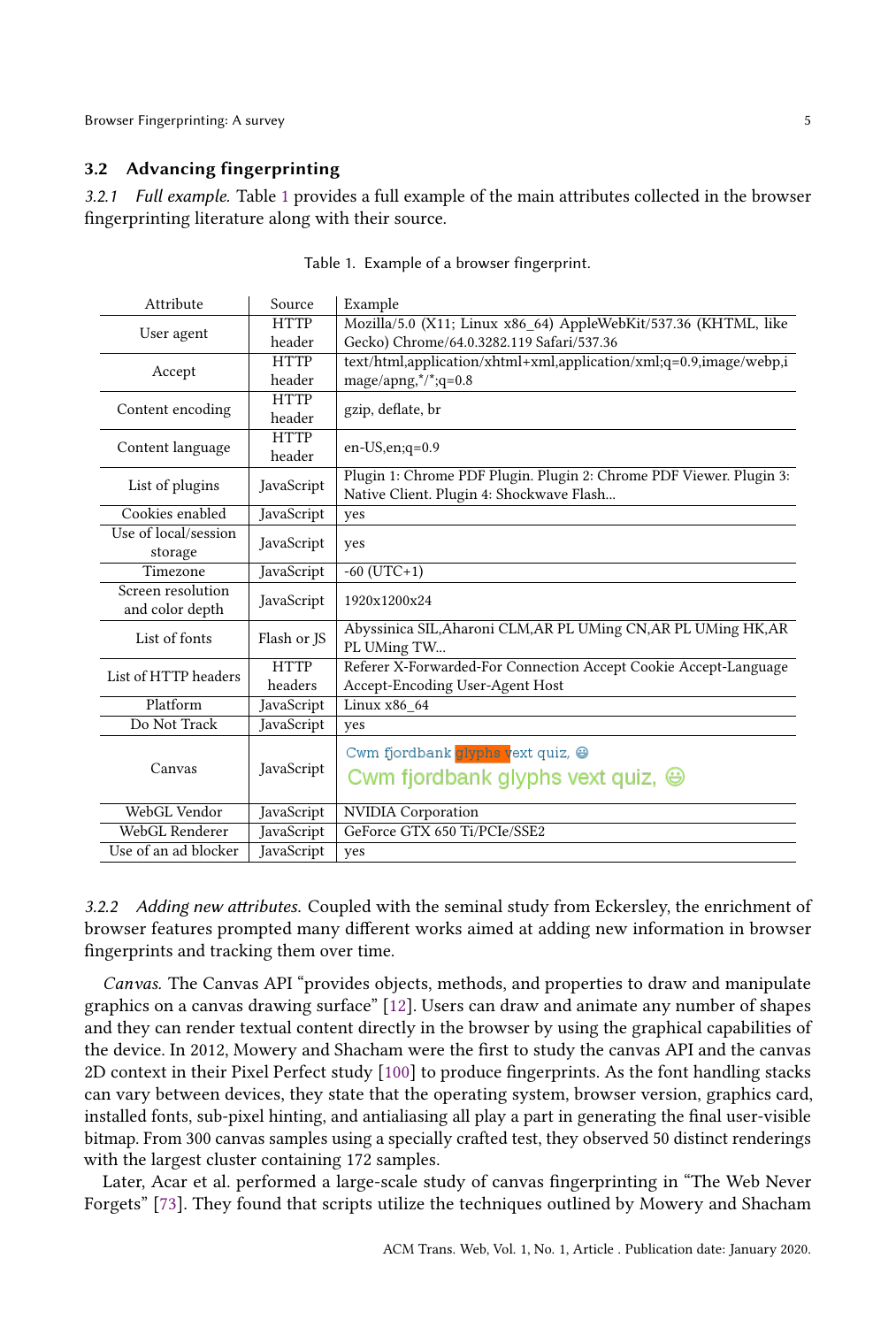and notably, they take advantage of the fallback font mechanism of modern browsers to generate even more differences between devices. This is the first time that such techniques were reported on the Internet. They also noticed that most scripts share a very similar codebase and they explained this similarity by the availability on GitHub of an open source fingerprinting library called fingerprintjs [\[30\]](#page-27-2).

WebGL. The Khronos Group [\[67\]](#page-28-1) introduced WebGL which is a graphics API that can render interactive 3D objects in the browser and manipulate them through JavaScript without the need for plugins. Mowery and Shacham also studied in Pixel Perfect [\[100\]](#page-29-3) the use of WebGL for fingerprinting. In their test, they created a 3D surface on which they apply a very specific image and they add different ambient lights. They observed 50 distinct renders from 270 samples. They explain this heterogeneity by the difference in hardware and software where the processing pipeline is not exactly identical between devices. However, it is not until 2017 that progress was made with regards to the capabilities of WebGL for fingerprinting.

Cao et al. designed a fingerprinting technique that relies heavily on WebGL to identify devices [\[82\]](#page-29-4). Through a series of 31 rendering tasks, they test carefully selected computer graphics parameters to extract device features and they were able to uniquely identify more than 99% of 1,903 tested devices.

AudioContext. The Web Audio API provides an interface to create a pipeline to process audio [\[64\]](#page-28-2). By linking audio modules together, anyone can generate audio signals and apply very specific operations like compression or filtering to generate a very specific output. Discovered by Englehardt et al. while crawling the web looking for trackers, AudioContext fingerprinting is one of the latest additions in a fingerprinter's toolbox [\[85\]](#page-29-5). They found scripts that process an audio signal generated with an *OscillatorNode* to fingerprint devices. The authors add that the fingerprinting process is similar to what is done with canvas fingerprinting as processed signals will present differences due to the software and hardware stack of the device. The relative novelty of this technique explains that scripts using this API were only found on a very small number of websites.

Browser extensions. Modern browsers embraced user customization from the beginning by allowing anyone to develop their own browser extensions, small add-ons that can extend the functionalities of a browser. The most popular ones today are ad blockers, password managers or video downloaders [\[54\]](#page-28-7). Detecting a browser extension is challenging as there is no API to query to get the exact list of installed extensions in the browser. However, because of the way addons are integrated in browsers, it is possible to detect some of them. A study conducted by Sjösten et al. looked at the use of web accessible resources to detect extensions [\[116\]](#page-30-0). By accessing very specific URLs, they can know if an extension is installed or not. For example, to display the logo of an extension, the browser knows where it is stored on the device and it follows a URL of the form "extension://<extensionID>/<pathToFile>" to fetch it. However, since these resources can be accessed in the context of any web page, this mechanism can be abused by a script to detect the presence or absence of a particular extension. Not every extension has such accessible resources, and thus not every extension is detectable with this technique. Sjösten et al. were able to detect 12,154 Chrome extensions out of 43,429 and 1,003 Firefox ones out of 14,896.

A second study was done by Starov and Nikiforakis and consists in identifying side effects produced by extensions [\[121\]](#page-30-1). For example, if an extension adds a button on YouTube to provide new controls over a video, the added button is detectable by analyzing the DOM of the web page (the Document Object Model represents the structure of a page). Detecting an ad blocker is similar as the blocking of an ad script will prevent some ads from being displayed. The authors of the study performed an analysis of the 10,000 most popular Chrome extensions. They found that 9%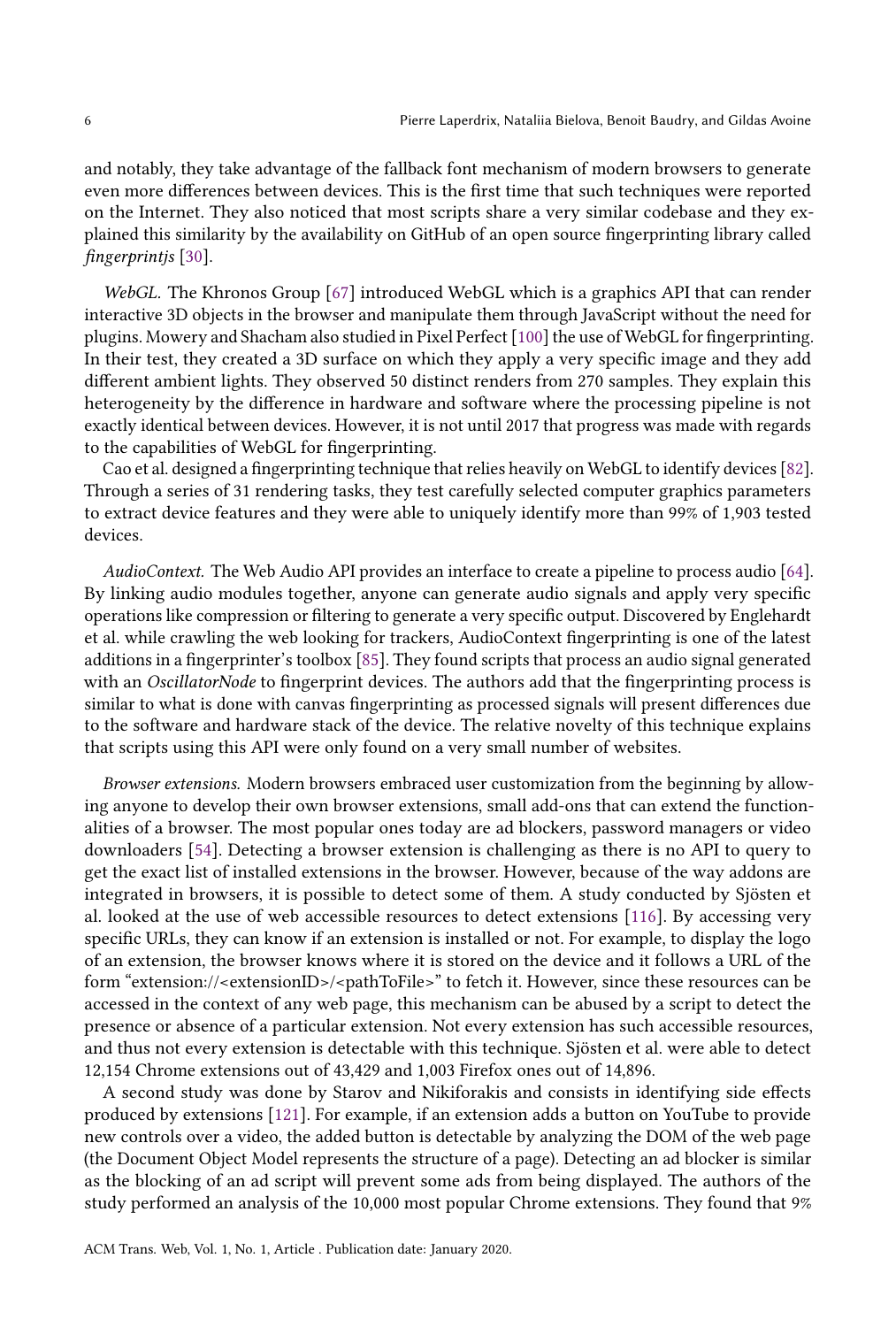of them produce DOM modifications that can be detected on any domain and 16.6% introduce detectable changes on popular domains. In the user study based on 854 users and by detecting 1,656 extensions, Starov and Nikiforakis concluded that 14.10% of users are unique.

A third study by Sánchez-Rola et al. [\[110\]](#page-30-2) used a timing side channel attack to detect browser extensions: they query resources of fake and existing extensions and measure the time difference between the calls. By using this method, they claimed to be able to detect any browser extension. Sánchez-Rola et al. have also conducted a user study of 204 users and aimed at detecting 2,000 extensions: they found that 56.86% of users are unique.

Recently, Gulyás et al. [\[90\]](#page-29-6) have conducted the biggest user study with 16,393 participants to evaluate uniqueness of users based on their browser extensions and Web logins. They used the method of Sjösten et al. [\[116\]](#page-30-0) based on web accessible resources and evaluated that out of 7,643 Chrome users, 39.29% of them are unique based on the detection of 16,743 Chrome extensions. Additionally, Gulyás et al. found out that it is sufficient to test only 485 carefully chosen extensions in order to achieve the same level of uniqueness.

Finally, Starov et al. [\[120\]](#page-30-3) looked at extension's bloat, i.e. the unnecessary side-effects caused by faulty application logic that reveal an extension's presence without providing any useful functionality. These include injecting empty placeholders, injecting script or style tags, or sending messages on a page. Out of 58,034 extensions from the Google Chromestore, they found that 5.7% of them contained fingerprintable bloat and 61% of them can be uniquely identified because of their bloat. They propose a client-side access control mechanism for Chrome to protect users against bloat by controlling the reach of extensions.

JavaScript standards conformance. Muzanni et al. proposed a method to reliably identify a browser based on the underlying JavaScript engine [\[101\]](#page-29-7). They analyzed browsers to see if they complied with the JavaScript standard and they tested them to detect which features were supported. By collecting a dataset from more than 150 browser and operating system combinations, they were able to compute the minimal suite of tests that needs to be run to uniquely identify each combination. Their approach is possible because web browsers present differences in the JavaScript engine even between two subsequent versions.

At the same time, Nikiforakis et al. explored the same idea by analyzing the mutability of the navigator and screen objects [\[104\]](#page-30-4). They highlighted that they can not only distinguish between browser families and versions but even between minor versions of the same browser.

Finally, much later, Schwarz et al. extended on this idea to go beyond the browser and find information on the system itself [\[113\]](#page-30-5). They enumerated as many properties as they could in an automated fashion to find information that could reveal a difference on the OS and architecture levels .

CSS querying. Unger et al. performed a series of test to detect CSS properties that are unique to some browsers [\[125\]](#page-31-2). For example, Firefox presents CSS properties prefixed with "-moz-" [\[50\]](#page-28-9) while Chrome and Safari have some properties prefixed with "-webkit-" [\[7\]](#page-26-6). With their method, they can easily detect the browser family as these prefixes are not shared between browsers.

Saito et al. used the same technique to identify the browser and its family but they also went further by collecting information about the screen and the installed fonts through the use of @media and @font-face queries [\[122\]](#page-30-6).

Font metrics. Fifield et al. looked into the analysis of character glyphs to identify devices on the web [\[87\]](#page-29-8). They noticed that the same character with the exact same style may be rendered with different bounding boxes depending on the browser and the device used. By testing 125,000 different Unicode characters on more than 1,000 web browsers, they were able to uniquely identify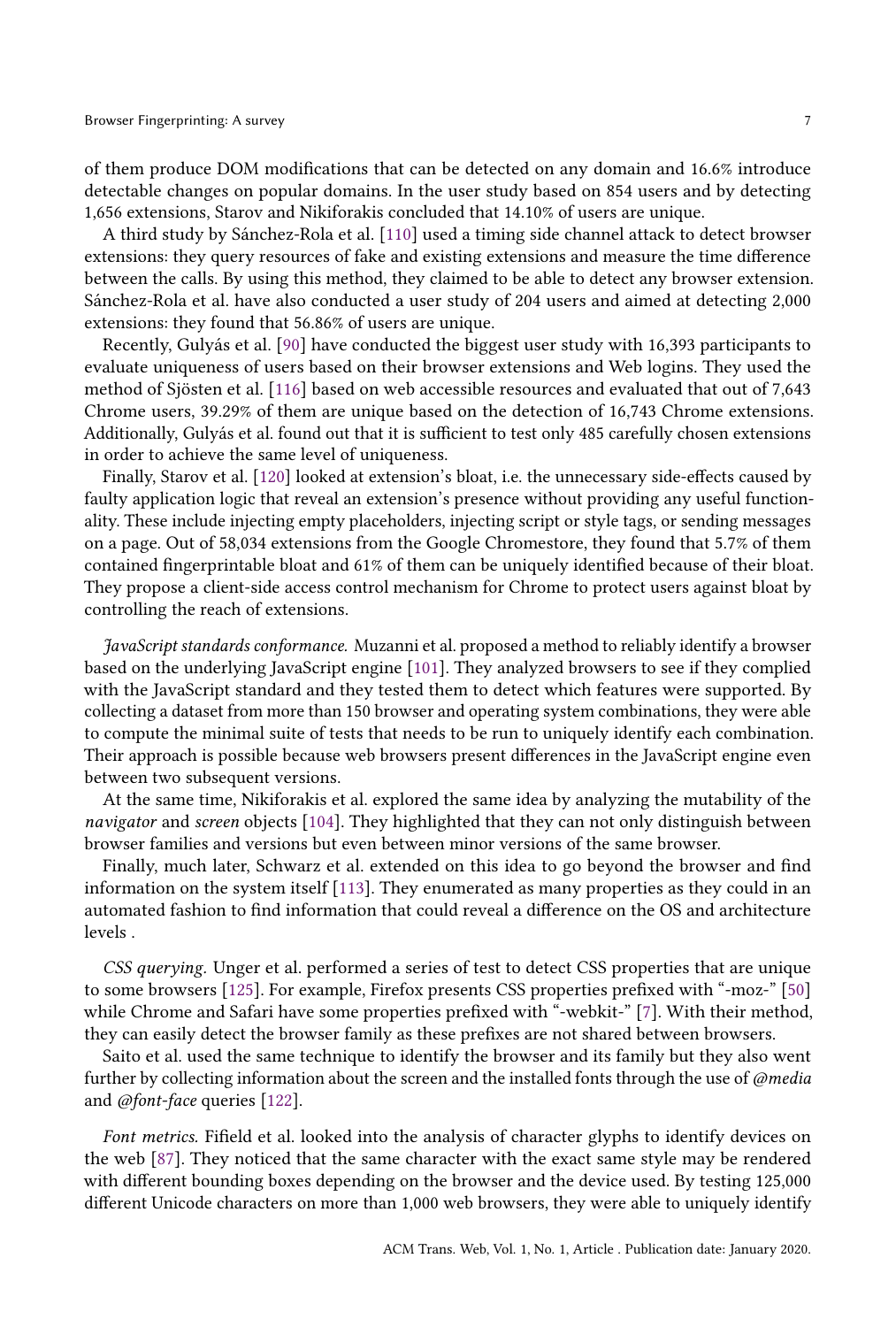34% of their population. With the data they collected, they were able to reduce the number of tested characters to 43 to reach the same conclusion.

Benchmarking. Another way to uncover information about a device is to benchmark its CPU and GPU capabilities. Through JavaScript, a script can launch a series of tasks and measures the time it takes to complete them. However, the biggest difficulty when using benchmarks is to interpret differences and fluctuations correctly. Two time values can be different because they have been collected from two different devices but they could also belong to a single device where a new background process came disrupting the actual measurements.

Mowery et al. used 39 different tests to identify the performance signature of the browser's JavaScript engine [\[99\]](#page-29-9). They showed that they are able to detect the browser and its version with a 79.8% accuracy. However, the biggest downside of their approach is that it takes in total 190.8 seconds to run the complete benchmark suite. Contrarily to the majority of the attributes presented in this section that can be collected in a matter of milliseconds, this time difference makes it almost impossible to deploy such methods in the wild.

Nakibly et al. turned to the WebGL API to display complex 3D scenes and measure the number of frames rendered by the browser [\[102\]](#page-30-7). They showed that benchmarking the GPU can produce very noticeable differences between devices as a small GPU on a smartphone will behave very differently than the latest high-end graphic card.

Finally, Saito et al. tried estimating the presence of specific CPU features like AES-NI and TurboBoost through benchmarking [\[108\]](#page-30-8). Saito et al. went even further by identifying the CPU family and the number of cores with high accuracy [\[109\]](#page-30-9).

Finally, Sánchez-Rola et al. measured clock difference on a device to perform device-based fingerprinting [\[111\]](#page-30-10). With native code, the authors can differentiate devices with the same hardware and software by measuring the time it takes to execute certain functions like "string::compare", "std::regex" or "std::hash". For the web implementation, they rely on the "Crypto.getRandomValues()" function and while they cannot differentiate all devices, it offers better results than Canvas or WebGL fingerprinting. However, the main problem here is that it is unclear if their approach can still work today with recent changes to the JavaScript Performance API because of side-channel attacks as no information is provided on the browser versions being used in the paper. There is also no information on the impact of the CPU load or the OS on the returned result.

Battery Status. Drafted as early as 2011 [\[6\]](#page-26-7), the "Battery Status" specification defines "an API that provides information about the battery status of the hosting device" [\[14\]](#page-27-3). The API is composed of a BatteryManager interface that reports if the device is charging or not. It also includes extra information like the charge level of the device along with its remaining charging and discharging time. As detailed by the W3C, giving knowledge of the battery status to web developers would lead to power-efficient applications. The intent behind the addition of this API seemed entirely legitimate.

However, they underestimated how much information regarding the battery could be misused in the wild. In 2015, Olejnik et al. performed a privacy analysis of the Battery Status API [\[105\]](#page-30-11). They highlighted the fact that the level of the battery could be used as a short-term identifier across websites and that repeated readouts could help determine the capacity of the battery. The persons responsible for the standard did not anticipate all these problems as they only indicated in their original draft that the "the information disclosed has minimal impact on privacy or fingerprinting" [\[8\]](#page-26-8). In order to address the issues posed by this API, many browser vendors decided to either remove this API [\[16,](#page-27-4) [17\]](#page-27-5) or spoof the given information [\[15\]](#page-27-6). Olejnik et al. documented extensively the complete history of the Battery Status API in [\[106\]](#page-30-12).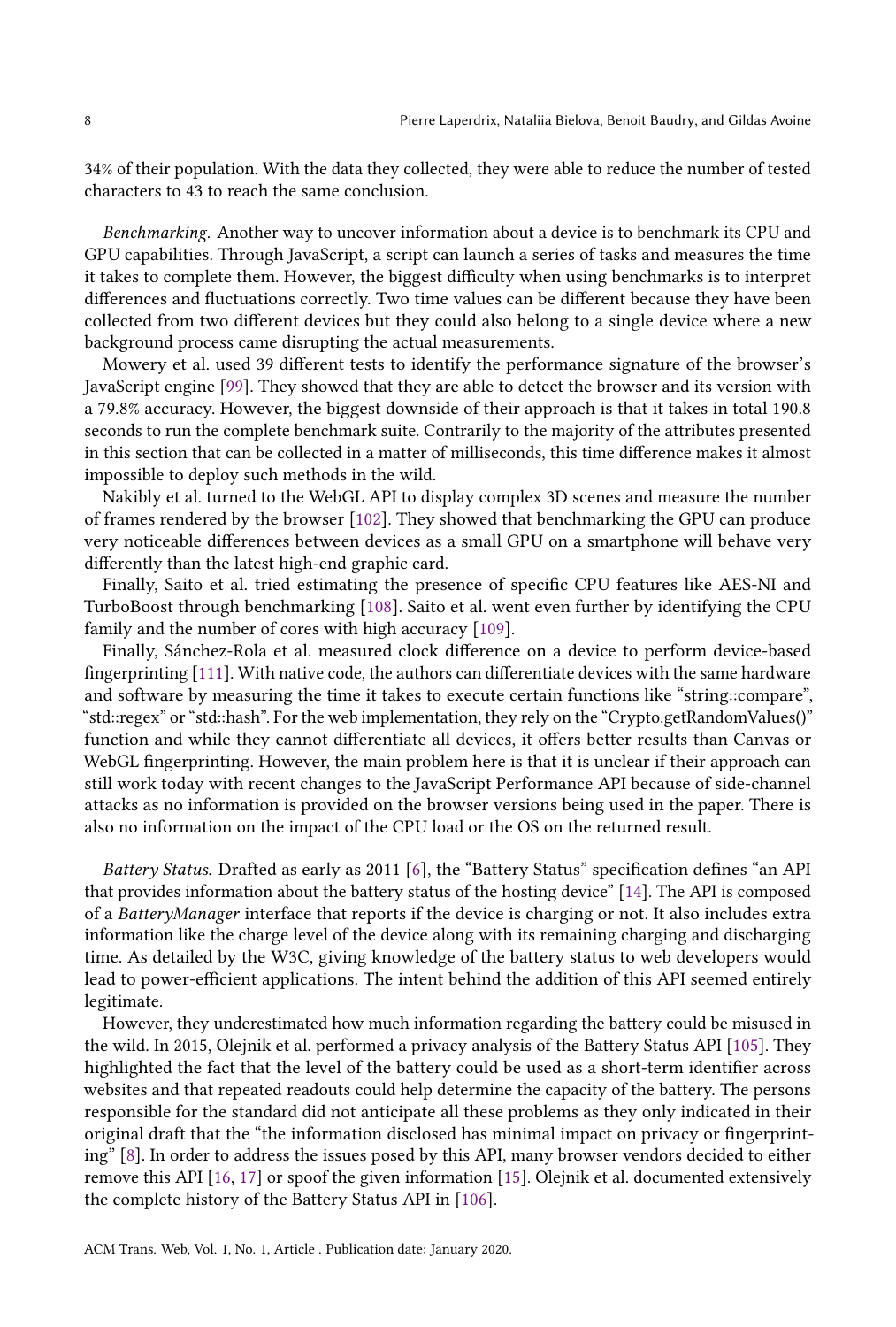Evolution of browser fingerprints over time. Another core aspect of browser fingerprints concerns their evolution over time. As a fingerprint is a direct reflection of a user's device and its environment, it is highly prone to changes as system's components are modified, configured or updated. In order to enable long-term tracking, one must have the ability to understand these changes and anticipate how a fingerprint can change.

Eckersley was the first to look at this question in his Panopticlick study [\[84\]](#page-29-2). He implemented an algorithm to heuristically estimate whether a given fingerprint might be an evolved version of a fingerprint seen previously. From the fingerprints he collected, he was able to make a correct guess in 65% of cases but he noted that the algorithm was "very crude".

Vastel et al. recently performed a more extensive study with FP-Stalker [\[127\]](#page-31-3). Thanks to browser extensions for Firefox and Chrome, they collected fingerprints daily from volunteers and were able to witness first-hand the different changes a browser fingerprint can go through. They first identified three different types of evolution: automatic evolutions caused by organic software updates, contextdependent evolutions reflected by changes in the user's environment, and user-triggered evolutions caused by a change in the browser preferences. They observed that the evolution of a fingerprint strongly depends on the device's type and how it is utilized. At least one change was observed for 45.52% of the collected fingerprints after one day, while it can take several weeks for other devices to see a single change. Finally, they tried linking fingerprints belonging to the same device over time. By collecting a fingerprint every three days, the algorithm behind FP-Stalker was capable of tracking a device for 51.8 days on average. They were also able to track 26% of devices for more than 100 days, proving that browser fingerprinting can effectively be used to complement other methods of identification.

## 3.3 Analysing uniqueness of fingerprints

One of the most important aspects of browser fingerprints is their uniqueness. If one device presents a combination of values that is unique, the impact on its privacy is strong as no stateful identifiers are required to track its whereabouts online. Here, we look at the different measurements used in the literature to asses the effectiveness of fingerprinting techniques.

## 3.3.1 Evaluating fingerprinting techniques.

Entropy. Entropy is used to quantify the level of identifying information in a fingerprint. The higher the entropy is, the more unique and identifiable a fingerprint will be.

Let H be the entropy, X a discrete random variable with possible values  $\{x_1, ..., x_n\}$  and  $P(X)$  a probability mass function. The entropy follows this formula:

$$
H(X) = -\sum_{i} P(x_i) \log_b P(x_i)
$$

In fingerprinting studies, the entropy of Shannon is in bits where  $b = 2$ . One bit of entropy reduces by half the probability of an event occurring.

Normalized Shannon's entropy. To compare datasets which are of different sizes, a normalized version of Shannon's entropy is used:

$$
\frac{H(X)}{H_M}
$$

 $H_M$  represents the worst case scenario where the entropy is maximum and all values of an attribute are unique ( $H_M = \log_2(N)$  with N being the number of fingerprints in our dataset). The advantage of this measure is that it does not depend on the size of the anonymity set but on the distribution of probabilities. The quality of our dataset is quantified with respect to an attribute's uniqueness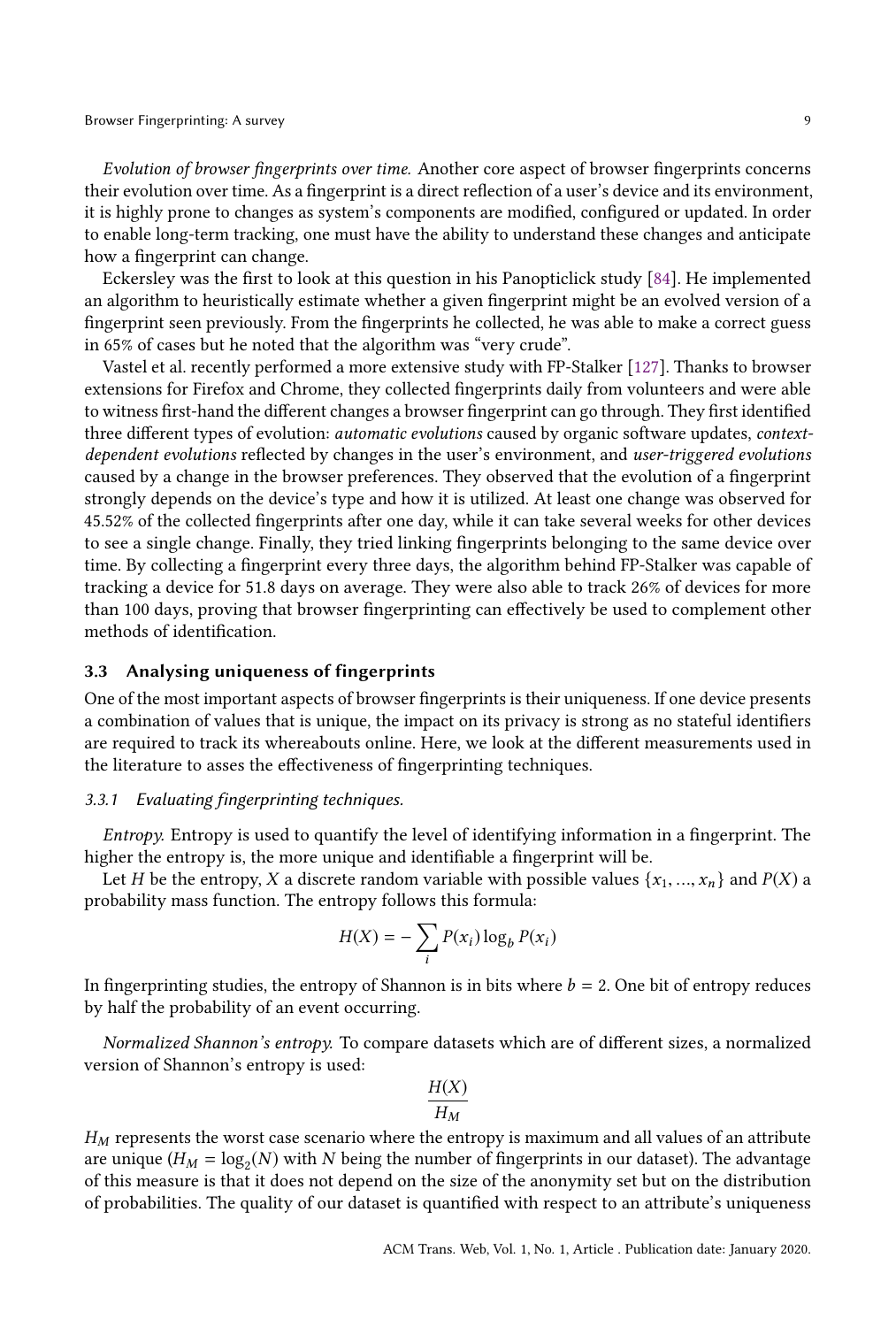independently from the number of fingerprints in a database. This way, datasets can be compared despite their different sizes.

Anonymity sets. One way adopted in the literature to visualize the distribution of collected fingerprints is through anonymity sets. They give a direct representation of the distribution of a dataset by showing how devices or attributes with identical values are clustered together. Notably, they can be used to show if one attribute has many different values spread evenly across different devices or if the majority of devices share a single unique value. It can also be used to quantify how much protection can be provided by a defense mechanism by analyzing the difference in sets with and without the protection.

3.3.2 Large scale studies. We detail here the only three large scale studies performed on the effectiveness of tracking with browser fingerprinting. Table [2](#page-9-0) provides an overview of three large scale fingerprinting studies, while Table [3](#page-10-0) gives a summary of the attributes along with their detailed entropy numbers.

<span id="page-9-0"></span>

|                           | Panopticlick | AmIUnique |        | Hiding in the |         |
|---------------------------|--------------|-----------|--------|---------------|---------|
|                           | (2010)       | (2016)    |        | Crowd (2018)  |         |
|                           | Desktop      | Desktop   | Mobile | Desktop       | Mobile  |
| Number of<br>fingerprints | 470,161      | 105,829   | 13,105 | 1,816,776     | 251,166 |
| Unique<br>fingerprints    | 94.2%        | 89.4%     | 81%    | 35.7%         | 18.5%   |

Table 2. Overview of large scale studies on browser fingerprinting.

Panopticlick. As detailed in Section [3.1,](#page-3-1) Eckersley conducted the Panopticlick experiment in 2010 [\[84\]](#page-29-2). From 470,161 fingerprints, he concluded that browser fingerprinting can be used to track users online as 83.6% of collected fingerprints were unique. This number rose to 94.2% if users had enabled Flash or Java. The most discriminating attributes at the time were the list of plugins, the list of fonts and the user-agent.

AmIUnique. Laperdrix et al. performed an analysis of 118,934 fingerprints in 2016 [\[96\]](#page-29-10) and their study brought to light new results. First, they confirm Eckersley's findings from 2010 as 89.4% of their collected fingerprints were unique. However, in the 6 years that separated both studies, they saw an evolution in the different attributes that compose a fingerprint. While the list of plugins and fonts were kings at the beginning of the decade, it is not the case anymore as plugins have been deprecated in major browsers because of the security threat they pose [\[13,](#page-27-7) [112\]](#page-30-13). Newcomers like canvas fingerprinting provide very strong results as they observed an important entropy in the collected values. Then, at a time where the use of smartphones is booming, they show that mobile fingerprinting is possible but for different reasons than on desktops. In their dataset, 81% of fingerprints from mobile devices are unique. HTTP headers and HTML5 canvas fingerprinting play an essential role in identifying browsers on these devices. Finally, they simulate scenarios to assess the impact of future web evolutions. They show that certain scenarios would limit the detriment these technologies have on privacy, while preserving the current trend towards an ever more dynamic and rich web. In their study, simple changes like having generic HTTP headers or removing plugins reduce fingerprint uniqueness in desktop fingerprints by a strong 36%.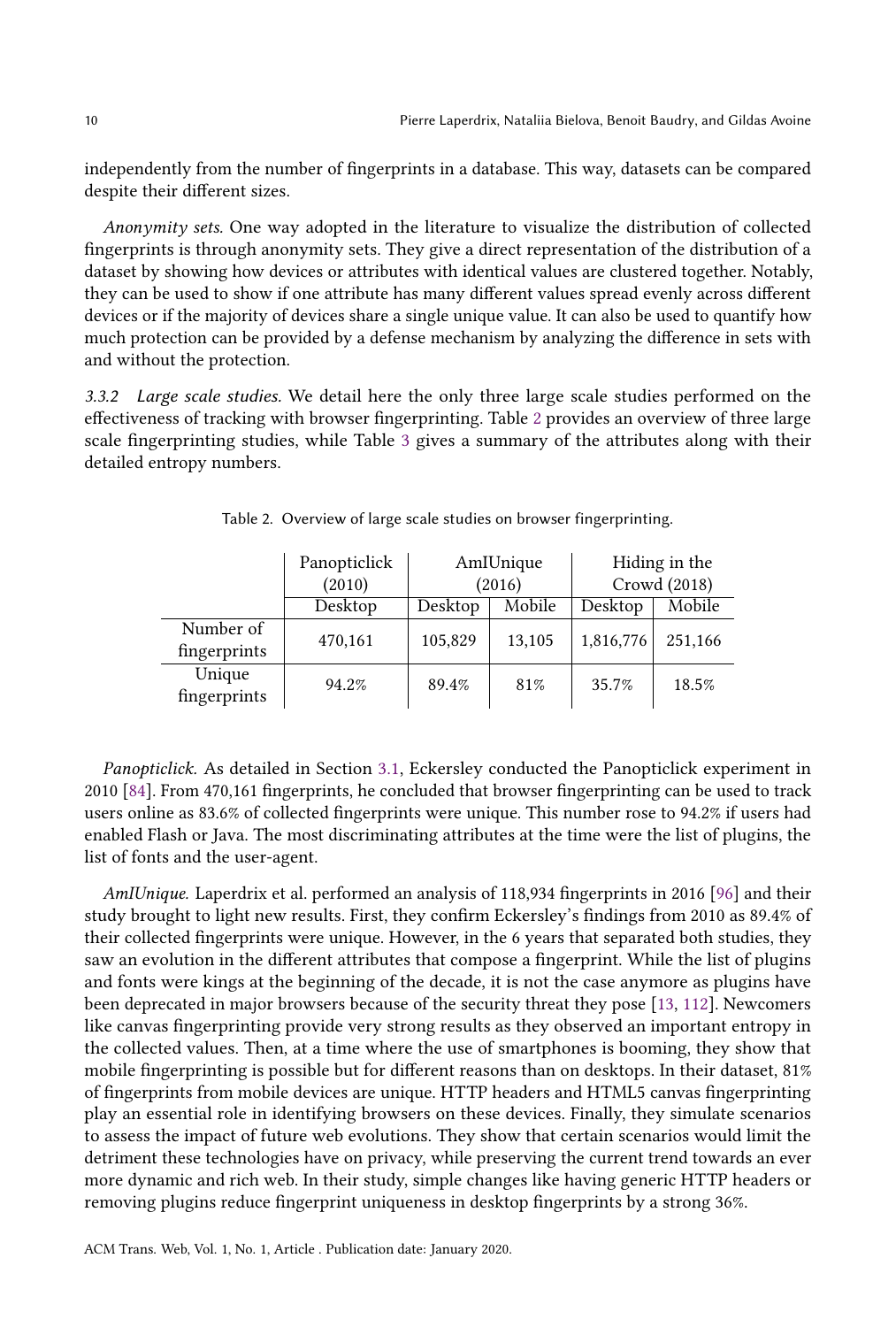Hiding in the Crowd. In 2018, Gómez-Boix et al. analyzed 2,067,942 fingerprints collected on one of the top 15 French websites [\[89\]](#page-29-11). Their findings provide a new layer of understanding to the domain as 33.6% of fingerprints from their dataset were unique. Compared to the other two large scale studies, this number is two to three times lower. When considering mobile devices, the difference is even larger as 18.5% of mobile fingerprints were unique compared to the 81% from [\[96\]](#page-29-10). Their study highlights the importance of the data collection process. In the past, fingerprints have been collected on websites that explicitly target visitors who are aware of online privacy or who might be more cautious than the average web user. Here, their data is collected on a commercial website targeting a more global audience. This characteristic of the dataset coupled with the very high number of collected fingerprints are the keys to understand the differences in fingerprint uniqueness. They also demonstrate that desktop fingerprints are mostly unique because of their combination of attributes whereas mobile devices present attributes that have unique values.

| Attribute              |                          | Panopticlick (2010)          | AmIUnique (2016) |            | Hiding $(2018)$ |            |
|------------------------|--------------------------|------------------------------|------------------|------------|-----------------|------------|
|                        |                          | Normalized                   |                  | Normalized |                 | Normalized |
|                        | Entropy                  | entropy                      | Entropy          | entropy    | Entropy         | entropy    |
| User agent             | 10.000                   | 0.531                        | 9.779            | 0.580      | 7.150           | 0.341      |
| Accept                 |                          | $\qquad \qquad \blacksquare$ | 1.383            | 0.082      | 0.729           | 0.035      |
| Content encoding       | $\equiv$                 | ۰                            | 1.534            | 0.091      | 0.382           | 0.018      |
| Content language       | $\overline{\phantom{a}}$ | $\overline{a}$               | 5.918            | 0.351      | 2.716           | 0.129      |
| List of plugins        | 15.400                   | 0.817                        | 11.060           | 0.656      | 9.485           | 0.452      |
| Cookies enabled        | 0.353                    | 0.019                        | 0.253            | 0.015      | 0.000           | 0.000      |
| Use of local/session   |                          |                              | 0.405            | 0.024      | 0.043           | 0.002      |
| storage                |                          |                              |                  |            |                 |            |
| Timezone               | 3.040                    | 0.161                        | 3.338            | 0.198      | 0.164           | 0.008      |
| Screen resolution      | 4.830                    | 0.256                        | 4.889            | 0.290      | 4.847           | 0.231      |
| and color depth        |                          |                              |                  |            |                 |            |
| List of fonts          | 13.900                   | 0.738                        | 8.379            | 0.497      | 6.904           | 0.329      |
| List of HTTP headers   | $\overline{\phantom{0}}$ | $\qquad \qquad -$            | 4.198            | 0.249      | 1.783           | 0.085      |
| Platform               | $\overline{\phantom{0}}$ | $\overline{\phantom{m}}$     | 2.310            | 0.137      | 1.200           | 0.057      |
| Do Not Track           | ٠                        | $\overline{\phantom{m}}$     | 0.944            | 0.056      | 1.919           | 0.091      |
| Canvas                 |                          | $\qquad \qquad -$            | 8.278            | 0.491      | 8.546           | 0.407      |
| WebGL Vendor           |                          |                              | 2.141            | 0.127      | 2.282           | 0.109      |
| WebGL Renderer         | ٠                        | ٠                            | 3.406            | 0.202      | 5.541           | 0.264      |
| Use of an ad blocker   | -                        |                              | 0.995            | 0.059      | 0.045           | 0.002      |
| $H_M$ (worst scenario) | 18.843                   |                              | 16.860           |            | 20.980          |            |
| Number of FPs          | 470,161                  |                              | 118,934          |            | 2,067,942       |            |

<span id="page-10-0"></span>Table 3. Browser attributes, their entropy and their normalized entropy from the Panopticlick [\[84\]](#page-29-2), AmIUnique [\[96\]](#page-29-10) and Hiding in the Crowd [\[89\]](#page-29-11) studies.

## <span id="page-10-1"></span>3.4 Adoption of fingerprinting on the web

Since Eckersley's study in 2010, different studies have been conducted to quantify the adoption rate of browser fingerprinting on the web. Table [4](#page-11-0) provides an overview of the major four studies.

In 2013, Nikiforakis et al. with the Cookieless Monster study [\[104\]](#page-30-4) crawled up to 20 pages for each of the the Alexa top 10,000 sites to look for fingerprinting scripts from the three following companies: BlueCava, Iovation, ThreatMetrix. They discovered 40 sites (0.4%) making use of these companies' fingerprinting code.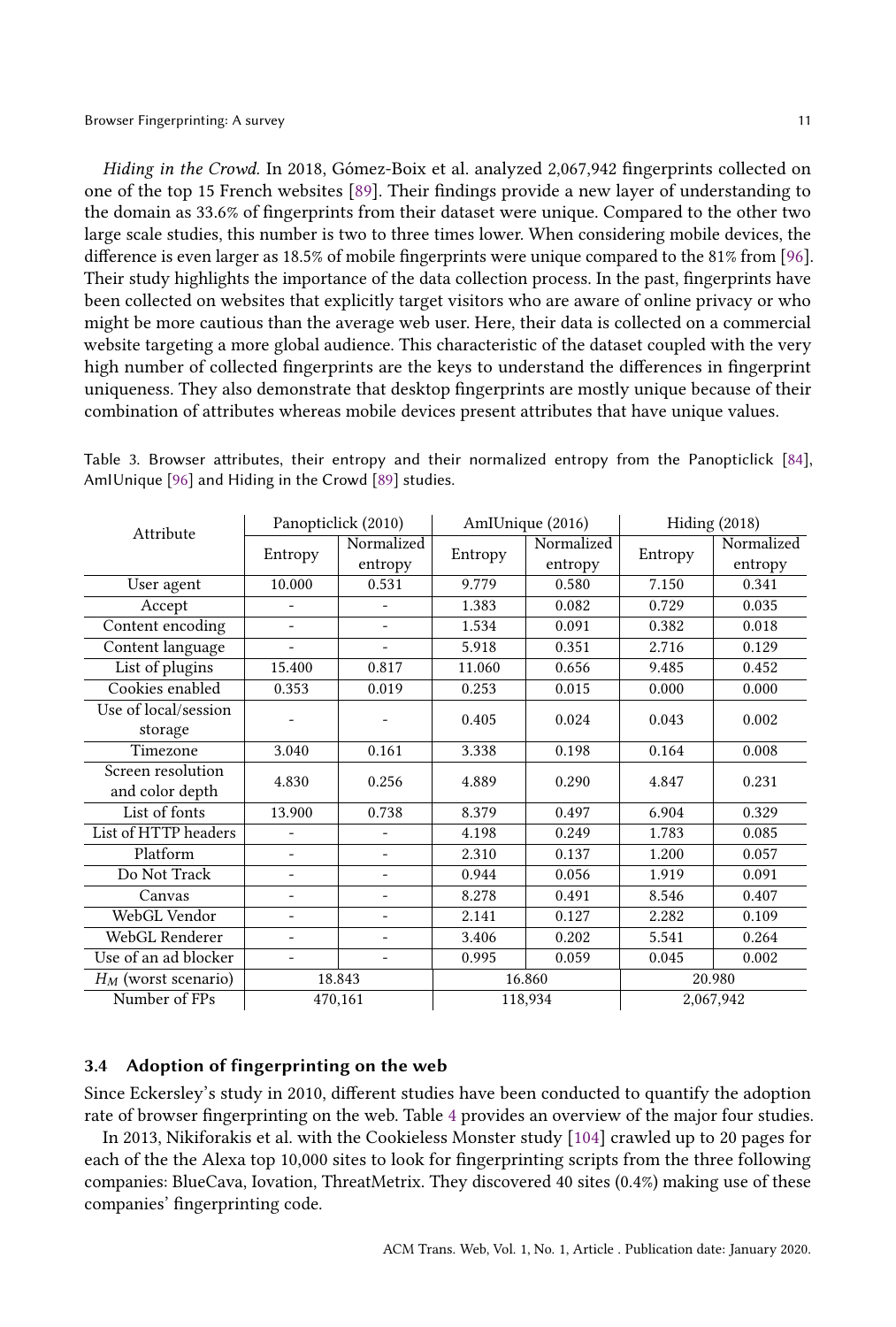<span id="page-11-0"></span>

|                                                    | Fingerprinting<br>techniques detected                                                  | Sites crawled                                                                                       | Prevalence                                                                                                                    | Detection method                                                                                                                                                                           |
|----------------------------------------------------|----------------------------------------------------------------------------------------|-----------------------------------------------------------------------------------------------------|-------------------------------------------------------------------------------------------------------------------------------|--------------------------------------------------------------------------------------------------------------------------------------------------------------------------------------------|
| Cookieless<br>Monster [104]<br>(2013)              | Detection of 3<br>known<br>fingerprinting<br>libraries                                 | 10K sites (up to 20<br>pages per site)                                                              | 0.4%                                                                                                                          | Presence of JS libraries provided by<br>BlueCava, Iovation and<br>ThreatMetrix.                                                                                                            |
| FPDetective<br>[74] (2013)                         | JS-based and<br>Flash-based font<br>probing                                            | 1M sites<br>(homepages)<br>100K sites (25 links<br>per site) for JS<br>10K (homepages) for<br>Flash | 0.04% (404 of 1M) for<br>JS-based<br>1.45% (145 of 10K)<br>for Flash-based                                                    | Logging calls of font probing<br>methods. A script that loads more<br>than 30 fonts or a Flash file that<br>contains font enumeration calls is<br>considered to perform<br>fingerprinting. |
| The Web<br>Never Forgets<br>[73] (2014)            | Canvas<br>fingerprinting                                                               | 100K sites<br>(homepages)                                                                           | 5.5%                                                                                                                          | Logging calls of canvas<br>fingerprinting related methods. A<br>script is considered to perform<br>fingerprinting if it also checks<br>other FP-related properties.                        |
| 1M Alexa<br>study with<br>OpenWPM<br>$[85]$ (2016) | Canvas<br>fingerprinting,<br>canvas-based font<br>probing, WebRTC<br>and AudioContext  | 1M sites<br>(homepages)                                                                             | 1.4% for canvas<br>fingerprinting<br>0.325% for canvas<br>font probing<br>0.0715% for WebRTC<br>$0.0067%$ for<br>AudioContext | Logging calls of advanced<br>FP-related JavaScript functions.                                                                                                                              |
| 10K Majestic<br>study [76]<br>(2018)               | 17 attributes<br>(including OS,<br>screen, geolocation,<br>IP address among<br>others) | 10K sites<br>(homepages)                                                                            | 68.8%                                                                                                                         | Data leaving the browser must<br>contain at least one of the 17<br>monitored attributes.                                                                                                   |

Table 4. Overview of four studies measuring adoption of browser fingerprinting on the web.

The same year, Acar et al. performed a much larger crawl by visiting the homepages of top Alexa 1 million websites and 25 links of 100,000 Alexa websites with the FPDetective framework [\[74\]](#page-28-10). They made modifications to the rendering engine to intercept and log access to browser and device properties that could be used for fingerprinting. They decompile the Flash files they encounter during crawling to verify the presence of fingerprinting related function calls. FPDetective study was the first to measure adoption of fingerprinting scripts without relying on a known list of tracking scripts as they directly looked for behaviors related to fingerprinting activities. They found 404 sites out of 1 million performing JavaScript-based font probing and 145 sites out of 10,000 performing Flash-based font probing.

In 2014, Acar et al. performed the "The Web Never Forgets" study [\[73\]](#page-28-8), where they measured adoption of canvas fingerprinting on homepages of 100,000 Alexa websites. They instrumented the browser to intercept calls and returns to Canvas related methods, and tried to remove false positives by a set of rules (more details in Section 3.1 of [\[73\]](#page-28-8)). They found 5542 sites out of 100,000 performing Canvas fingerprinting.

In 2016, Engelhardt and Narayanan released the OpenWPM platform, "a web privacy measurement framework which makes it easy to collect data for privacy studies on a scale of thousands to millions of websites" [\[53\]](#page-28-12). To demonstrate the capabilities of their tool, they made an analysis of the Alexa top 1 million sites to detect and quantify emerging online tracking behaviours [\[85\]](#page-29-5). Their findings provide more accurate results than in the past as they instrumented extensively a very high number of JavaScript objects to build a detection criterion for each known fingerprint technique (more details in Section 3.2 of [\[85\]](#page-29-5)). Out of 1 million websites, they found 14,371 sites performing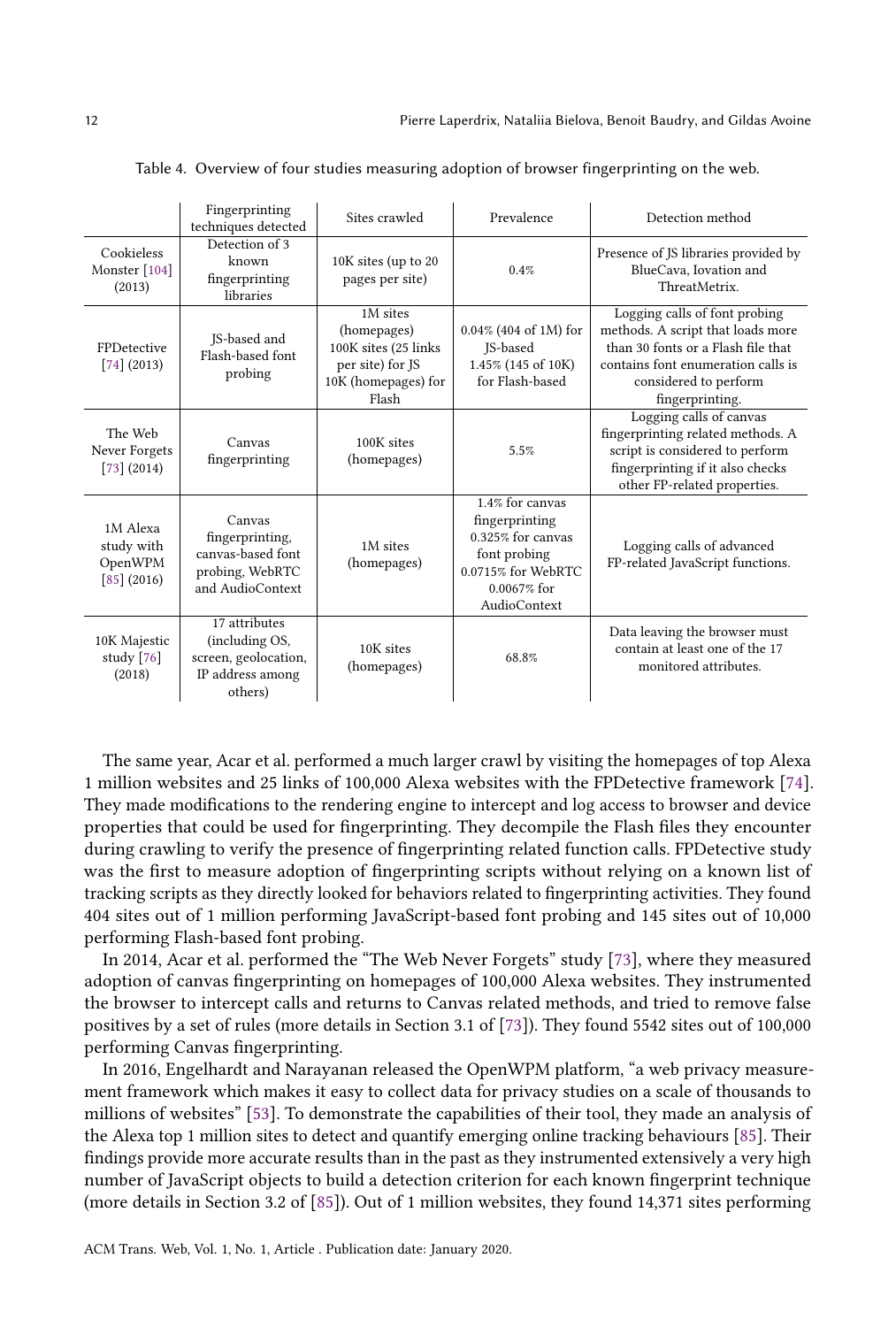canvas fingerprinting, 3,250 sites performing canvas font fingerprinting, 715 sites performing WebRTC-based fingerprinting, and only 67 sites performing AudioContext fingerprinting.

Finally, in 2018, Al-Fannah et al. crawled the top Majestic 10,000 websites and recorded what was sent out by the browser [\[76\]](#page-28-11). Their definition of fingerprinting is much broader and inclusive than the other studies presented in this section. A website is deemed to be performing fingerprinting if at least one attribute out of a list of 17 is present in the recorded payloads. They identified 6,876 (68.8%) websites as performing fingerprinting which is a much higher number than what was reported in the past. 84.5% of them are third parties and, by analyzing what was collected, the authors identified in total 284 attributes that can be used for fingerprinting.

Challenges in measuring adoption. In order to quantify the number of websites that are currently using fingerprinting scripts on the Internet, one needs the means to identify them. However, even if the collection process in a browser is straightforward, the reality is in fact much more complex. If a script accesses the user-agent header and the list of plugins, it could be for legitimate purposes to tailor the current web page to the user's device. But it could also be the first-step towards building a complete browser fingerprint. If a script makes hundreds of calls to the Canvas API, it may be rendering a 2D animation in the browser. But it may also probe for the list of fonts installed on the system. These simple examples illustrate that the line between a benign script and a fingerprinting one is far from being clearly defined. As we saw in the previous paragraph, the protocol to identify a fingerprinting script can lead to very different numbers on the adoption of this technique. Researchers are currently facing a lot of challenges to classify scripts correctly as the goal of two scripts can vastly vary even if they present very similar content.

Here, we list some telltale signs that indicate that a script may be partaking in fingerprinting activities.

- Accessing specific functions In the fingerprinting literature, many functions and objects are known to return device-specific information (see Table [1\)](#page-4-0). For example, the navigator object contains the user-agent and the platform. Does the script access these very specific functions and objects?
- Collecting a large quantity of device-specific information Even if a script access the screen resolution, this information alone is not sufficient to identify a device on the Internet. If a script queries specific APIs, how many of them are accessed? Can the collected information be used to identify a single device? Studies like [\[73,](#page-28-8) [85\]](#page-29-5) have looked specifically at APIs like Canvas, WebRTC or AudioContext. They did not consider the full list of attributes that could be collected to assess if a script is performing fingerprinting or not.
- Performing numerous access to the same object or value If a function is called an incredible number of times, can it be considered as a normal usage of the API? Or is the script testing different parameters to expose a certain property of the device? How can we consider a usage as normal or abnormal?
- Storing values in a single object Is the script storing all collected values in the same object? From a design perspective, having all the values in the same object means that they probably share a similar purpose.
- Hashing values Scripts can hash very long strings to ease processing, transfer or server-side storage. The popular *fingerprintis* library [\[30\]](#page-27-2) as a default option hashes the entirety of the device's fingerprint. Is the script hashing any value, especially ones that come from known fingerprinting functions?
- Creating an ID Does the script generate a string that looks like an identifier? Is this ID stored in a cookie or in any cache mechanisms of the browser?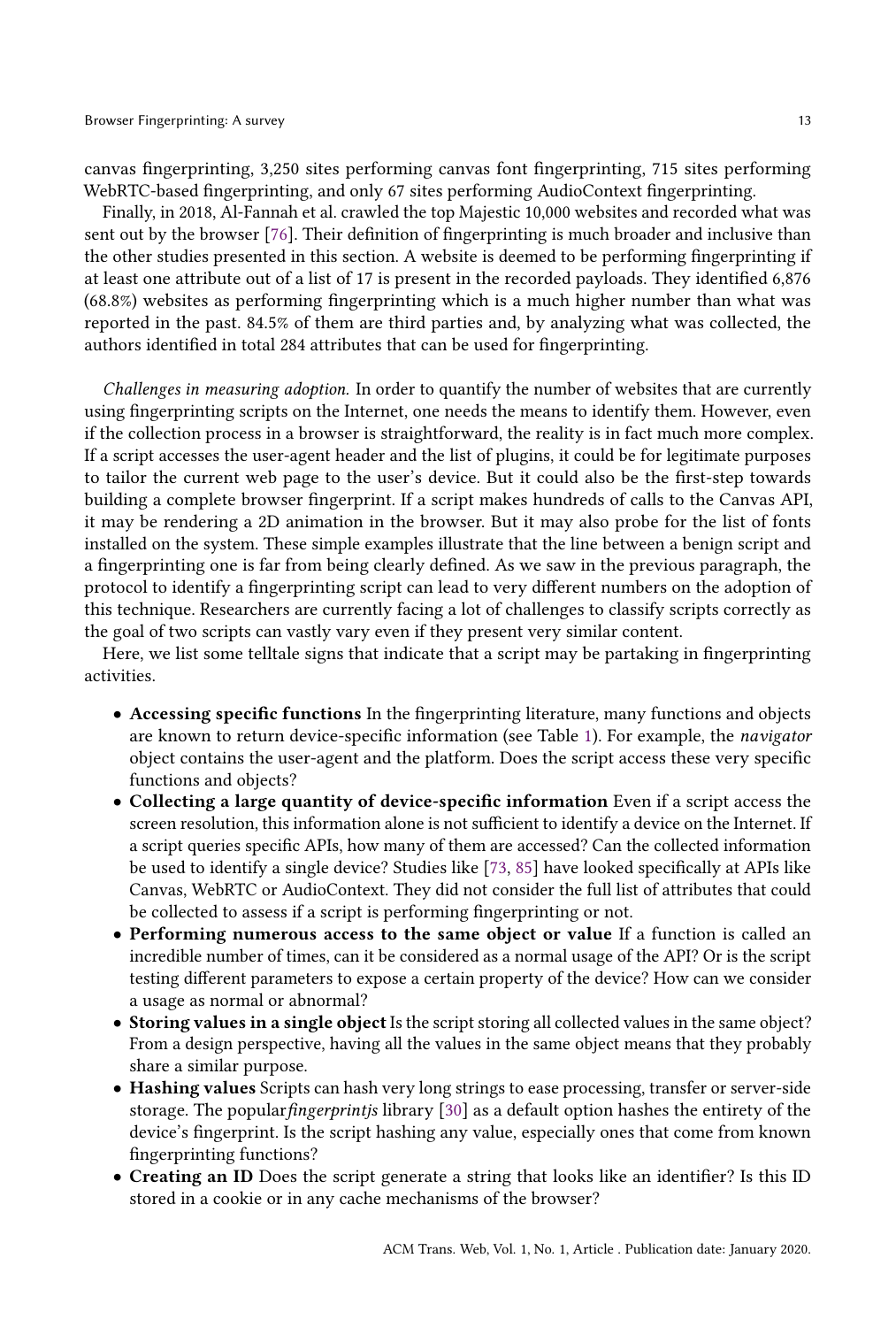- Sending information to a remote address Are there any pieces of data containing devicespecific information sent to a remote server?
- Minification and Obfuscation "Minifying" a script consists in removing all unnecessary characters from its source code like white space characters, new line characters or comments without changing its functionality. A lot of well-known JavaScript libraries are "minified" to reduce the amount of data that needs to be transferred when they are downloaded. For example, the weight of the famous jQuery library [\[49\]](#page-28-13) in version 3.3.1 is cut in three just by minifying the code (from 271.8kb to 86.9kb). Figure [1](#page-13-0) shows a simple implementation of the Fibonacci sequence in JavaScript. The minified version is much more compact than the original version.

On top of minification, a JavaScript file can be obfuscated, i.e. modified to make it difficult to read and understand. Some variables can be renamed to very short and meaningless names. Some sections can be intertwined to make it difficult to follow the flow of the program. Some parts of the code can also self-generate the true payload similar to what is observed with packing mechanisms in malwares. Most developers use obfuscation to protect their source code and to prevent other developers from copying it but others see it as a way to hide the true meaning of their code. In the end, it requires reverse-engineering efforts to know the true intent of the author and it requires far more means to correctly find if a script is conducting fingerprinting activities.

```
function fib(n) {
    if(n \leq 1) {
        return n;
    } else {
        return fib(n - 1) + fib(n - 2);}
}
```
Standard

| function $fib(a)$ {return $a \le 1$ ?a: $fib(a-1) + fib(a-2)$ }                                                                                                                                                                                                                                                                                                                              |
|----------------------------------------------------------------------------------------------------------------------------------------------------------------------------------------------------------------------------------------------------------------------------------------------------------------------------------------------------------------------------------------------|
| Minified                                                                                                                                                                                                                                                                                                                                                                                     |
| eval(function(p,a,c,k,e,d){e=function(c){return c};if(!''.replace(/^/,String)){<br>while(c--){d[c]=k[c]  c}k=[function(e){return d[e]}];e=function(){return'\\w+'<br>$\{c=1\}$ ; while $(c--)$ {if(k[c]) {p=p.replace(new RegExp('\\b'+e(c)+'\\b','g'), k[c])<br>$\{ \text{Perturn p} \}$ ('4 3(0){5 0 < = 1?0:3(0 - 1) + 3(0 - 2)}', 6, 6, 'a   fib function return'.<br>split(' '),0,(?)') |

Obfuscated by [\[48\]](#page-28-14)

Fig. 1. JavaScript code for the Fibonacci sequence. The three pieces of code are all equivalent.

In the end, fine tuning all of these rules and identifying a script as a fingerprinting one present many difficulties. Engelhardt and Narayanan noted in [\[85\]](#page-29-5) that a large number of fingerprinting scripts were not blocked by popular privacy tools, especially the lesser known ones. The number of actors actually performing device fingerprinting on the web may very well be much higher than what is currently reported by large crawls.

ACM Trans. Web, Vol. 1, No. 1, Article . Publication date: January 2020.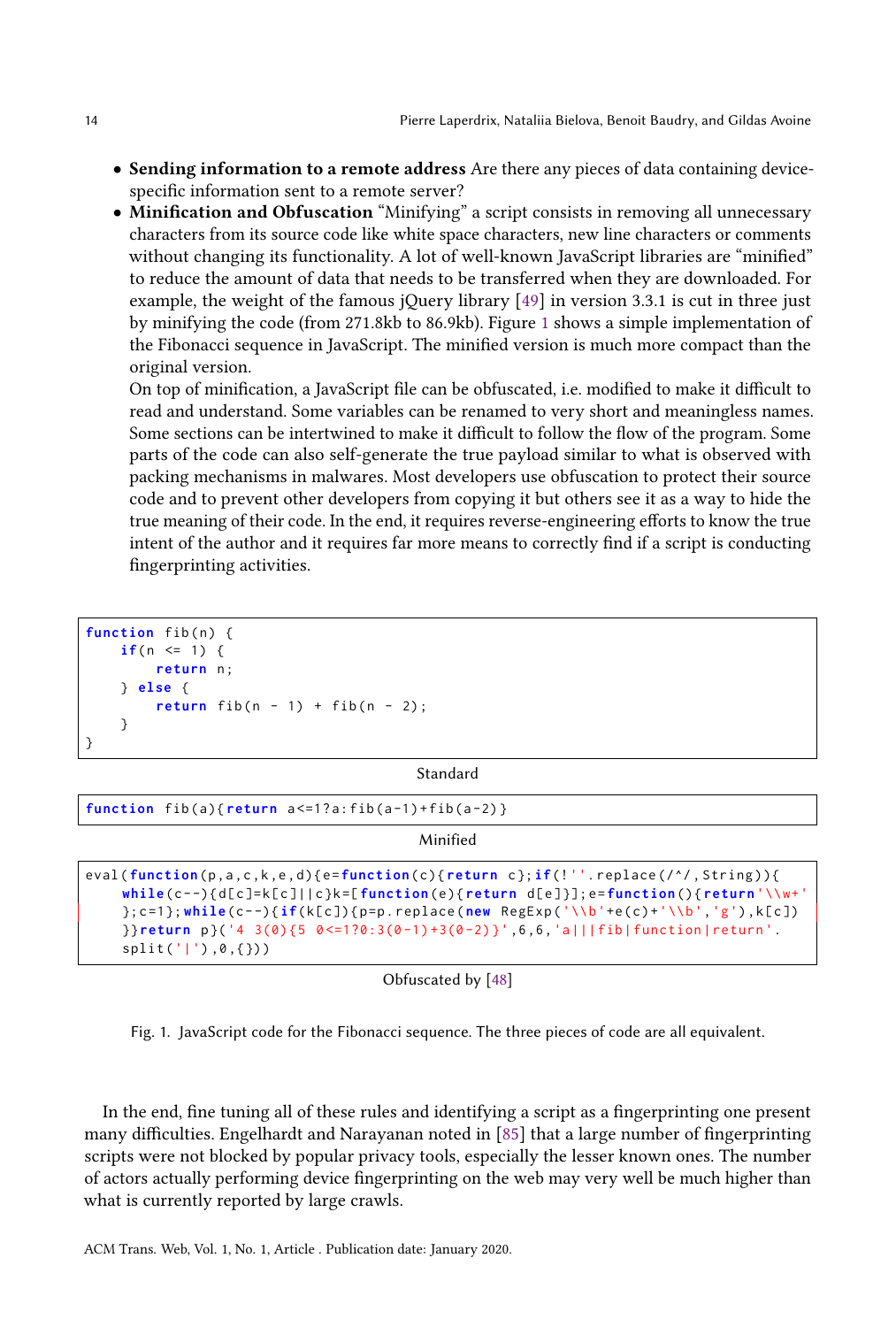## <span id="page-14-0"></span>4 DEFENSE TECHNIQUES

In this section, we detail techniques and solutions aimed at mitigating the effects of browser fingerprinting. The goal is to improve users' privacy by preventing unwanted tracking. As we will see, there is no ultimate approach that can prevent fingerprinting while keeping the richness of a modern web browser. Designing a strong defense requires a fine-tuned balance between privacy and usability that can be challenging to get right.

Table [5](#page-15-0) provides a summary of all the defenses detailed in this section. While some solutions provide very strong protection against browser fingerprinting, it is often at the cost of usability as we can see for example with NoScript or the Tor Browser. From the scientific publications, we can see that the biggest challenge met by researchers is to provide a complete coverage of modified attributes as the slightest mismatch render users more visible to trackers. A solution can be rendered useless in a matter of months as browsers are constantly updated and new APIs are surfacing frequently.

#### <span id="page-14-1"></span>4.1 Increasing device diversity

4.1.1 Modifying the content of fingerprints. The first defense to mitigate browser fingerprinting is to increase the diversity of devices so that real fingerprints are hidden in noise. The intuition behind this method is that third parties rely on fingerprint stability to link fingerprints to a single device. By sending randomized or pre-defined values instead of the real ones, the collected fingerprints are so different and unstable that a tracker is unable to identify devices on the web.

The inconsistency problem. While this approach can appear to be strong on paper, the reality is much more complicated as Peter Eckersley called it the Paradox of Fingerprintable Privacy Enhancing Technologies [\[84\]](#page-29-2). Instead of enhancing users' privacy, some tools make fingerprinting easier by rendering a fingerprint more distinctive. By looking through the extensions available for both Chrome and Firefox, one can find many spoofers or switchers to modify the actual values that are collected by scripts. One of the most popular ones on Firefox called Random Agent Spoofer [\[20\]](#page-27-8) claims more than 100,000 users at the time of writing and it provides the ability to rotate "complete browser profiles ( from real browsers / devices ) at a user defined time interval". Nikiforakis et al. performed an analysis of these extensions and found many issues with regards to browser fingerprinting [\[104\]](#page-30-4). These extensions can modify a property but may forget to change another one, creating a mismatch between attributes. One browser could announce in its user-agent that the underlying OS is Linux while the navigator.platform property indicates it is running on Windows. Another example would be a device claiming to be an iPhone while the reported screen resolution is far bigger than what is currently supported on these devices. While the idea of switching values with other ones is promising, the constant evolution of browsers coupled with very strong links between attributes prevent this approach from being recommended. To fix the shortcomings of these agent spoofers, the scientific community turned itself to new approaches.

Replacing the values of attributes. Torres et al. explored the concept of separation of web identities with a solution called FP-Block [\[123\]](#page-31-4). When the browser connects to a new domain, it will generate a new identity (i.e. a new fingerprint) for this particular domain. The intuition behind FP-Block is that third parties will see different fingerprints on each site they are embedded so that tracking is hampered.

FaizKhademi et al. developed the FPGuard solution which runs in two phases: detection and prevention [\[86\]](#page-29-12). First, they detect fingerprinting-related activities with a series of 9 metrics. Then, from these metrics, they compute a suspicion score and if this score goes above a specific threshold,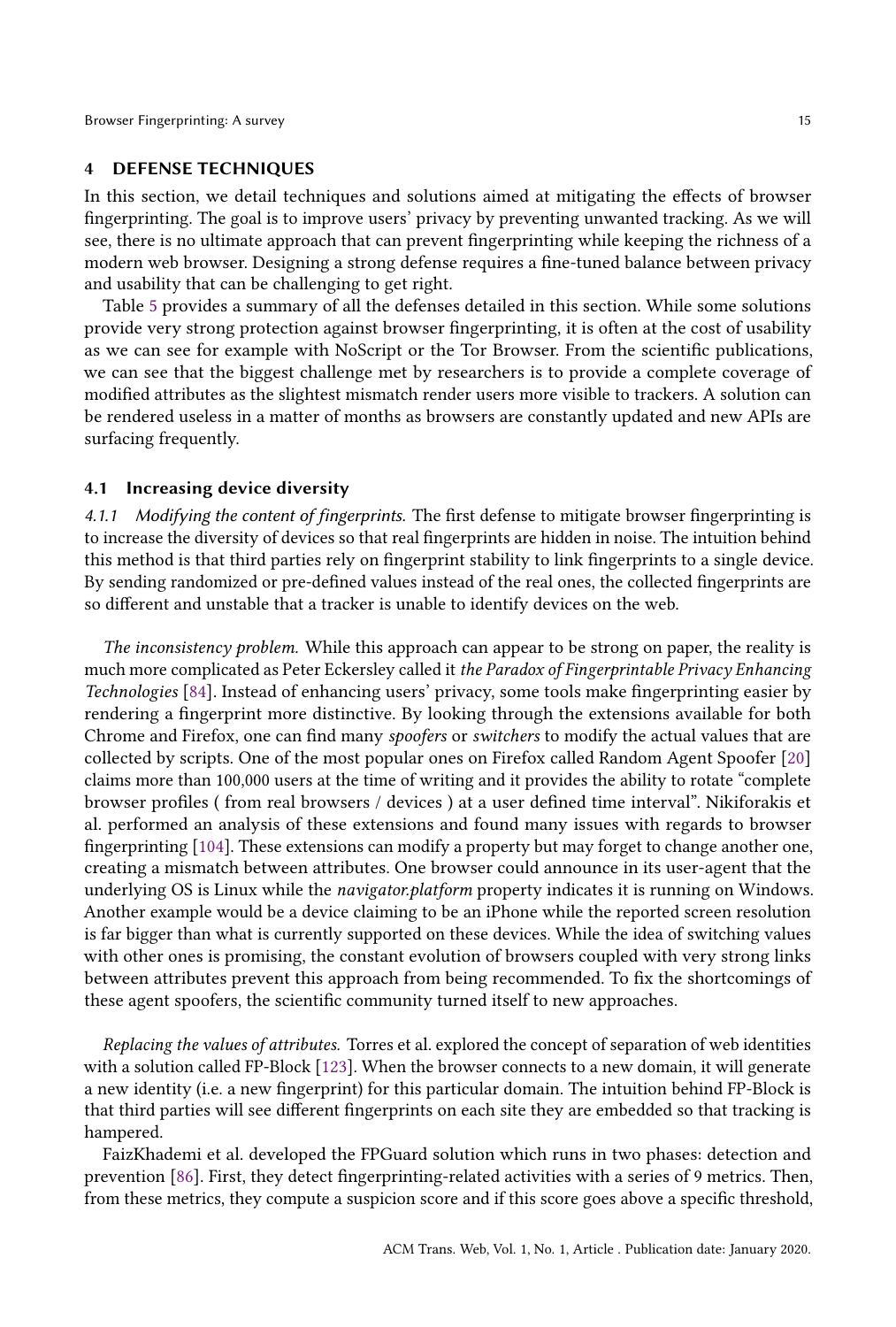|                         | Solution                                   | Ref.                | Type         | Comments                                                                                                                                                         |  |  |
|-------------------------|--------------------------------------------|---------------------|--------------|------------------------------------------------------------------------------------------------------------------------------------------------------------------|--|--|
| Scientific publications | FP-Block                                   | $[123]$             | M            | +: Separation of web identities<br>-: Incomplete coverage                                                                                                        |  |  |
|                         | FPGuard                                    | [86]                | M            | +: Detection and prevention of fingerprinting<br>-: Lack of details                                                                                              |  |  |
|                         | Fiore et al.                               | [88]                | M            | +: Aims at creating consistent fingerprints<br>-: Incomplete coverage                                                                                            |  |  |
|                         | DCB                                        | $[79]$              | $\mathbf{M}$ | +: N:1/1:N strategies, changes at each session, creation of groups with<br>similar configurations<br>-: Incomplete coverage                                      |  |  |
|                         | PriVaricator                               | $[103]$             | M            | +: Custom randomization policies<br>-: Incomplete coverage                                                                                                       |  |  |
|                         | Blink                                      | $[95]$              | M            | +: Produces genuine and diverse fingerprints with no inconsistencies<br>-: Takes HDD space                                                                       |  |  |
|                         | FPRandom                                   | 94                  | M            | +: Introduces noise into the Canvas, AudioContext APIs and randomizes<br>the enumeration order of JavaScript objects<br>-: Other vectors can still be used       |  |  |
|                         | Changing<br>browsers                       | [80, 82]            | $M^*$        | +: Presents distinct and genuine fingerprints<br>-: Can be bypassed                                                                                              |  |  |
|                         | Cliqz browser                              | [37, 130]           | <b>BS</b>    | +: Strong protection against scripts with unique identifiers<br>-: Relies on a central server                                                                    |  |  |
|                         | Latex Gloves                               | $[115]$             | <b>BA</b>    | +: Protection against extension fingerprinting<br>-: Relies on user-curated whitelists                                                                           |  |  |
|                         | CloakX                                     | $[124]$             | M            | +: Strong protection against extension fingerprinting<br>-: Other vectors an still be used                                                                       |  |  |
|                         | UniGL                                      | $[128]$             | U            | +: Protection against WebGL fingerprinting for all devices<br>-: Other vectors can still be used                                                                 |  |  |
|                         | Canvas Defender                            | $[22]$              | M            | +: Modifications consistent across a browsing session<br>-: Only canvas                                                                                          |  |  |
|                         | Random Agent<br>Spoofer                    | $[20]$              | M            | +: Uses real database of browser profiles<br>-: Incomplete coverage                                                                                              |  |  |
|                         | Tor Browser                                | 62                  | U BA         | +: Very strong protection against fingerprinting<br>-: Tor fingerprint is brittle                                                                                |  |  |
|                         | NoScript                                   | $[52]$              | <b>BS</b>    | +: Blocks all JavaScript scripts including fingerprinting scripts<br>-: Blocks all JavaScript scripts including scripts needed to correctly<br>display a webpage |  |  |
| Online tools            | Filter list-based<br>ad/tracker<br>blocker | [28, 45, 47,<br>63] | <b>BS</b>    | +: Extensive blocking list<br>-: Relies on lists of known trackers                                                                                               |  |  |
|                         | Privacy Badger                             | $[55]$              | <b>BS</b>    | +: Heuristics-based approach<br>-: Blocking may be too aggressive                                                                                                |  |  |
|                         | Canvas Blocker                             | $[35]$              | <b>BA</b>    | +: Blocks the entire canvas API<br>−: Other vectors can still be used                                                                                            |  |  |
|                         | <b>Brave browser</b>                       | $[34]$              | <b>BA</b>    | +: Blocks the entire Canvas, WebGL, AudioContext and WebRTC APIs<br>-: Other vectors can still be used                                                           |  |  |
|                         | Firefox<br>fingerprinting<br>resistance    | $[56 - 58]$         | M BA<br>U    | +: Blocks the entire Canvas API and reduces the quantity of information<br>on several attributes<br>-: Still a work in progress, other vectors can still be used |  |  |

<span id="page-15-0"></span>Table 5. Summary of existing defense solutions.  $M = Modifying$  the fingerprint content.  $M^* = Modifying$  the fingerprint content by switching browsers. U = Universal fingerprint.  $BS = Blocking$  Scripts. BA = Blocking APIs or Access.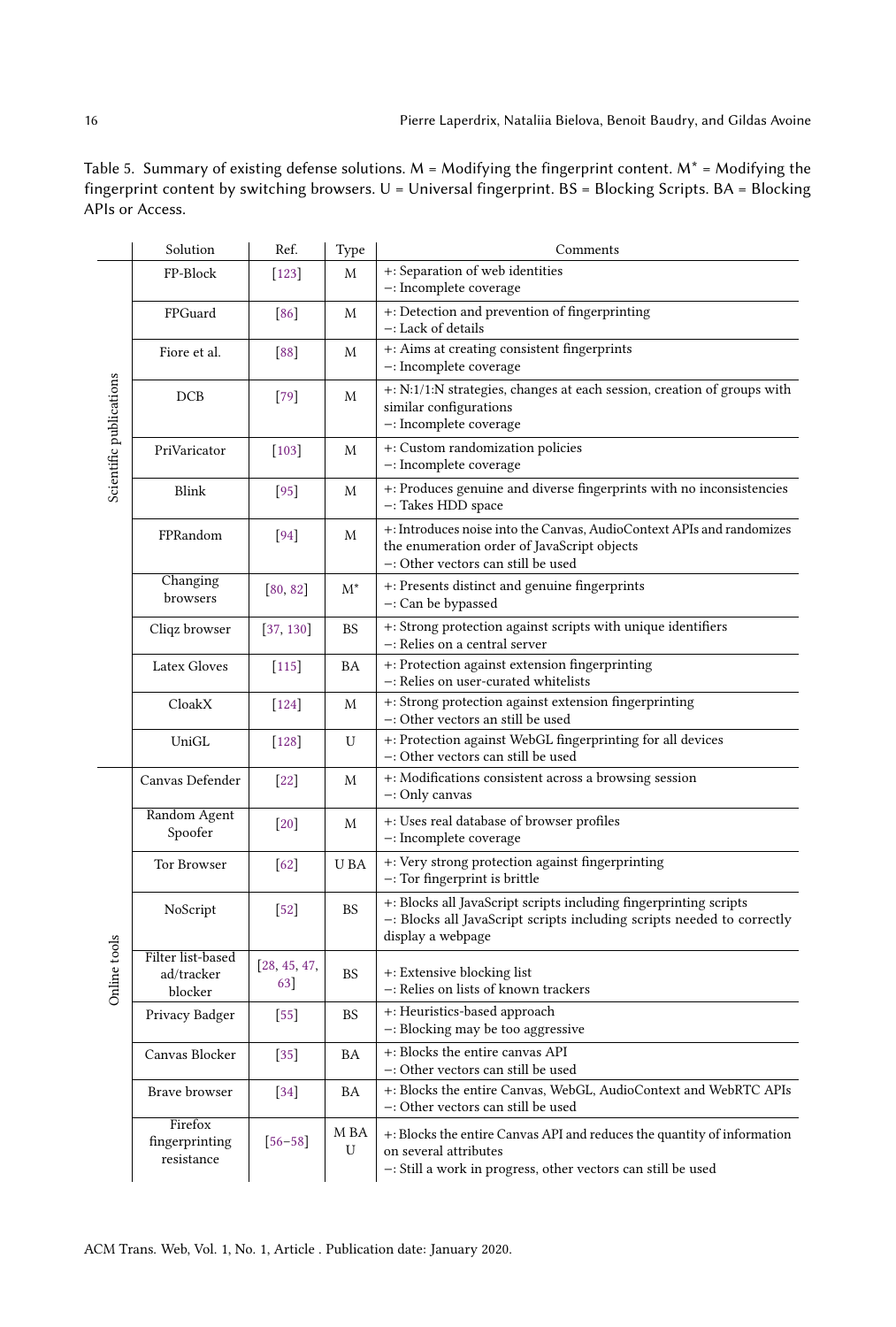the second phase kicks in where a series of components will modify the content of the device fingerprint.

Fiore et al. worked to counter unwanted tracking by creating fingerprints that resemble the ones left by someone else [\[88\]](#page-29-13). They claim that they have to alter data in a way that is consistent to prevent being detected. They modify a very specific subset of fingerprintable attributes with a fake browsing profile.

Baumann et al. designed a solution to disguise the Chromium browser called DCB (Disguised Chromium Browser) by changing the following parameters: the screen resolution, the browser language, the user-agent, the time and date, the list of fonts and the list of plugins [\[79\]](#page-28-15). When DCB launches, it contacts the main server that "maintains a database of real world fingerprinting features to enforce a robust browser configuration on the client" and then applies one of the two following strategies: "N:1 Many Browsers, One Configuration" or "1:N One Browser, Many Configurations".

Nikiforakis et al. explored with PriVaricator the use of randomization to render browser fingerprints unreliable for tracking [\[103\]](#page-30-14). Instead of blatantly lying as it can seriously degrade the user experience, they introduced the concept of randomization policies. Each policy details the modifications made to a specific attribute along with a set of requirements that define when it kicks in. This way, any developer can define her own modification strategy that balances effectiveness with usability.

Trickel et al. designed CloakX, a solution based on client-side diversification to prevent the detection of installed extensions [\[124\]](#page-31-6). The core idea behind CloakX is that it randomizes what makes an extension identifiable while maintaining equivalent functionality. CloakX follows different steps to completely cloak an extension: it randomizes the path of web accessible resources to prevent probing attacks, it changes the behavioral fingerprint by changing ID and class names that are injected and it adds a proxy to perform the necessary mappings from dynamic calls.

Finally, Laperdrix et al. argued that the diversity of software components that is at the source of browser fingerprinting provides strong foundations for a counter measure [\[95\]](#page-29-14). They proposed an original application of dynamic software reconfiguration techniques to establish a moving target defense against browser fingerprint tracking. With a tool called Blink, they randomly assemble a coherent set of components (an OS, a browser, plugins, etc.) every time the user wants to browse the web. Exposed fingerprints then break the stability needed for their exploitation as they are very different from each other. The strongest advantage of Blink compared to other tools is that the exhibited fingerprints are genuine with no mismatches between attributes since they rely on real components running on the user's device.

Introducing noise. While most attributes are collected in string form, other ones from the Canvas or AudioContext APIs produce more complex data structures. Instead of simply replacing an output with another pre-defined one, one can introduce noise into the rendering process of these APIs. This way, a Canvas or AudioContext test can be ever so slightly different at each execution.

One way to introduce noise is to position the modification at the very end of the processing pipeline where a script collect its values. An extension called Canvas Defender on Firefox does exactly this [\[22\]](#page-27-10). When a script renders an image, the browser will behave normally and the user will see the intended image. However, when the script tries to read the content of the rendered canvas element, it will go through a function that modifies the actual RGB values of each pixel. The image collected by the script is then different from the image that the user can see.

Baumann et al. positioned themselves much earlier in the rendering pipeline by directly modifying the Chromium source code in DCB [\[79\]](#page-28-15). They modified the fillText() and strokeText() that are heavily used in canvas fingerprinting scripts to alter the renderings of canvas elements at runtime. Their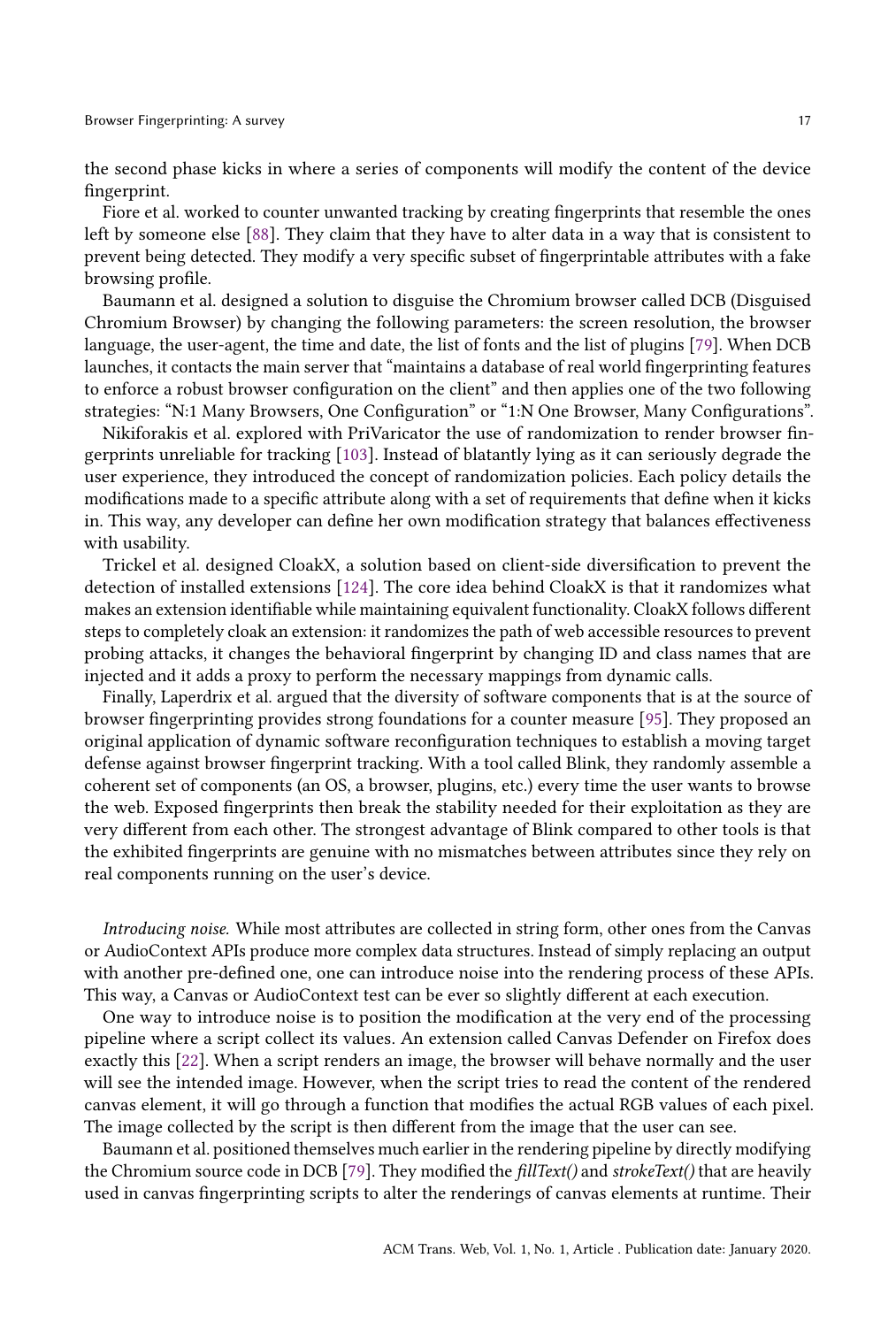approach also provides consistency in the same browsing session as they use a random session identifier generated at startup to steer the modifications.

Laperdrix et al. proposed with FPRandom to exploit browsers' untapped flexibility to introduce randomness [\[94\]](#page-29-15). Their goal was to increase non-determinism in browsers to reduce the side-effects that cause fingerprintable behaviours. The authors modified the source code of Firefox to target modern fingerprinting techniques, namely canvas fingerprinting, AudioContext fingerprinting and the unmasking of browsers through the order of JavaScript properties.

The challenges in modifying the content of fingerprints. This section showed that it is possible to increase the diversity of exposed fingerprints and modify their content but the challenges to have a working and undetectable solution are numerous. Attributes cannot be modified in a way that will break browsing. The slightest mismatch between two attributes can make a user more visible to trackers which defeats the entire purpose of running a defense solution. All the techniques detailed here pose the question if such kind of approach should be explored further or if the constant evolution of web browsers render current implementations incredibly hard to maintain and to recommend. Vastel et al. developed FP-Scanner [\[126\]](#page-31-8), a test suite that explores browser fingerprint inconsistencies to detect potential alterations. By applying a progressive detection logic from attributes collected at the browser level to the OS level, the scanner can detect if an attribute was modified and, to some extent, reveal the original unaltered value hidden by the countermeasure. The authors also argue that detecting a fingerprinting countermeasure does not necessarily imply that a user can be tracked more easily as it depends on what information is being leaked by the defense mechanism and how stable it can be. In the end, this article shows that, while researchers and developers are finding many ways to make fingerprints unstable, there are always really small details that are easy to overlook that make current solutions ineffective. Modern web browsers are such complex pieces of machinery that it is incredibly hard to predict where the next piece of revealing information will be.

<span id="page-17-0"></span>4.1.2 Changing browsers. Since a large part of a device fingerprint is composed of browser-specific information, one could decide to use two different browsers to have two distinct device fingerprints. This way, it is harder for a third party to have a complete picture of a user's browsing patterns as the tracking party will obtain two decorrelated browsing profiles. While the premise behind this idea is really simple, the truth behind it is more complicated. Two studies have shown that collecting attributes that are specific to the OS and the hardware can be sufficient to uniquely identify a device.

In 2012, Boda et al. were the first to design a browser-independent fingerprinting algorithm that rely mainly on attributes like the list of fonts, the timezone and the screen resolution [\[80\]](#page-28-16). Their findings show that the list of fonts provide a solid base for identification and that they were able to identify returning visitors who used more than one browser or changed their IP addresses dynamically. However, their dataset contained only 989 users, which was not diverse enough and therefore prevented them from concluding whether the same results hold at a larger scale.

In 2017, Cao et al. designed a fingerprinting technique that relies heavily on the OS and hardware functionalities of a device [\[82\]](#page-29-4). By rendering 31 different tasks with the WebGL API, they are able to extract device features from carefully selected computer graphics tests and they show that they are able to uniquely identify devices even if the user switches browser. One important detail is that their whole suite of tests take several seconds to be fully executed contrarily to more standard fingerprinting scripts which take less than a second. However, their dataset was also relatively small (3,615 fingerprints from 1,903 users) and therefore more studies are needed to evaluate how unique users are based on this technique at a larger scale.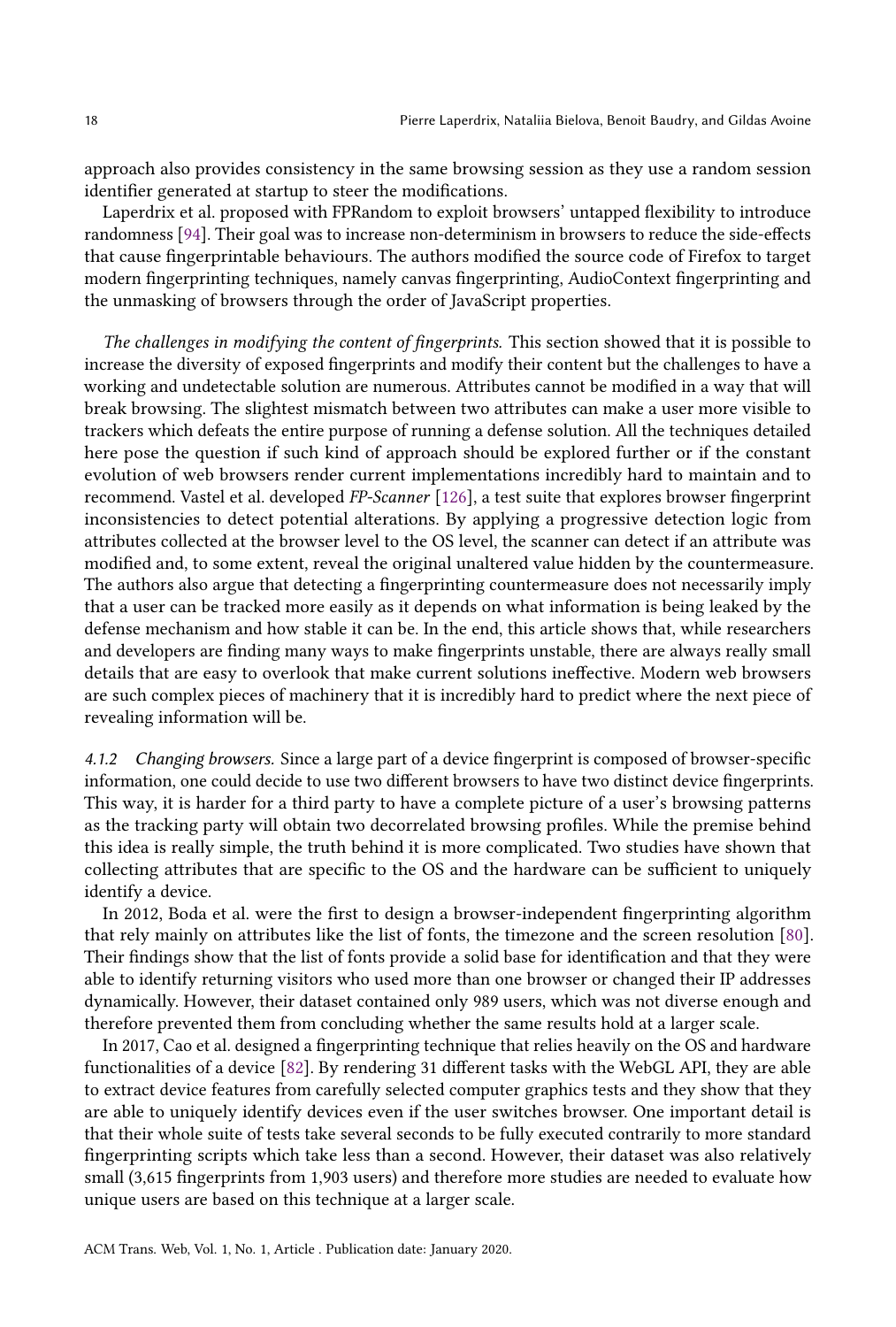In the end, cross-browser fingerprinting is a reality even if its deployment in a real-world solution may prove very challenging mainly due to time constraints. By collecting enough data from the OS and hardware layers of a system, a third party can uniquely identify a device.

## 4.2 Presenting a homogeneous fingerprint

Another defense strategy is to make all devices on the web present the same fingerprint. This is the approach chosen by the Tor Browser [\[62\]](#page-28-17) also known as TBB (the Tor Browser Bundle) which uses the Tor network. Wu et al. also designed UniGL to remove the discrepancies between devices when performing WebGL fingerprinting.

#### 4.2.1 The Tor Browser.

The theory. While the Tor network prevents an attacker from finding out the real IP address of a client, it does not modify the actual content of an HTTP request. If a cookie ID or a browser fingerprint is present in the payload, a server can uncover the true identity of a user. To fix this problem, the Tor Browser was developed. As detailed by the official design document [\[59\]](#page-28-24), the Tor Browser follows a set of requirements and one of them includes a Cross-Origin Fingerprinting Unlinkability section which specifically targets browser fingerprinting. While they acknowledge that randomization can be effective to protect against fingerprinting, they chose uniformity or the one fingerprint for all strategy for Tor users. The design document lists 24 different modifications that have been introduced in the Tor Browser. The most notable ones are the blocking of the Canvas and WebGL API, the complete removal of plugins, the inclusion of a default bundle of fonts to prevent font enumeration and the modification of the user-agent along with HTTP headers. Whether a user is on Windows, Mac and Linux, the Tor Browser will always report that the device is on Windows.

The reality. While the Tor Browser can be considered as one of the strongest defenses against browser fingerprinting, it still presents some shortcomings. The fingerprint exposed by the Tor Browser is known and easily identifiable. Data like the user-agent, the screen resolution and the IP addresses from known Tor exit nodes are enough information to distinguish the Tor browser from a standard one. While this may not be important with respect to identification as one website cannot distinguish one Tor user from another one, it can still impact their browsing experience as shown by Khattak et al. [\[91\]](#page-29-16). They reported that 3.67% of the top 1,000 Alexa sites either block or offer degraded service to Tor users to reduce Internet abuse.

The second problem with Tor browser fingerprints is their brittleness as differences can still between browsers like the screen resolution. When first launched, the Tor Browser window has a size of 1,000x1,000. However, if the user decides to maximize the window, the browser displays the following message: "Maximizing Tor Browser can allow websites to determine your monitor size, which can be used to track you. We recommend that you leave Tor Browser windows in their original default size.". If the user has an unusual screen resolution, this information could be used to identify her as she will be the only Tor user with this screen resolution.

The third problem is that detectable differences exist between operating systems running the Tor Browser. The design document notes that they intend to reduce or eliminate OS type fingerprinting to the best extent possible but they add that the efforts in that area is not a priority. While this may provide very few information compared to other fingerprinting vectors, OS differences are yet an additional vector that can be used to distinguish a user from the pool of all Tor users.

In the end, developers of the Tor Browser have made some very strong modifications to limit the fingerprintability of the browser as much as possible. If users stick with the default browser fingerprint that most users share, it provides the strongest protection against known fingerprinting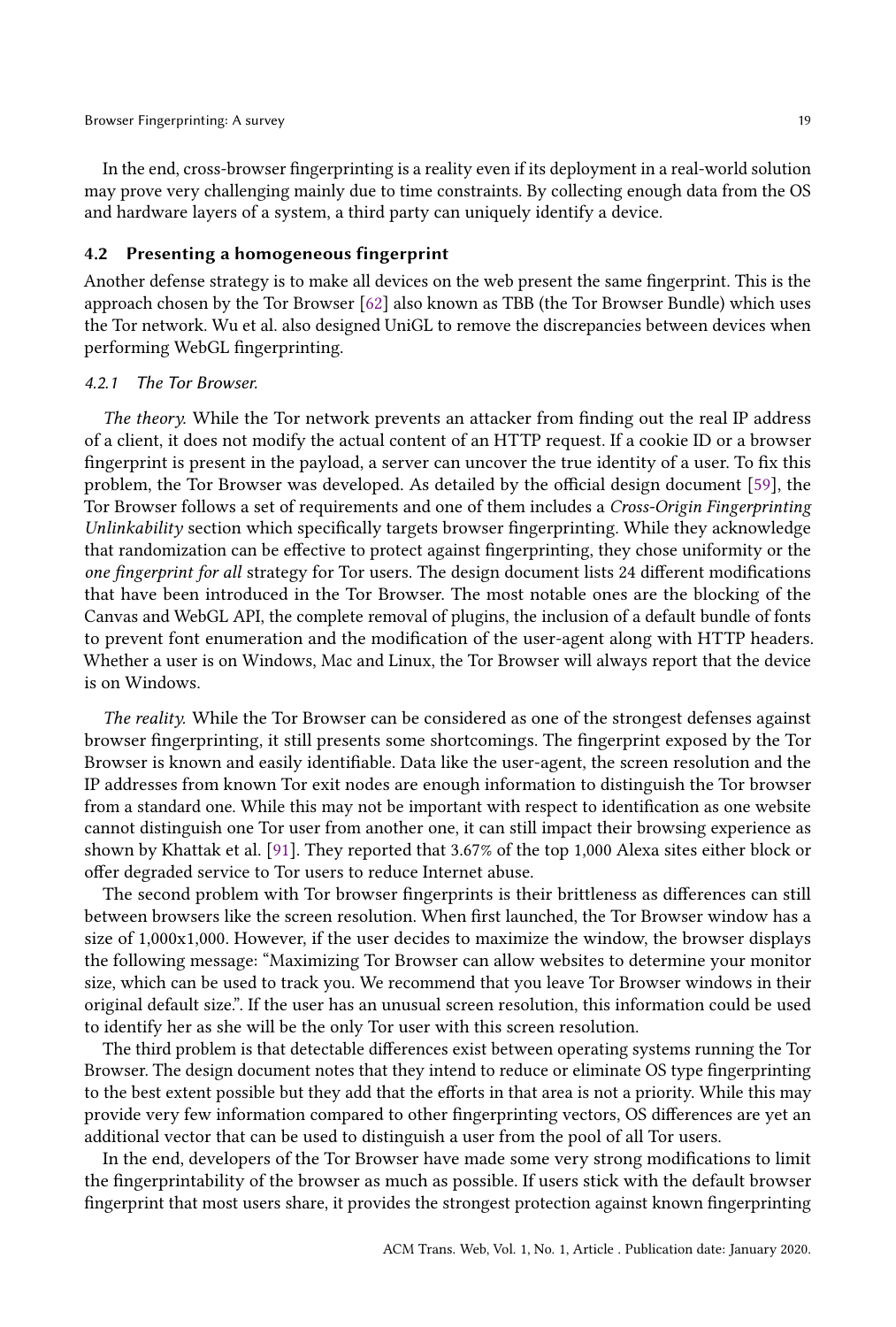techniques. However, if one starts to deviate from this one and unique fingerprint, the user may end up being more visible and more easily trackable than with a standard browser like Chrome or Firefox.

Firefox's fingerprinting resistance. Since its debut, the Tor Browser has been based on the Extended Support Release (ESR) versions of Firefox. With each new Firefox release, Tor developers had to update all their privacy-enhancing patches to continue building their browser. In order to reduce as much as possible this time consuming process, the Tor Uplift project was launched in 2016 [\[58\]](#page-28-23). Its goal is to bring most patches and security features of the Tor Browser directly into Firefox, including all the modifications made to counter fingerprinting. Now, Tor developers do not have to redevelop their patches for Firefox anymore. At the same time, Mozilla can experiment with advanced privacy features being tested in the Tor Browser to see if they could be brought to their audience. From version 59 released in March 2018, a fingerprinting protection can be activated in Firefox with the privacy.resistFingerprinting flag. When it is enabled, the fingerprint is changed: the Canvas API is blocked and the user-agent, the timezone and the screen resolution are modified similarly to what the Tor Browser is doing. The protection is being actively developed and the complete list of upcoming changes can be seen on [\[56\]](#page-28-22). Fingerprinting resistance is expected to get even stronger in the coming months with the launch of the Fusion project (Firefox USIng ONions - [\[57\]](#page-28-25)).

4.2.2 UniGL. Over the years, two studies have shown that the WebGL API can be used to create differences between devices by rendering complex 3D scenes [\[82,](#page-29-4) [100\]](#page-29-3). Wu et al. looked specifically at that API to identify the source of these differences [\[128\]](#page-31-7). Through manual testing and experiments, they found the single reason behind them: the results of floating-point operations can vary between devices across the various graphics layers of a system. In order to make 3D rendering uniform, they designed a software solution called UniGL that redefines floating operations explicitly written in GLSL programs or implicitly invoked by WebGL. That way, every device running UniGL will have the exact same WebGL fingerprint for a specific rendering task.

UniGL is a prime example of how uniformity can be achieved through a purely software solution that can be easily deployed to users. By identifying the exact source of discrepancies, it is possible to remove differences without having to modify or update the hardware.

#### 4.3 Decreasing the surface of browser APIs

The last defense is to decrease the surface of browser APIs and reduce the quantity of information that can be collected by a tracking script. One approach is to simply disable plugins so that additional fingerprinting vectors like Flash or Silverlight are not available to leak extra device information.

Another straight-forward way is to simply not run tracking scripts. One can go into the browser preferences and disable the execution of JavaScript code for all web pages. However, by doing so, the user will meet a static and broken web where it is impossible to login to most services. An alternative is to use a browser extension like NoScript which uses a whitelist-based blocking approach [\[52\]](#page-28-18). By default, all JavaScript scripts are blocked and it is up to the user to choose which scripts can run. The major problem with NoScript is that it is hard sometimes to distinguish which scripts are necessary to display a web page correctly and which domains belong to unwanted third parties. In the end, the user ends up authorizing all scripts on the page including the fingerprinting ones.

Another approach is to use ad and tracker blockers which block scripts and domains based on curated lists. When a page is loaded, the extension analyses its content. If it finds a script or a domain that is present in one of its lists, it will block it. The most popular addons based on this workflow are Adblock Plus [\[28\]](#page-27-11), Ghostery [\[47\]](#page-28-19), uBlock Origin [\[63\]](#page-28-20) and Disconnect [\[45\]](#page-27-12). Merzdovnik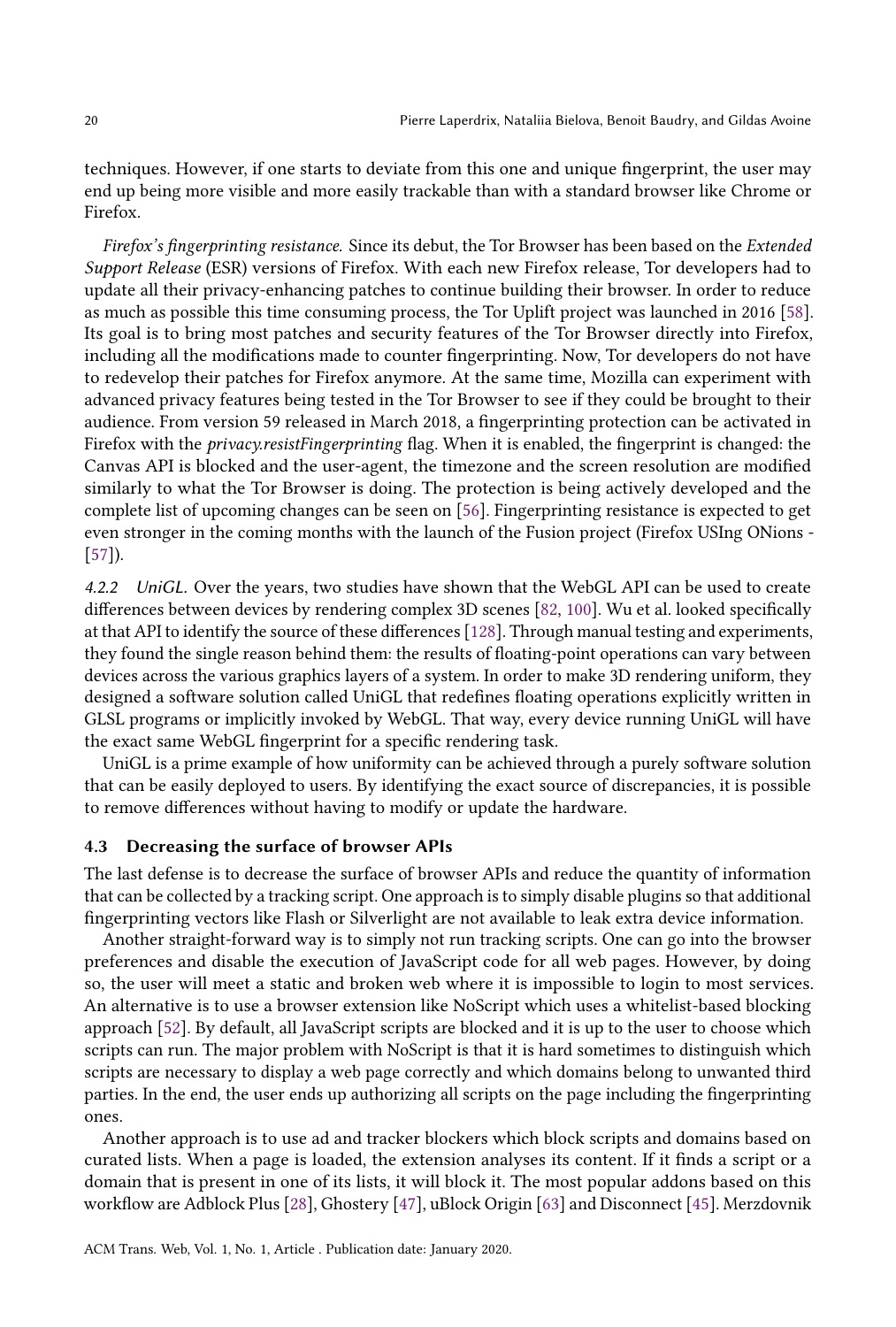et al. report on the effectiveness of these third-party tracker blockers on a large scale [\[98\]](#page-29-17). One of the main downside of this type of extensions is that it can take a lot of time before a new script is detected and blocked, leaving the user vulnerable in the meantime.

Yu et al. proposed a concept in which users collectively identify unsafe data elements and report them to a central server [\[130\]](#page-31-5). In their model, all data elements are considered unsafe when they are first reported. Then, if enough users report the same value for a given script, the data elements are considered to be safe as it cannot be used to uniquely identify a user or a group of users. Their approach is now in Cliqz [\[37\]](#page-27-9).

The EFF who was behind the original Panopticlick study [\[84\]](#page-29-2) released an extension called Privacy Badger in 2014 [\[55\]](#page-28-21). The tool is similar to the approach chosen by Yu et al. to identify unsafe scripts but instead of relying on a global network of users, everything is computed locally by the extension. The list of blocked scripts is somehow unique to each instance of Privacy Badger as it is being built alongside the websites that the user visits. However, the main downside of Privacy Badger is that the heuristic creation of blocking rules can be too aggressive and can lead to a high number of unresponsive websites as reported by [\[98\]](#page-29-17).

Sjösten et al. designed a solution called Latex Gloves that addresses the problem of extension fingerprinting. To protect against probing attacks, their solution restricts the accessibility of WARs through a whitelist system. When a request with the chrome-extension:// scheme is made, a browser extension checks if the domain was whitelisted and if not, blocks the request. For revelation attacks, Latex Gloves rewrites the manifest file of extensions to specify on which domain it is allowed to run. This way, the browser would not reveal the presence of its extensions on a arbitrary page controlled by an attacker. One of the downside of this approach is that whitelists require the user to maintain them and to allow each visited domain accordingly.

In terms of blocking protection, the last approach consists in disabling browser functions and even entire APIs to prevent trackers from using them. This way, tracking scripts cannot collect values that could help them differentiate one device from another. For example, an extension like CanvasBlocker [\[35\]](#page-27-13) on Firefox disables the use of the Canvas API for all websites. The Tor Browser [\[62\]](#page-28-17) blocks by default APIs like Canvas or WebGL and the Brave browser [\[34\]](#page-27-14) provides a built-in fingerprinting protection [\[46\]](#page-28-26) against techniques like Canvas, WebGL, or AudioContext fingerprinting.

#### 4.4 Summary

All in all, there is simply no ultimate solution against browser fingerprinting. As this technique is anchored in years of web evolution, it cannot be fixed with a simple patch. Changing the default behavior of the browser to fight it requires finding the right balance between privacy and usability and as we saw in this section, it can be very tricky. One misstep and a protective solution can be rendered useless.

Datta et al. evaluated in depth 26 anti-fingerprinting tools [\[83\]](#page-29-18) and came to the same conclusion: not all defense solutions are equal and some of them are performing better than others. For 24 of them, the protection they provide is apparently so marginal that it makes almost no difference not using them. The authors also acknowledge that it is sometimes better to use one tool over another just because it is more popular even if it provides less protection. The reason behind this is that it is better to hide in a large pool of users that have the same extension than being picked out as one of the few who uses this less popular one.

On the side of browser vendors, progress is being slowly made. Since its debut, the Brave browser has had a built-in fingerprinting protection that blocks or disables several APIs [\[46\]](#page-28-26). In 2018, Apple launched a version of Safari that specifically targets fingerprinting by removing differences between users [\[31\]](#page-27-15). Mozilla has launched in 2018 the Fusion project that is bringing modifications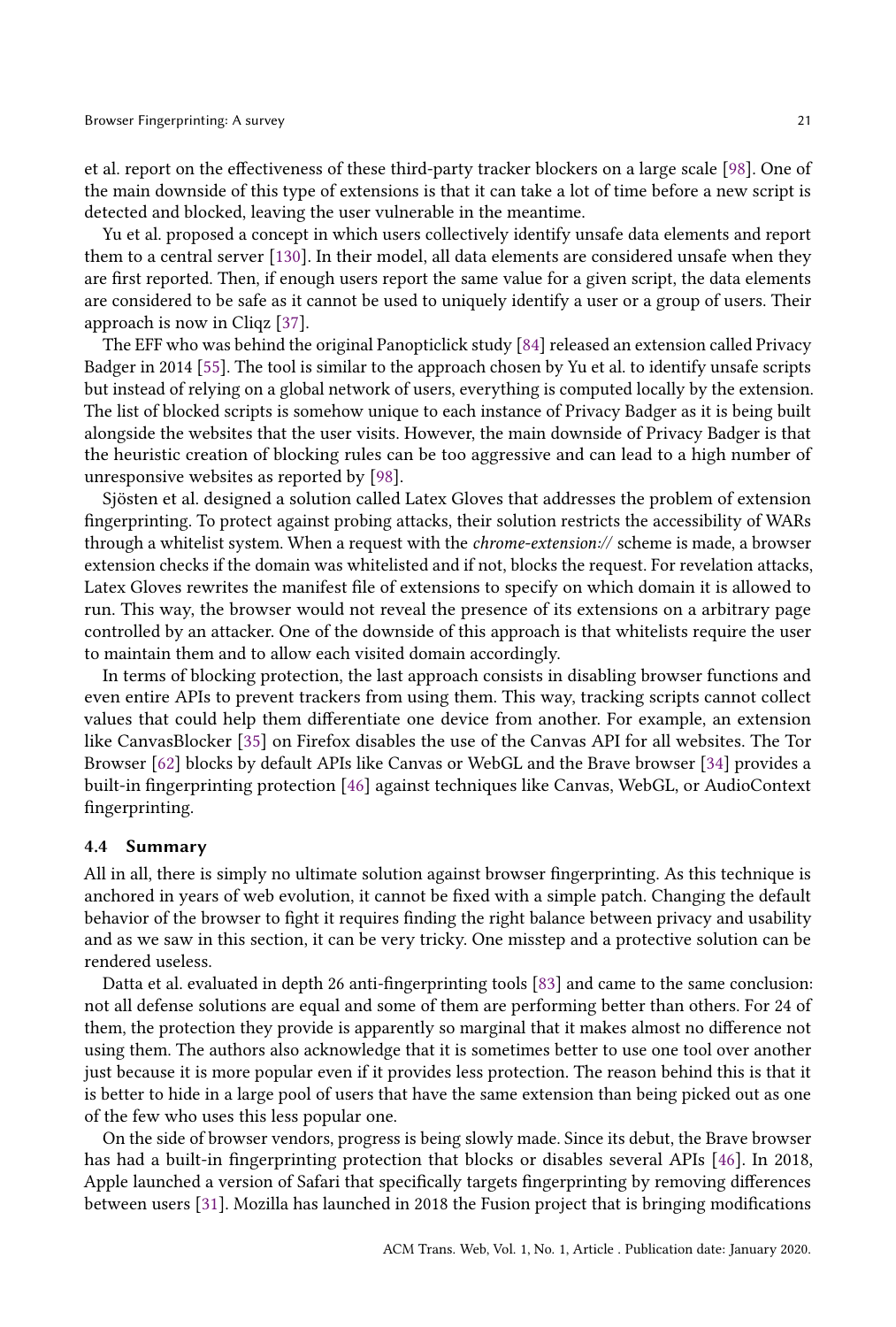made in the Tor Browser directly in Firefox [\[57\]](#page-28-25). They also turned on by default in 2019 a feature called Enhanced Tracking Protection that blocks fingerprinting scripts based on a list provided by Disconnect [\[72\]](#page-28-27). Finally, Google who currently has the biggest market share with Chrome [\[70\]](#page-28-28) announced plans in August 2019 to "aggressively block fingerprinting" [\[71\]](#page-28-29). In the end, it is hard to assess the impact of all these defenses on browser fingerprinting going forward but the frantic pace at which the web keeps evolving will surely maintain the field alive and bring its load of surprises.

# <span id="page-21-0"></span>5 CHALLENGES IN BROWSER FINGERPRINTING

In this section, we look at the usage of browser fingerprinting for two distinct purposes: tracking activities of the user and defending users from security threats. We them discuss questions and challenges surrounding the browser fingerprinting domain.

# <span id="page-21-3"></span>5.1 Usage of browser fingerprinting

Though browser fingerprinting is often considered as a web tracking technology, in practice is it used for a variety of purposes. We classify the usage of browser fingerprinting in two main categories:

- Negative or destructive use An unknown third party would want to track a user without her consent or to attack her device by identifying a known vulnerability.
- Positive or constructive use Users can be warned if their device is out of date by recommending specific updates. The security of online services can also be reinforced by verifying that a device is genuine and that it is known to the system.

<span id="page-21-1"></span>5.1.1 Web Tracking. As browser fingerprinting can uniquely identify a device on the web, the implications on privacy are important. By collecting browser fingerprints on several websites, a third party can recognize a user and correlate his browsing activity within and across sessions. Most importantly, the user has no control over the collection process as it is completely transparent since the tracking scripts are silent and executed in the background. The Panopticlick study outlines in more details how fingerprinting can a be a threat to web privacy [\[84\]](#page-29-2).

- Fingerprints as Global Identifiers If a device has a fingerprint that is unique, it can be identified on the web without the need of other identifiers like a cookie or an IP address. Peter Eckersley add in his study that it is "akin to a cookie that cannot be deleted". Users funneling their network packets through a VPN (Virtual Private Network) are particularly vulnerable to browser fingerprinting as the VPN will only mask the IP address but it will not change the browser's information.
- Fingerprint + IP address as Cookie Regenerators Coupled with a fixed IP address, a browser fingerprint can be used to regenerate deleted cookies. Researchers have already observed in the wild that any browser storage mechanisms like Flash local storage [\[117\]](#page-30-16), HTML5 Web storage [\[78\]](#page-28-30) or IndexedDB databases [\[73\]](#page-28-8), can be used to "respawn" HTTP cookies.
- Fingerprint + IP address in the Absence of Cookies In the absence of cookies, browser fingerprinting can be used to unmask different machines hiding behind the same IP address.

<span id="page-21-2"></span>5.1.2 Identifying device vulnerabilities. A browser fingerprint is not just a simple collection of device-specific information. It truly reflects the actual set of components that are running on a device. By analysing its content, attackers can identify potential security vulnerabilities by crossreferencing the list of installed components with a database like CVE (Common Vulnerabilities and Exposures [\[39\]](#page-27-16)). They can then design the perfect payload to target a specific device knowing its vulnerabilities in advance. For example, through the navigator.plugins property, one can know if a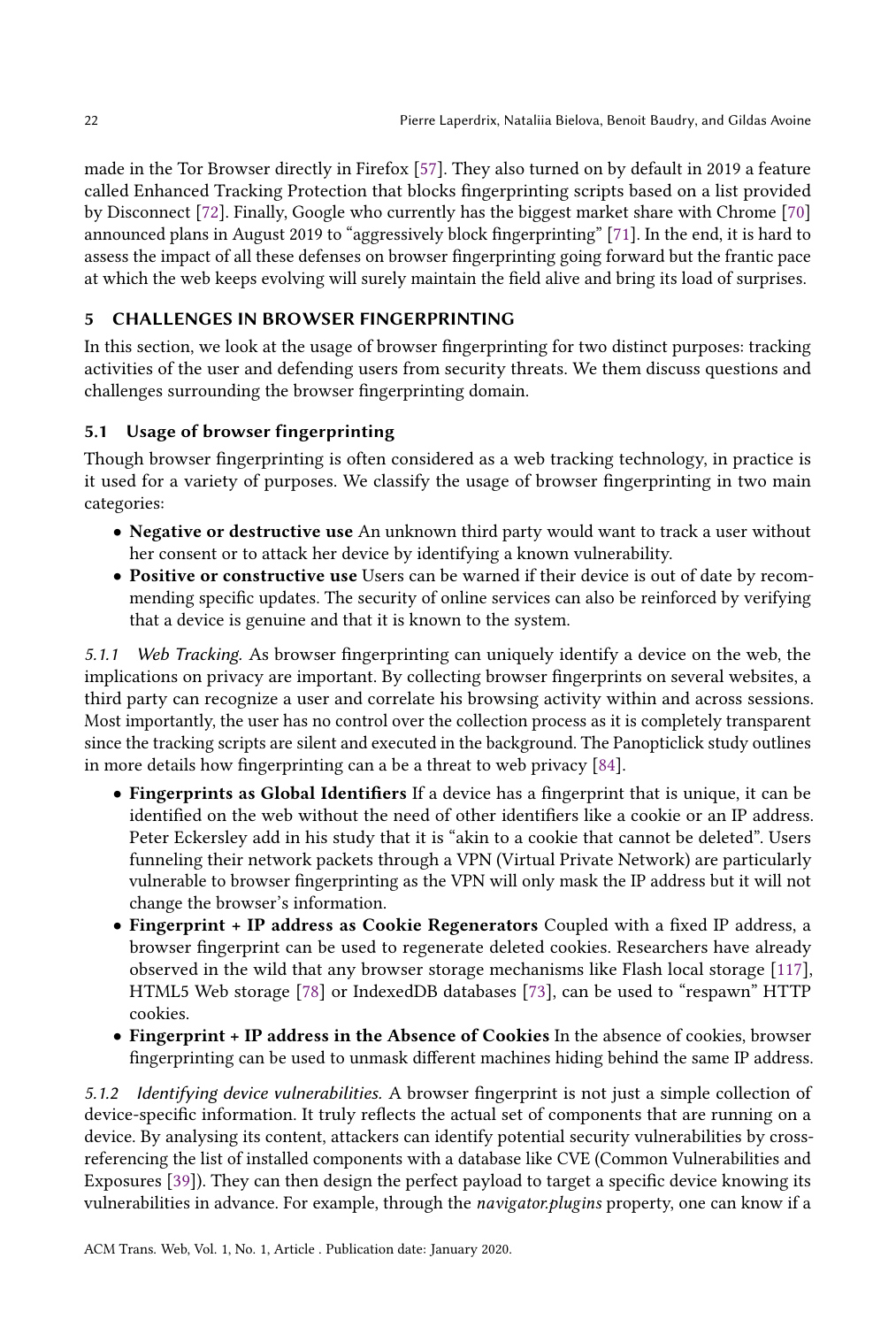device is running an outdated version of the Flash plugin. At the time of writing, the CVE database reports 1,045 Flash vulnerabilities and more than 84% are labelled as critical, including the most recent ones [\[29\]](#page-27-17). If the Flash player is not up to date, users open themselves to serious security risks as any attacker on the web could execute malicious code remotely on their device.

Launching a targeted attack with the help of browser fingerprinting is not new and has been observed in the wild. Malwarebytes and GeoEdge have documented extensively with the "Operation fingerprint" how malicious advertising campaigns use fingerprinting to deliver malwares to vulnerable devices [\[19\]](#page-27-18). Their process is very straightforward. They hide fingerprinting code directly into the JavaScript of fake advertisers and they look from there if the device is vulnerable or not. If it is, the device will be presented with "an ad laced with malicious code that ultimately redirects to an exploit kit". If it is not, the ad will be "benign". To illustrate their findings, they detail several types of malvertising campaigns like the *DoubleClick* or the *musical4* campaigns.

<span id="page-22-1"></span>5.1.3 Patching vulnerable systems. Directly following the previous section, browser vulnerabilities could be identified with the aim of patching them. In 2015, Duo Security reported that 46% of corporate PCs ran outdated versions of browsers, Flash and Java [\[11\]](#page-26-9). With a simple security scan, system administrators who handle thousands of different configurations on a network could easily identify devices with outdated components and they could deploy fixes and updates really quickly.

<span id="page-22-2"></span>5.1.4 Bot and fraud prevention. Another use of browser fingerprinting is to improve security on the web by verifying the actual content of a fingerprint. As there are many dependencies between collected attributes, it is possible to check if a fingerprint has been tampered with or if it matches the device it is supposedly belonging to (see Section [4.1](#page-14-1) for details on the inconsistency problem).

ThreatMetrix, a security company that specializes in the verification of online transactions, announced in 2010 the adoption of browser fingerprinting techniques to prevent online fraud [\[61\]](#page-28-31). They wrote that fraudsters change their IP address, delete cookies and botnet scripts randomize device attributes. Moreover, relying exclusively on cookies is no longer adequate to verify an online transaction. Other security companies like Distil Networks [\[60\]](#page-28-32), MaxMind [\[44\]](#page-27-19), PerimeterX [\[32\]](#page-27-20), IPQualityScore [\[43\]](#page-27-21), ShieldSquare [\[33\]](#page-27-22) or Sift Science [\[42\]](#page-27-23) also utilize browser fingerprinting to detect bots and unusual activity. In that landscape, companies are turning to browser fingerprinting to be competitive in this continual arms race against fraudsters.

On the academic side, the literature on fraud detection is much thinner with only a single publication addressing this problem. Researchers at Google designed a solution called Picasso based on canvas fingerprinting to filter inorganic traffic [\[81\]](#page-29-19). By using specific graphical primitives from the canvas API, they are able to successfully detect the browser and OS family of a device and see if there is a mismatch between the exhibited fingerprint and the actual device running the code. For example, they can distinguish between traffic sent by an authentic iPhone running Safari on iOS from an emulator or desktop client spoofing the same configuration. They add that the applications are numerous including locking non-mobile clients from application marketplaces, detecting rogue login attempts and identifying emulated clients. Their study does not give information on the deployment of Picasso in a current Google solution but a talk at Black Hat Asia 2016 hints at its integration into Google's reCAPTCHA technology [\[114\]](#page-30-17).

<span id="page-22-0"></span>5.1.5 Augmented authentication. At a time where passwords are the go-to solution for authentication on the web, browser fingerprinting can provide a much needed addition to reinforce the security of online accounts. By verifying the fingerprint of a device at login time, a system can easily block unauthorized access from new and unknown devices. Alaca et al. studied extensively the use of device fingerprinting for web authentication [\[77\]](#page-28-33). They classify in total 29 different attributes from browser information to the network stack according to criteria like repeatability,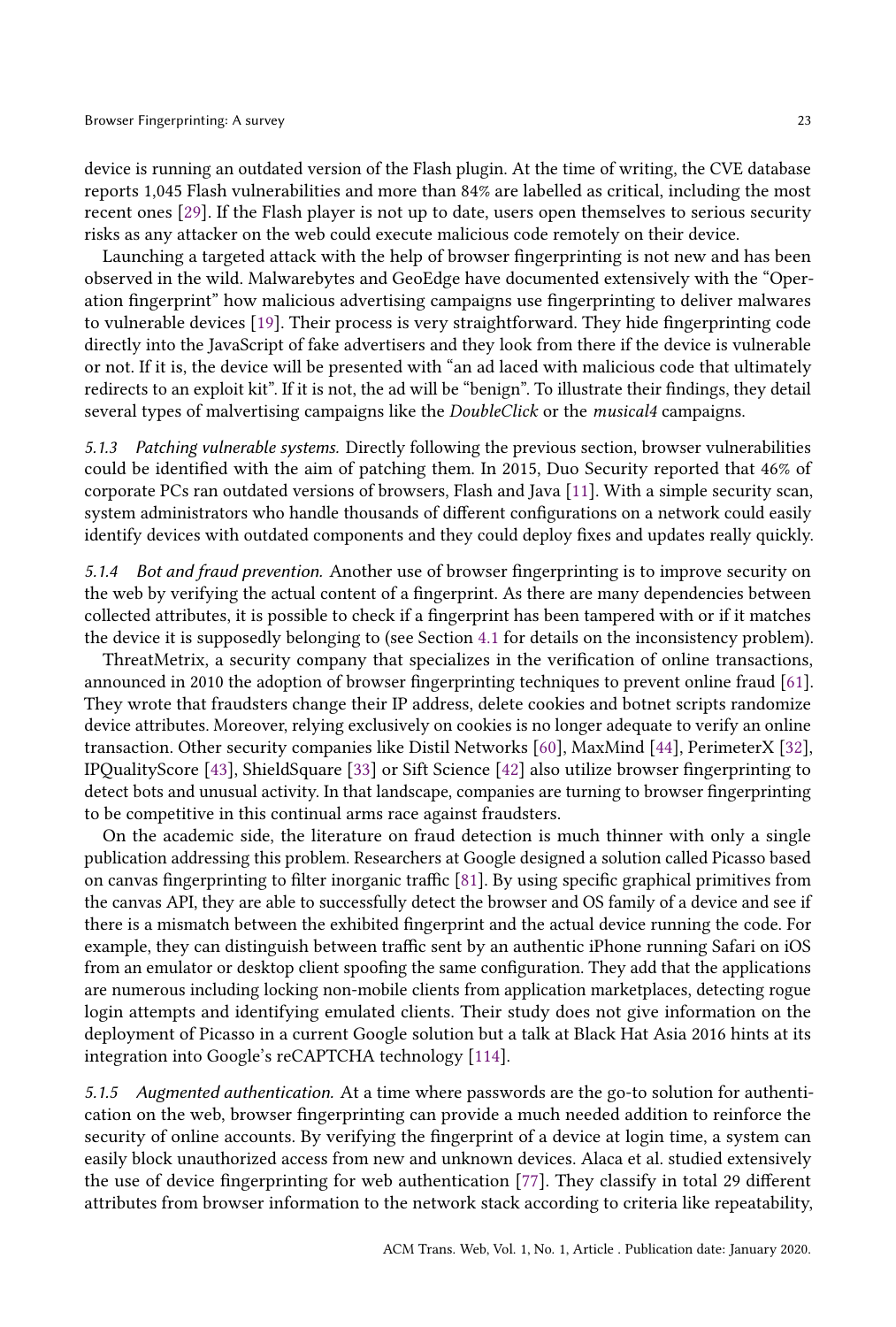low resource use or spoofing resistance. One important aspect considered in their study is the notion of stability. As a fingerprint is the direct reflection of what is installed on a device, a browser fingerprint constantly changes. It is then up to the login system to decide if the differences between two fingerprints are acceptable or not. For example, does a change of browser version in the user-agent come from a legitimate update of the device or from a different device altogether? If ten fonts are removed, did the user uninstall a particular software or does it come from a different device that does not belong to the user? These questions have no easy answer and each collected attribute has its own behavior depending on the system being used or the type of the device.

Spooren et al. looked at mobile devices and noticed that mobile fingerprints are predictable contrarily to desktop fingerprints [\[118\]](#page-30-18). The same authors also investigated the use of battery information for mobile devices in a multi-factor authentication scheme [\[119\]](#page-30-19). By using binary classifiers to classify battery draining and charging behaviors, they confirm that battery charge measurements can be used to contribute to an active authentication system.

In 2019, two different studies reported on the use of canvas fingerprinting to augment authentication with a challenge-response scheme. After the user connects with a password, the browser is asked to render a canvas image that will then be verified by the server. While they use a very similar protocol, the inner-workings of the two systems are very different. The first by Rochet et al. uses deep learning to create a personalized model for each device [\[107\]](#page-30-20). After a training phase with 2,000 canvas images, features are extracted to build a binary classification model for the user. To accept or deny connection, the browser must score above a specific threshold and the authors discuss different strategies in the paper for setting that particular threshold. The second by Laperdrix et al. adopts a different approach [\[93\]](#page-29-20). To verify the current connection, the browser must be able to replicate the exact same canvas rendering that was observed in the previous connection. If the current image matches with pixel-perfect precision the previous one, the device is allowed to continue. If not, it is blocked and the user must authenticate through another means. In the end, the authors of both papers state clearly that their solution cannot be the only means of authentication as it should be used in a multi-factor authentication scheme. They both describe the advantages and limits of their solution and they highlight how the level of security can be changed depending on the strategy adopted with each tool.

Finally, some companies include in their portfolio fingerprinting solutions to augment authentication. SecurAuth is a provider of an adaptive access control solution. As part of their multi-factor authentication process, they include an heuristic-based authentication system through device fingerprinting [\[41\]](#page-27-24). Another company called Iovation has a solution named ClearKey [\[36\]](#page-27-25) that integrates the collection of device information as part of their multi-factor authentication framework. They provide their own approach to deal with fingerprint changes with fuzzy logic algorithms [\[40\]](#page-27-26).

All in all, the amount of research done to use browser fingerprinting positively is extremely thin and we hope that this area will see major advancements in the future.

## 5.2 Current challenges

We now discuss the current challenges in browser fingerprinting in both research and industry.

5.2.1 Arms-race between new fingerprinting methods and protection mechanisms. Browser fingerprinting should be placed in the larger debate about online tracking. If third-parties feel the need to resort to such kinds of techniques to bypass current protection mechanisms, the current ad ecosystem is not quite right. On one side, ad blockers are seeing a surge in popularity [\[26\]](#page-27-27) and companies like Mozilla [\[56\]](#page-28-22) or Brave [\[46\]](#page-28-26) are integrating a native fingerprinting protection directly in their browsers. On the other side, major web actors are struggling to decide what is the right path going forward as illustrated by the divide created by two new ad initiatives. One called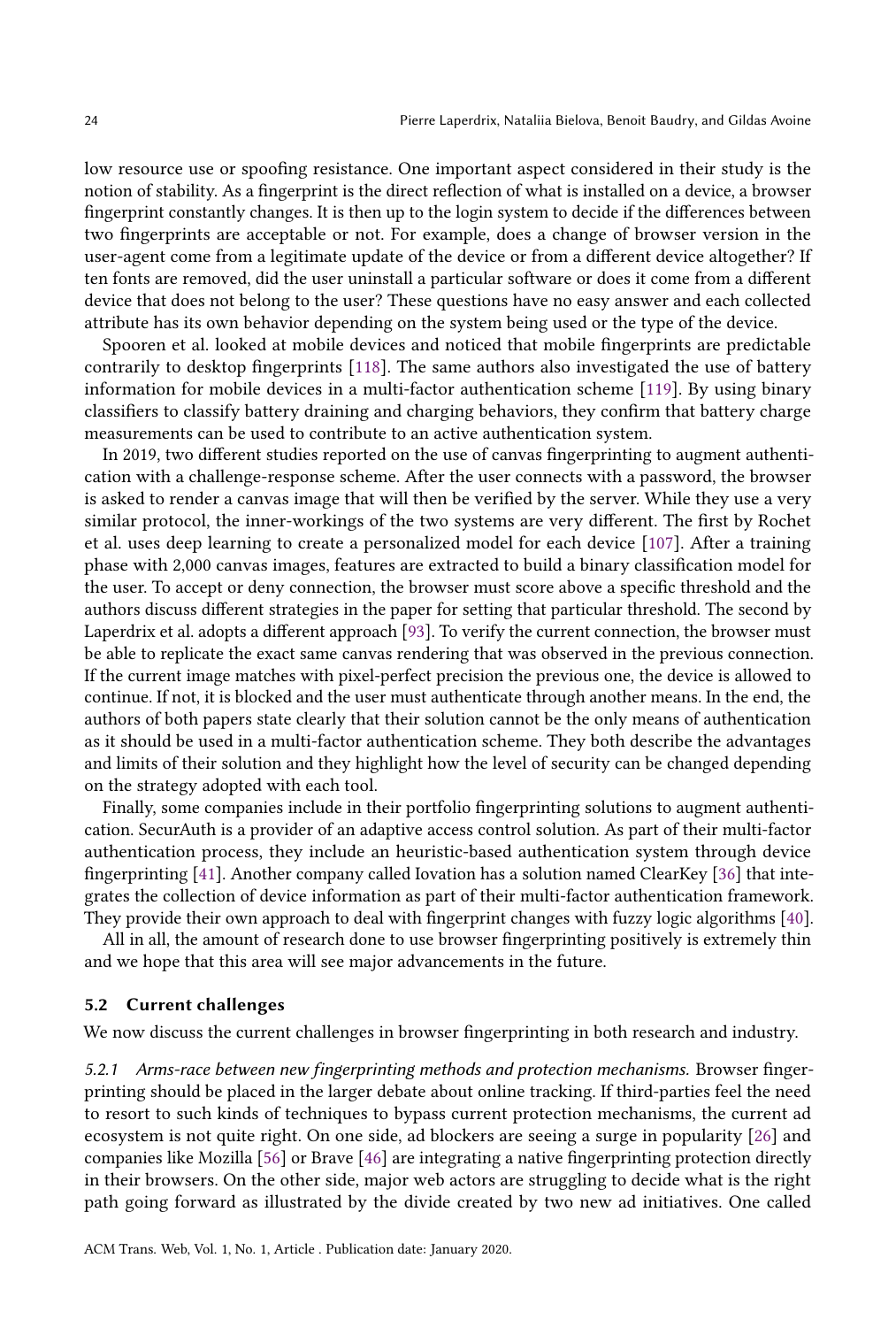Coalition for Better Ads [\[38\]](#page-27-28) is supported by actors like Google, Facebook, Microsoft or Criteo. The other one called Acceptable Ads initiated by Eyeo GmbH, developer of the famous Adblock Plus extension, is led by a coalition of digital rights organizations, advertising agencies, content creators and academics [\[27\]](#page-27-29). In the end, there is no clear direction of where the industry is going. Browser fingerprinting is caught in the crossfire of this ongoing debate as developers are already adding defensive solutions in anticipation of what could be and the consequence is that it affects all companies from the biggest ones to the smallest.

Since browser fingerprinting can pose a serious threat to privacy by bypassing current protection mechanisms, *should researchers study it?* We believe the answer to this question has two sides. Indeed, researching browser fingerprinting is needed because we want to inform users, developers, policy makers and lawyers about it so that they can make informed decision going forward. By knowing its underlying mechanisms, we can understand what is possible with it and act accordingly. We can also design appropriate defenses and protect ourselves against it. For example, the web crawl performed by Englehardt et al. [\[85\]](#page-29-5) discovered the existence of AudioContext fingerprinting in the wild and the research into the Battery Status API [\[105\]](#page-30-11) revealed the threat that was hidden in our browsers for several years. Thanks to these studies, fingerprinting defenses made a step forward to improve online privacy for users. However, on the other side, we do not want to promote aggressive use of this technology and make it more efficient. Research in offensive security is encouraged today so that an attack is known to the public and not kept in the hands of a few adversaries. The same reasoning applies here for browser fingerprinting where studying it benefits users more than it benefits attackers.

5.2.2 How to effectively measure uniqueness of fingerprints? An important challenge in browser fingerprinting is to understand exactly in which circumstances fingerprinting is effective in uniquely recognizing website visitors. While Panopticlick [\[84\]](#page-29-2) and AmIUnique [\[96\]](#page-29-10) showed a high rate of fingerprint uniqueness, the Hiding in the Crowd study [\[89\]](#page-29-11) highlighted the potential demographic issues in browser fingerprinting research. Depending on the targeted audience and the type of users who connects to a website, the capacity to uniquely identify users with only their fingerprint can greatly vary. Moreover, only one study has partially studied the correlation between fingerprint uniqueness and the size of a dataset in case of fingerprinting via browser extensions [\[90\]](#page-29-6).

Predicting uniqueness for large datasets can be a successful process as reported by [\[75\]](#page-28-34) but it remains to be seen if such an approach can work for fingerprints, especially because of their constantly changing nature. This question is also impacted by the quality of current fingerprint datasets. As it is complicated for researchers to collect data on a large scale, their experiments can run for several months up to more than a year. In that time frame, browsers are updated and some APIs may undergo some key changes. Comparing two fingerprints that were collected several months apart does not make sense for identification or tracking. Additional research in this area is definitely needed as the reality of fingerprint tracking may be much more nuanced than what is currently reported.

5.2.3 How to detect fingerprinting and measure its adoption? The next challenge is to measure precisely adoption of browser fingerprinting online. In order to quantify the number of websites that are currently using fingerprinting scripts on the Internet, one needs the means to identify them. However, even if the collection process in a browser is straightforward, the reality is in fact much more complex. If a script accesses the language header and the platform, it could be for legitimate purposes to tailor the current web page to the user's device and propose the right version of a software to a user. But it could also be the first-step towards building a complete browser fingerprint. If a script makes hundreds of calls to the WebGL API, it may be rendering a 3D animation in the browser. But it may also test complex animations to differentiate this device from others. These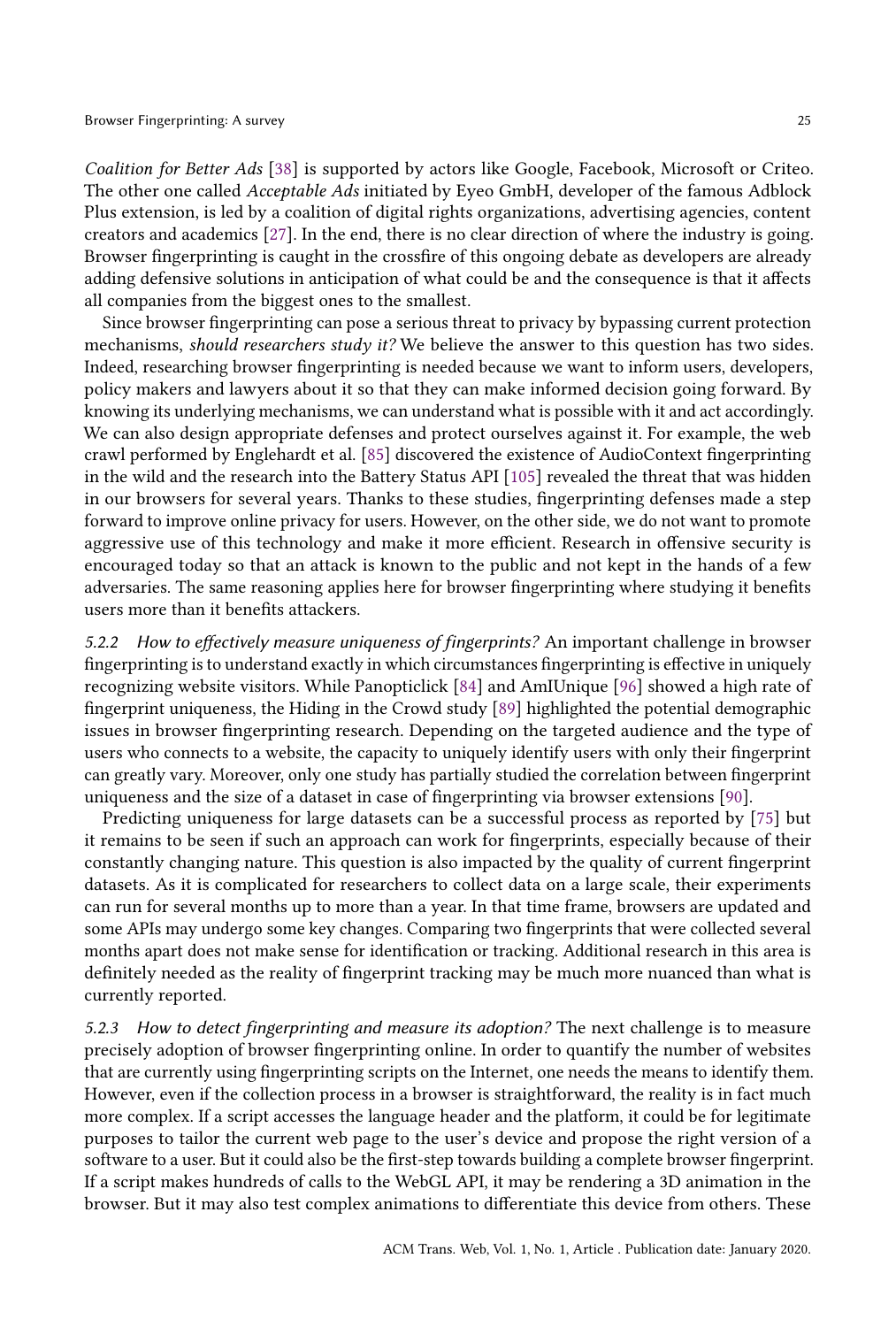simple examples illustrate that the line between a benign script and a fingerprinting one is far from being clearly defined. When crawling the web, researchers are facing a lot of challenges to classify scripts correctly as the goal of two scripts can vastly vary even if they present very similar content. Dynamic information flow analysis is required here to precisely identify fingerprinting scripts. We discuss this challenge in more details in Section [3.4.](#page-10-1)

5.2.4 A constant need to monitor for security and privacy issues of new browser APIs. One of the main challenges surrounding browser fingerprinting is that it is hard to assess precisely what is possible with it. As its mechanisms are entirely defined by current web browser technologies, its exact contours are constantly changing. Each new browser version that adds, modifies or even removes an API has a direct impact on the domain. For example, the introduction of the Canvas API brought new capabilities to the domain while the end of NPAPI plugins removed a strong source of information. The browser fingerprinting of the past is already different from the ones we see today and will surely be different from the one we will encounter in the next few years. Browser vendors and standard organizations are continually shaping the future of the domain as they discuss about what is next for the web and what will run in tomorrow's browsers. One certainty is that they will be very careful going forward when designing new APIs and releasing them to the public. The Battery Status API showed that privacy cannot be an afterthought and that extra help from the industry and the research worlds is needed to fully asses any potential lurking threats.

5.2.5 How to detect violations of data protection laws? As a whole, browser fingerprinting can be particularly dangerous to privacy as browsers do not provide any controls over it. In Europe, the European Data Protection Board  $(\mathrm{EDPB})^1$  $(\mathrm{EDPB})^1$ , which seeks to harmonize the application of data protection rules throughout the EU, published back in 2014 an opinion on device fingerprinting [\[10\]](#page-26-10) and in 2012 an opinion on exemptions from user consent [\[9\]](#page-26-11). According to these two opinions, what determines user consent in case of browser fingerprinting is the purpose of usage. For example, fingerprinting can be used without consent for user authentication [\[9,](#page-26-11) Section 3.2], that corresponds to the usage we described in Section [5.1.5.](#page-22-0) Consent is also not required for "increasing the security of the service that has been explicitly requested by the user" [\[9,](#page-26-11) Section 3.3] (see our Sections [5.1.3](#page-22-1) and [5.1.4](#page-22-2) for more details). It is also clear that browser fingerprinting used for tracking (see Section [5.1.1\)](#page-21-1) or profiling (Section [5.1.2\)](#page-21-2) requires user consent. Interestingly, our intuitive classification of negative and positive use of fingerprinting set in Section [5.1](#page-21-3) is closely related to the requirements of user consent described by the European Data Protection Board (EDPB).

Next to the General Data Protection Regulation (GDPR) [\[21\]](#page-27-30) that came in force on May 25, 2018, another law that specifically regulates web tracking in the EU is currently being updated to *ePrivacy* Regulation [\[24,](#page-27-31) [25\]](#page-27-32). The latest amendments to the ePrivacy Regulation draft [\[25\]](#page-27-32) requires user's consent for fingerprinting "and for specific and transparent purposes", but with some exceptions. For example, it allows websites to check browser's configuration for any needed security updates without user's consent. It also allows first-party servers to use fingerprinting (and any stateful tracking) for web audience measurement but requires that the user still maintains the right to object, and that no personal data is made accessible to any third party. However, EDBP latest report [\[23\]](#page-27-33) is very specific: the analytics technology used on a website should prevent re-identification, and the collected data cannot be linked in any way to other identifiable data. Under these requirements, it is questionable whether fingerprinting can be used for audience measurement at all without user's consent as it is possible to re-identify users based on their fingerprints.

In the end, regulators are already in an uphill battle to verify if companies are complying with these European rules as the necessary controls cannot easily be performed online. For fingerprinting,

<span id="page-25-0"></span><sup>1</sup>European Data Protection Board (EDPB) is used to be called Article 29 Data Protection Working Party before 2018.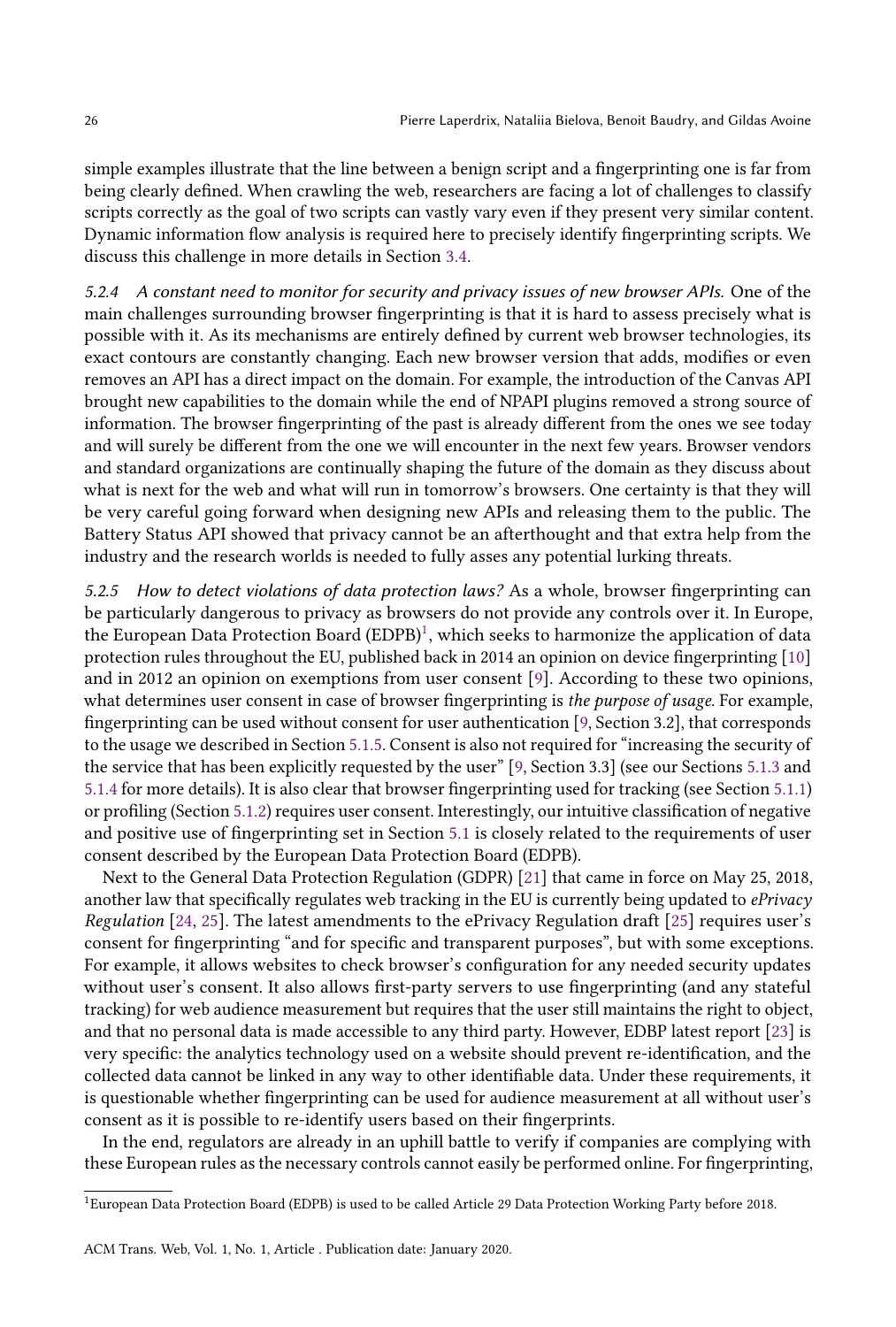the detection is very complex as the browser has no mechanism dedicated to detecting it precisely. As a fingerprint is an extremely versatile object, it is hard to reason about it and to verify that a website is partaking in fingerprinting activities or not. Moreover, it is even a greater challenge from a legal perspective to obtain the purpose of the usage of browser fingerprinting in order to establish whether user consent is needed. Regulators will need to find new ways to cooperate with companies to make sure that the privacy of users is respected.

# <span id="page-26-0"></span>6 CONCLUSION

The development of the Internet along with progress in mobile technology brought a booming diversity of devices at the turn of the century. This diversity gave birth to browser fingerprinting, a simple technique that consists in collecting information about the configuration and the composition of a user's device. Its fascinating aspect is that it is at a crossroads between companies, academic research groups, law makers and privacy advocates. As it got out of the research lab, it has a concrete impact on the web as it is now used in real-world scenarios. For business companies, browser fingerprinting represents an alternative to current methods of tracking and identification at a time where the ad landscape is undergoing tremendous changes with the rise of ad blockers. For research groups, browser fingerprinting brought unexpected questions about the privacy status of current and future web APIs. Especially, the work done by researchers on the Battery API exposed the possible privacy problems that could be hiding in current browsers. For law makers, browser fingerprinting represents an additional tracking mechanism that must be regulated so that the control is given back in users' hands. For journalists, activists, businesses or members of the military that rely on the confidentiality and privacy of their communications, they must now take this technique into account to protect their activities. All in all, browser fingerprinting is still a fairly new technique. Yet, it already had a lot of impact in its short time of existence. Our effort to systematize existing knowledge proves there are still many open challenges and problems to be solved as researchers and developers are coming to grasp with its intricacies. We hope that our paper will provide the necessary basis for researchers to analyze even further the inner-workings of fingerprinting as novel solutions based on it have the potential to provide real-world benefits to millions by improving online security.

## REFERENCES

- <span id="page-26-2"></span>[1] 1995. RFC 1866 - Hypertext Markup Language - 2.0. https://tools.ietf.org/html/[rfc1866.](https://tools.ietf.org/html/rfc1866)
- <span id="page-26-1"></span>[2] 1996. RFC 1945 - Hypertext Transfer Protocol – HTTP/1.0. https://tools.ietf.org/html/[rfc1945.](https://tools.ietf.org/html/rfc1945)
- <span id="page-26-5"></span>[3] 1997. ECMA-262, 1st edition, June 1997. https://www.[ecma-international](https://www.ecma-international.org/publications/files/ECMA-ST-ARCH/ECMA-262,%201st%20edition,%20June%201997.pdf).org/publications/files/ECMA-ST-ARCH/ECMA-262,[%201st%20edition](https://www.ecma-international.org/publications/files/ECMA-ST-ARCH/ECMA-262,%201st%20edition,%20June%201997.pdf),%20June%201997.pdf.
- <span id="page-26-3"></span>[4] 2008. History of the browser user-agent string. http://webaim.org/blog/[user-agent-string-history](http://webaim.org/blog/user-agent-string-history/)/.
- <span id="page-26-4"></span>[5] 2010. History of the user-agent string. https://www.nczonline.net/blog/2010/01/12/[history-of-the-user-agent](https://www.nczonline.net/blog/2010/01/12/history-of-the-user-agent-string/)[string](https://www.nczonline.net/blog/2010/01/12/history-of-the-user-agent-string/)/.
- <span id="page-26-7"></span>[6] 2011. Battery Status Event Specification - W3C Working Draft 26 April 2011. [https:](https://www.w3.org/TR/2011/WD-battery-status-20110426/)//www.w3.org/TR/2011/WD[battery-status-20110426](https://www.w3.org/TR/2011/WD-battery-status-20110426/)/.
- <span id="page-26-6"></span>[7] 2011. Informative Historical Notes - List of known CSS prefixes by W3C. [https:](https://www.w3.org/TR/CSS21/syndata.html#vendor-keyword-history) //www.w3.org/TR/CSS21/syndata.[html#vendor-keyword-history.](https://www.w3.org/TR/CSS21/syndata.html#vendor-keyword-history)
- <span id="page-26-8"></span>[8] 2012. Battery Status API - W3C Candidate Recommendation 08 May 2012. [https:](https://www.w3.org/TR/2012/CR-battery-status-20120508/)//www.w3.org/TR/2012/CR[battery-status-20120508](https://www.w3.org/TR/2012/CR-battery-status-20120508/)/.
- <span id="page-26-11"></span>[9] 2012. WP29 Opinion 04/2012 on the Cookie Consent Exemption - ARTICLE 29 DATA PROTECTION WORKING PARTY. https://ec.europa.eu/justice/article-29/documentation/[opinion-recommendation](https://ec.europa.eu/justice/article-29/documentation/opinion-recommendation/files/2012/wp194_en.pdf)/files/2012/wp194en.pdf.
- <span id="page-26-10"></span>[10] 2014. Opinion 9/2014 on the application of Directive 2002/58/EC to device fingerprinting - ARTICLE 29 DATA PROTECTION WORKING PARTY. http://ec.europa.eu/justice/[data-protection](http://ec.europa.eu/justice/data-protection/article-29/documentation/opinion-recommendation/files/2014/wp224_en.pdf)/article-29/documentation/opinion[recommendation](http://ec.europa.eu/justice/data-protection/article-29/documentation/opinion-recommendation/files/2014/wp224_en.pdf)/files/2014/wp224en.pdf.
- <span id="page-26-9"></span>[11] 2015. Detecting Out of Date and Vulnerable Flash Versions on Your Network - Duo Security. [https:](https://duo.com/blog/detecting-out-of-date-and-vulnerable-flash-versions-on-your-network) //duo.com/blog/[detecting-out-of-date-and-vulnerable-flash-versions-on-your-network.](https://duo.com/blog/detecting-out-of-date-and-vulnerable-flash-versions-on-your-network)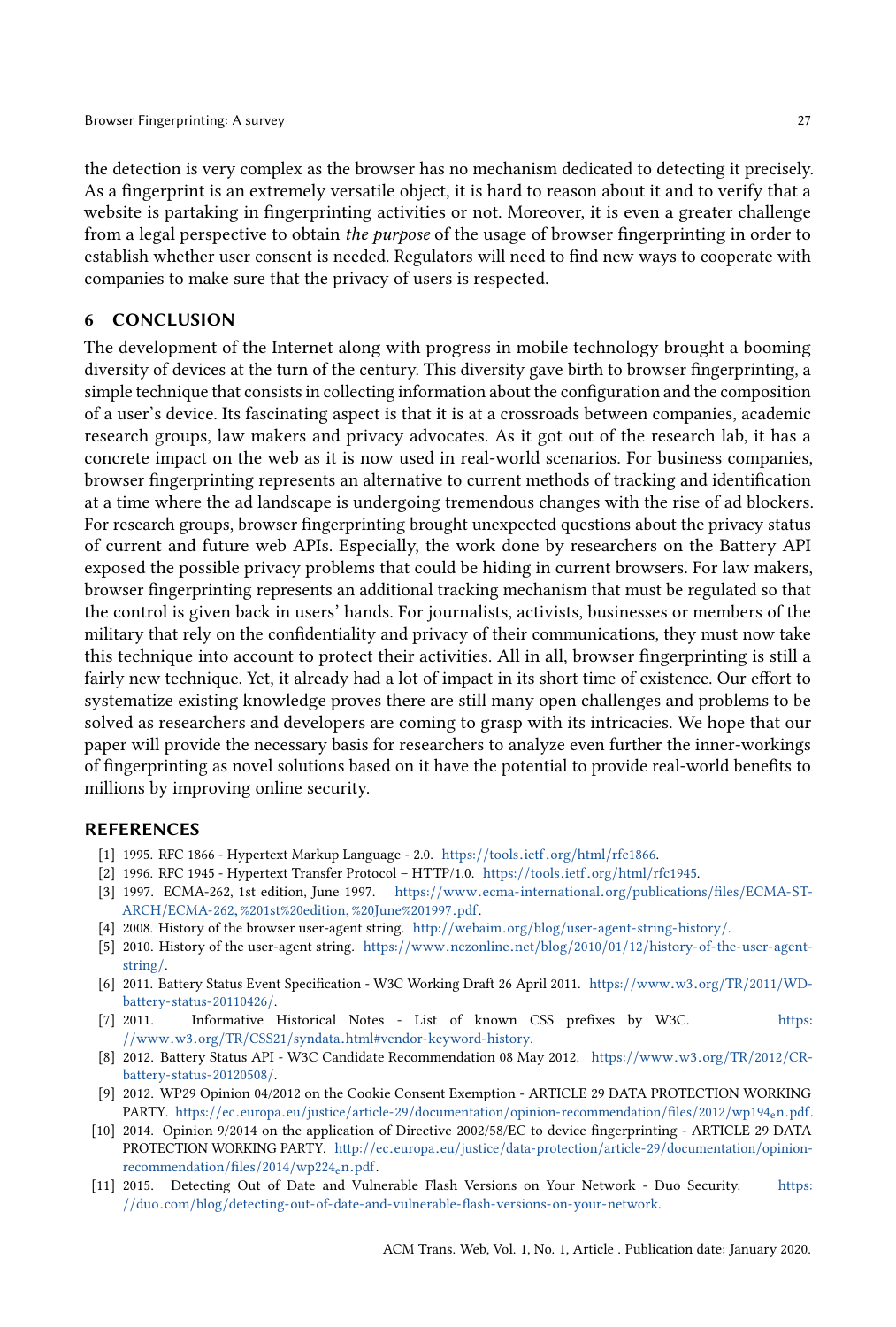- <span id="page-27-0"></span>[12] 2015. HTML Canvas 2D Context - W3C Recommendation 19 November 2015. https://www.w3.org/TR/[2dcontext](https://www.w3.org/TR/2dcontext/)/.
- <span id="page-27-7"></span>[13] 2015. NPAPI Plugins in Firefox. https://blog.mozilla.org/futurereleases/2015/10/08/[npapi-plugins-in-firefox](https://blog.mozilla.org/futurereleases/2015/10/08/npapi-plugins-in-firefox/)/.
- <span id="page-27-6"></span><span id="page-27-3"></span>[14] 2016. Battery Status API - W3C Candidate Recommendation 07 July 2016. https://www.w3.org/TR/[battery-status](https://www.w3.org/TR/battery-status/)/. [15] 2016. Beware Evil APIs. https://browser.yandex.com/blog/[beware-evil-apis.](https://browser.yandex.com/blog/beware-evil-apis)
- <span id="page-27-4"></span>[16] 2016. Bug 1313580 - Remove web content access to Battery API. https://[bugzilla](https://bugzilla.mozilla.org/show_bug.cgi?id=1313580).mozilla.org/show<sub>b</sub>ug.cgi?id= [1313580.](https://bugzilla.mozilla.org/show_bug.cgi?id=1313580)
- <span id="page-27-5"></span>[17] 2016. Bug 164213 - Remove Battery Status API from the tree. https://bugs.webkit.org/showbug.cgi?id=[164213.](https://bugs.webkit.org/show_bug.cgi?id=164213)
- <span id="page-27-1"></span>[18] 2016. Geolocation API. https://www.w3.org/TR/[geolocation-API](https://www.w3.org/TR/geolocation-API/)/.
- <span id="page-27-18"></span>[19] 2016. Operation Fingerprint - A look into several Angler Exploit Kit malvertising campaigns. [https:](https://malwarebytes.app.box.com/v/operation-fingerprint) //malwarebytes.app.box.com/v/[operation-fingerprint.](https://malwarebytes.app.box.com/v/operation-fingerprint)
- <span id="page-27-8"></span>[20] 2016. Random Agent Spoofer - Firefox extension. https://addons.mozilla.org/firefox/addon/[random-agent-spoofer](https://addons.mozilla.org/firefox/addon/random-agent-spoofer/)/.
- <span id="page-27-30"></span>[21] 2016. Regulation (EU) 2016/679 of the European Parliament and of the Council of 27 April 2016 on the protection of natural persons with regard to the processing of personal data and on the free movement of such data, and repealing Directive 95/46/EC (General Data Protection Regulation) (Text with EEA relevance). https://[eur-lex](https://eur-lex.europa.eu/legal-content/EN/TXT/?uri=celex:32016R0679).europa.eu/legalcontent/EN/TXT/?uri=[celex:32016R0679.](https://eur-lex.europa.eu/legal-content/EN/TXT/?uri=celex:32016R0679)
- <span id="page-27-10"></span>[22] 2017. Canvas Defender - Firefox add-on that adds unique and persistent noise to a canvas element. [https:](https://addons.mozilla.org/en-US/firefox/addon/no-canvas-fingerprinting/) //addons.mozilla.org/en-US/firefox/addon/[no-canvas-fingerprinting](https://addons.mozilla.org/en-US/firefox/addon/no-canvas-fingerprinting/)/.
- <span id="page-27-33"></span>[23] 2017. Opinion 01/2017 on the Proposed Regulation for the ePrivacy Regulation (2002/58/EC). [http:](http://ec.europa.eu/newsroom/document.cfm?doc_id=44103)  $//$ ec.europa.eu/[newsroom](http://ec.europa.eu/newsroom/document.cfm?doc_id=44103)/document.cfm?doc<sub>i</sub>d=44103.<br>[24] 2017. Proposal for a Regulation of the European
- <span id="page-27-31"></span>Proposal for a Regulation of the European Parliament and of the Council, concerning the respect for private life and the protection of personal data in electronic communications and repealing Directive 2002/58/EC (Regulation on Privacy and Electronic Communications), COM(2017) 10 final. [http:](http://ec.europa.eu/newsroom/dae/document.cfm?doc_id=41241) //ec.europa.eu/[newsroom](http://ec.europa.eu/newsroom/dae/document.cfm?doc_id=41241)/dae/document.cfm?docid=41241.
- <span id="page-27-32"></span>[25] 2017. Report on the proposal for a regulation of the European Parliament and of the Council concerning the respect for private life and the protection of personal data in electronic communications and repealing Directive 2002/58/EC (Regulation on Privacy and Electronic Communications) (COM(2017)0010 ? C8-0009/2017 ? 2017/0003(COD)), 23 October 2017. http://www.europarl.europa.eu/sides/getDoc.dotype=REPORT&reference=[A8-2017-0324&language](http://www.europarl.europa.eu/sides/getDoc.dotype=REPORT&reference=A8-2017-0324&language=EN#top)<sup>=</sup> [EN#top.](http://www.europarl.europa.eu/sides/getDoc.dotype=REPORT&reference=A8-2017-0324&language=EN#top)
- <span id="page-27-27"></span>[26] 2017. The state of the blocked web - 2017 Global Adblock Report by PageFair. [https:](https://pagefair.com/downloads/2017/01/PageFair-2017-Adblock-Report.pdf) //pagefair.com/downloads/2017/01/[PageFair-2017-Adblock-Report](https://pagefair.com/downloads/2017/01/PageFair-2017-Adblock-Report.pdf).pdf.
- <span id="page-27-29"></span>[27] 2018. Acceptable Ads initiative. https://[acceptableads](https://acceptableads.com/).com/.
- <span id="page-27-11"></span>[28] 2018. Adblock Plus Official website. https://[adblockplus](https://adblockplus.org/).org/.
- <span id="page-27-17"></span>[29] 2018. Adobe Flash Player: List of security vulnerabilities. https://www.cvedetails.com/[vulnerability-list](https://www.cvedetails.com/vulnerability-list/vendor_id-53/product_id-6761/Adobe-Flash-Player.html)/vendorid-<sup>53</sup>/productid-6761/[Adobe-Flash-Player](https://www.cvedetails.com/vulnerability-list/vendor_id-53/product_id-6761/Adobe-Flash-Player.html).html.
- <span id="page-27-2"></span>[30] 2018. Anonymous browser fingerprint - fingerprintjs. https://github.com/Valve/[fingerprintjs.](https://github.com/Valve/fingerprintjs)
- <span id="page-27-15"></span>[31] 2018. Apple Declares War on 'Browser Fingerprinting,' the Sneaky Tactic That Tracks You in Incognito Mode Gizmodo. https://gizmodo.com/[apple-declares-war-on-browser-fingerprinting-the-sneak-1826549108.](https://gizmodo.com/apple-declares-war-on-browser-fingerprinting-the-sneak-1826549108)<br>[32] 2018. Bot Detection and Botnet Protection - PerimeterX Bot Defender Web.
- <span id="page-27-20"></span>Bot Detection and Botnet Protection - PerimeterX Bot Defender Web. [https:](https://www.perimeterx.com/products/bot-defender/) //www.perimeterx.com/products/[bot-defender](https://www.perimeterx.com/products/bot-defender/)/.
- <span id="page-27-22"></span>[33] 2018. Bot Prevention Technology - ShieldSquare. https://www.shieldsquare.com/[bot-prevention-technology](https://www.shieldsquare.com/bot-prevention-technology/)/.
- <span id="page-27-14"></span>[34] 2018. Brave Official website - Browse faster and safer with Brave. [https:](https://brave.com/)//brave.com/.<br>[35] 2018. CanvasBlocker - Firefox extension to block the Canvas A
- <span id="page-27-13"></span>[35] 2018. CanvasBlocker - Firefox extension to block the Canvas API. [https:](https://addons.mozilla.org/fr/firefox/addon/canvasblocker/) //addons.mozilla.org/fr/firefox/addon/[canvasblocker](https://addons.mozilla.org/fr/firefox/addon/canvasblocker/)/.
- <span id="page-27-25"></span>[36] 2018. ClearKey - iovation. https://www.iovation.com/[clearkey.](https://www.iovation.com/clearkey)
- <span id="page-27-9"></span>[37] 2018. CLIQZ Official website - Secure browser with built-in quick search. [https:](https://cliqz.com/en/)//cliqz.com/en/.
- <span id="page-27-28"></span>[38] 2018. Coalition for Better Ads initiative. https://www.[betterads](https://www.betterads.org/).org/.
- <span id="page-27-16"></span>[39] 2018. Common Vulnerabilities and Exposures - The Standard for Information Security Vulnerability Names. [https:](https://cve.mitre.org/) //cve.[mitre](https://cve.mitre.org/).org/.
- <span id="page-27-24"></span>
- <span id="page-27-26"></span>[40] 2018. Customer Authentication Datasheet - iovation. https://www.iovation.com/resources/[datasheets](https://www.iovation.com/resources/datasheets/clearkey)/clearkey. Device / Browser Fingerprinting - Heuristic-based Authentication - SecurAuth. //docs.secureauth.com/pages/viewpage.[action?pageId](https://docs.secureauth.com/pages/viewpage.action?pageId=40045162)=40045162.
- <span id="page-27-23"></span>[42] 2018. Device Fingerprinting and Fraud Detection Software - Sift Science. https://[siftscience](https://siftscience.com/device-fingerprinting).com/device[fingerprinting.](https://siftscience.com/device-fingerprinting)
- <span id="page-27-21"></span>[43] 2018. Device fingerprinting, Device signature fraud detection, Fraud prevention - IPQualityScore. [https:](https://www.ipqualityscore.com/device-fingerprinting) //www.ipqualityscore.com/[device-fingerprinting.](https://www.ipqualityscore.com/device-fingerprinting)
- <span id="page-27-19"></span>[44] 2018. Device Tracking Add-on for minFraud Services - MaxMind. https://dev.[maxmind](https://dev.maxmind.com/minfraud/device/).com/minfraud/device/.
- <span id="page-27-12"></span>[45] 2018. Disconnect Official website. https://[disconnect](https://disconnect.me/).me/.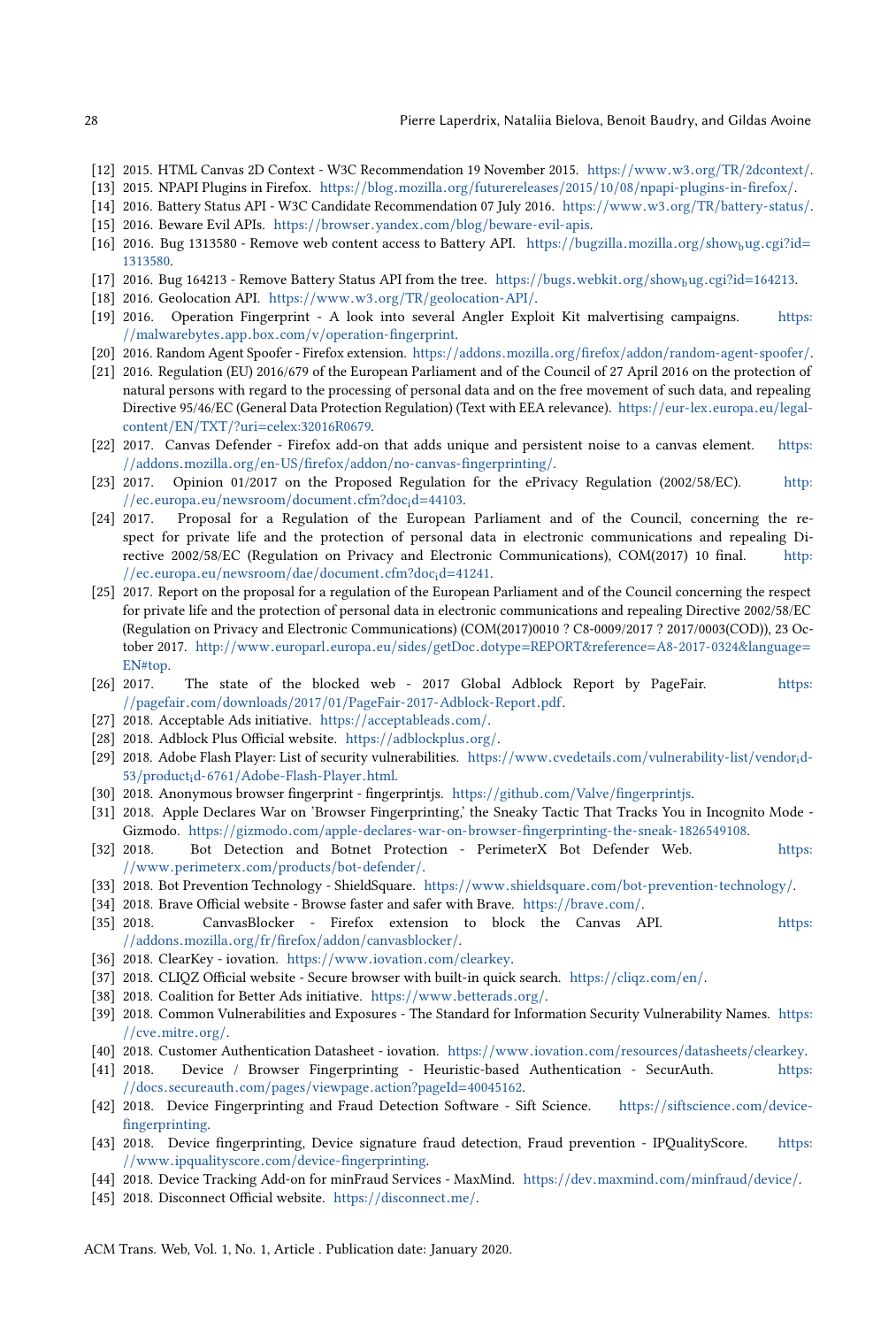- <span id="page-28-26"></span>[46] 2018. Fingerprinting Protection Mode - Brave browser. https://github.com/brave/[browser](https://github.com/brave/browser-laptop/wiki/Fingerprinting-Protection-Mode)laptop/wiki/[Fingerprinting-Protection-Mode.](https://github.com/brave/browser-laptop/wiki/Fingerprinting-Protection-Mode)
- <span id="page-28-19"></span>[47] 2018. Ghostery Official website. https://www.[ghostery](https://www.ghostery.com/).com/.
- <span id="page-28-14"></span>[48] 2018. JavaScript Obfuscator. http://www.danstools.com/[javascript-obfuscate](http://www.danstools.com/javascript-obfuscate/index.php)/index.php.
- <span id="page-28-13"></span>[49] 2018. jQuery Official Website. https://[jquery](https://jquery.com/).com/.
- <span id="page-28-9"></span>[50] 2018. Mozilla CSS E[xtensions.](https://developer.mozilla.org/en-US/docs/Web/CSS/Mozilla_Extensions) https://developer.mozilla.org/en-US/docs/Web/CSS/MozillaExtensions.
- <span id="page-28-0"></span>[51] 2018. Nmap: the Network Mapper - OS Detection. https://nmap.org/book/[man-os-detection](https://nmap.org/book/man-os-detection.html).html.
- <span id="page-28-18"></span>[52] 2018. NoScript Official website. https://[noscript](https://noscript.net/).net/.
- <span id="page-28-12"></span>[53] 2018. OpenWPM - A web privacy measurement framework. https://github.com/citp/[OpenWPM.](https://github.com/citp/OpenWPM)
- <span id="page-28-7"></span>[54] 2018. Popular extensions - Add-ons for Firefox. https://addons.mozilla.org/firefox/search/?sort=[users&type](https://addons.mozilla.org/firefox/search/?sort=users&type=extension)<sup>=</sup> [extension.](https://addons.mozilla.org/firefox/search/?sort=users&type=extension)
- <span id="page-28-21"></span>[55] 2018. Privacy Badger Official website - Electronic Frontier Foundation. https://www.eff.org/[privacybadger.](https://www.eff.org/privacybadger)
- <span id="page-28-22"></span>[56] 2018. Security/Fingerprinting - Mozilla wiki. https://wiki.mozilla.org/Security/[Fingerprinting.](https://wiki.mozilla.org/Security/Fingerprinting)
- <span id="page-28-25"></span>[57] 2018. Security/Fusion - Mozilla wiki. https://wiki.mozilla.org/[Security](https://wiki.mozilla.org/Security/Fusion)/Fusion.
- <span id="page-28-23"></span>[58] 2018. [Security](https://wiki.mozilla.org/Security/Tor_Uplift)/Tor Uplift - Mozilla wiki. https://wiki.mozilla.org/Security/Toruplift.
- <span id="page-28-24"></span>[59] 2018. The Design and Implementation of the Tor Browser [DRAFT] - Tor Project Official website. [https:](https://www.torproject.org/projects/torbrowser/design/) //www.torproject.org/projects/[torbrowser](https://www.torproject.org/projects/torbrowser/design/)/design/.
- <span id="page-28-32"></span>The Evolution of Hi-Def Fingerprinting in Bot Mitigation - Distil Networks. [https:](https://resources.distilnetworks.com/all-blog-posts/device-fingerprinting-solution-bot-mitigation) //resources.distilnetworks.com/all-blog-posts/[device-fingerprinting-solution-bot-mitigation.](https://resources.distilnetworks.com/all-blog-posts/device-fingerprinting-solution-bot-mitigation)
- <span id="page-28-31"></span>[61] 2018. ThreatMetrix Announces Cookieless Device Identification to Prevent Online Fraud While Protecting Customer Privacy - ThreatMetrix. https://www.threatmetrix.com/press-releases/[threatmetrix-announces-cookieless-device](https://www.threatmetrix.com/press-releases/threatmetrix-announces-cookieless-device-identification-to-prevent-online-fraud-while-protecting-customer-privacy/)[identification-to-prevent-online-fraud-while-protecting-customer-privacy](https://www.threatmetrix.com/press-releases/threatmetrix-announces-cookieless-device-identification-to-prevent-online-fraud-while-protecting-customer-privacy/)/.
- <span id="page-28-17"></span>[62] 2018. Tor Browser - Tor Project Official website. https://www.torproject.org/projects/[torbrowser](https://www.torproject.org/projects/torbrowser.html).html.<br>[63] 2018. uBlock Origin - An efficient blocker for Chromium and Firefox. Fast and lean.
- <span id="page-28-20"></span>uBlock Origin - An efficient blocker for Chromium and Firefox. Fast and lean. [https:](https://github.com/gorhill/uBlock) //github.com/gorhill/[uBlock.](https://github.com/gorhill/uBlock)
- <span id="page-28-2"></span>[64] 2018. Web Audio API. https://www.w3.org/TR/[webaudio](https://www.w3.org/TR/webaudio/)/.
- <span id="page-28-5"></span>[65] 2018. Web Payments API. https://www.w3.org/TR/[payment-request](https://www.w3.org/TR/payment-request/)/.
- <span id="page-28-4"></span>[66] 2018. WebAssembly API. http://[webassembly](http://webassembly.org/).org/.
- <span id="page-28-1"></span>[67] 2018. WebGL - OpenGL ES for the Web. https://www.[khronos](https://www.khronos.org/webgl/).org/webgl/.
- <span id="page-28-3"></span>[68] 2018. WebRTC API. https://www.w3.org/TR/[webrtc](https://www.w3.org/TR/webrtc/)/.
- <span id="page-28-6"></span>[69] 2018. WebXR Device API. https://[immersive-web](https://immersive-web.github.io/webxr/spec/latest/).github.io/webxr/spec/latest/.
- <span id="page-28-28"></span>[70] 2019. Browser Market Share Worldwide - StatCounter. https://gs.statcounter.com/[browser-market-share.](https://gs.statcounter.com/browser-market-share)
- <span id="page-28-29"></span>[71] 2019. Building a more private web - Google. https://www.blog.google/products/chrome/[building-a-more-private](https://www.blog.google/products/chrome/building-a-more-private-web/)[web](https://www.blog.google/products/chrome/building-a-more-private-web/)/.
- <span id="page-28-27"></span>[72] 2019. Firefox Now Available with Enhanced Tracking Protection by Default Plus Updates to Facebook Container, Firefox Monitor and Lockwise - Mozilla. https://blog.mozilla.org/blog/2019/06/04/[firefox-now-available-with](https://blog.mozilla.org/blog/2019/06/04/firefox-now-available-with-enhanced-tracking-protection-by-default/)[enhanced-tracking-protection-by-default](https://blog.mozilla.org/blog/2019/06/04/firefox-now-available-with-enhanced-tracking-protection-by-default/)/.
- <span id="page-28-8"></span>[73] Gunes Acar, Christian Eubank, Steven Englehardt, Marc Juarez, Arvind Narayanan, and Claudia Diaz. 2014. The Web Never Forgets: Persistent Tracking Mechanisms in the Wild (CCS '14). ACM, New York, NY, USA, 674–689. https://doi.org/10.1145/[2660267](https://doi.org/10.1145/2660267.2660347).<sup>2660347</sup>
- <span id="page-28-10"></span>[74] Gunes Acar, Marc Juarez, Nick Nikiforakis, Claudia Diaz, Seda Gürses, Frank Piessens, and Bart Preneel. 2013. FPDetective: dusting the web for fingerprinters (CCS '13). ACM, New York, NY, USA, 1129-1140. [https:](https://doi.org/10.1145/2508859.2516674) //doi.org/10.1145/[2508859](https://doi.org/10.1145/2508859.2516674).<sup>2516674</sup>
- <span id="page-28-34"></span>[75] Jagdish Prasad Achara, Gergely Ács, and Claude Castelluccia. 2015. On the Unicity of Smartphone Applications. CoRR abs/1507.07851 (2015). arXiv[:1507.07851](http://arxiv.org/abs/1507.07851) http://arxiv.org/abs/1507.[07851](http://arxiv.org/abs/1507.07851)
- <span id="page-28-11"></span>[76] Nasser Mohammed Al-Fannah, Wanpeng Li, and Chris J. Mitchell. 2018. Beyond Cookie Monster Amnesia: Real World Persistent Online Tracking. In Information Security - 21st International Conference, ISC 2018, Guildford, UK, September 9-12, 2018, Proceedings. 481-501. https://doi.org/10.1007/[978-3-319-99136-8](https://doi.org/10.1007/978-3-319-99136-8_26)26
- <span id="page-28-33"></span>[77] Furkan Alaca and P. C. van Oorschot. 2016. Device Fingerprinting for Augmenting Web Authentication: Classification and Analysis of Methods (ACSAC '16). ACM, New York, NY, USA, 289–301. https://doi.org/10.1145/[2991079](https://doi.org/10.1145/2991079.2991091).<sup>2991091</sup>
- <span id="page-28-30"></span>[78] Mika D Ayenson, Dietrich James Wambach, Ashkan Soltani, Nathan Good, and Chris Jay Hoofnagle. 2011. Flash cookies and privacy II: Now with HTML5 and ETag respawning. (2011).
- <span id="page-28-15"></span>[79] Peter Baumann, Stefan Katzenbeisser, Martin Stopczynski, and Erik Tews. 2016. Disguised Chromium Browser: Robust Browser, Flash and Canvas Fingerprinting Protection (WPES '16). ACM, New York, NY, USA, 37–46. [https:](https://doi.org/10.1145/2994620.2994621) //doi.org/10.1145/[2994620](https://doi.org/10.1145/2994620.2994621).<sup>2994621</sup>
- <span id="page-28-16"></span>[80] Károly Boda, Ádám Máté Földes, Gábor György Gulyás, and Sándor Imre. 2012. User Tracking on the Web via Cross-Browser Fingerprinting. Lecture Notes in Computer Science, Vol. 7161. Springer Berlin Heidelberg, Berlin,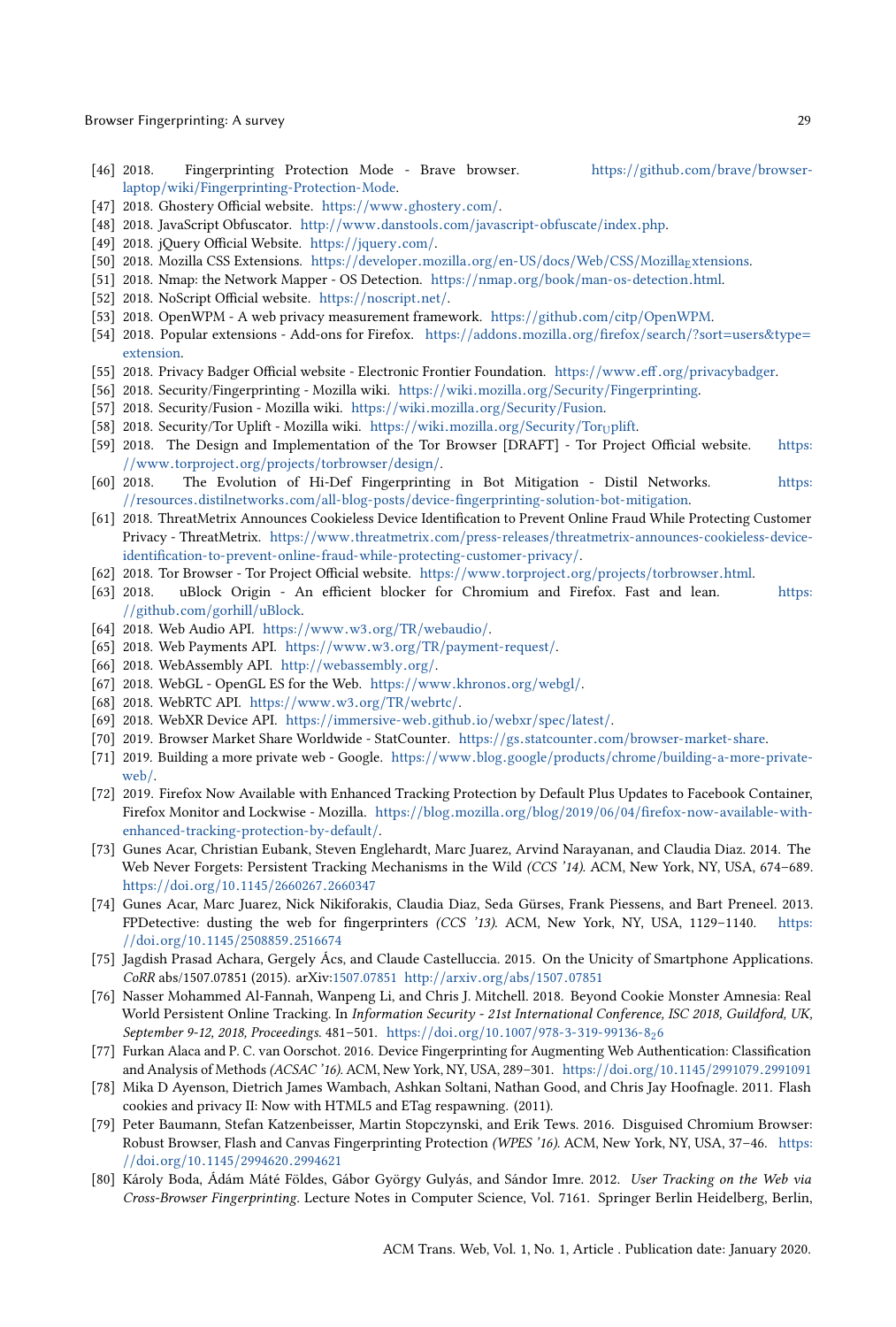Heidelberg, 31–46. https://doi.org/10.1007/[978-3-642-29615-4](https://doi.org/10.1007/978-3-642-29615-4_4)<sup>4</sup>

- <span id="page-29-19"></span>[81] Elie Bursztein, Artem Malyshev, Tadek Pietraszek, and Kurt Thomas. 2016. Picasso: Lightweight Device Class Fingerprinting for Web Clients (SPSM '16). ACM, New York, NY, USA, 93–102. https://doi.org/10.1145/[2994459](https://doi.org/10.1145/2994459.2994467).<sup>2994467</sup>
- <span id="page-29-4"></span>[82] Yinzhi Cao, Song Li, and Erik Wijmans. 2017. (Cross-)Browser Fingerprinting via OS and Hardware Level Features. In 24nd Annual Network and Distributed System Security Symposium, NDSS.
- <span id="page-29-18"></span>[83] Amit Datta, Jianan Lu, and Michael Carl Tschantz. 2019. Evaluating Anti-Fingerprinting Privacy Enhancing Technologies (WWW '19). ACM, New York, NY, USA, 351–362. https://doi.org/10.1145/[3308558](https://doi.org/10.1145/3308558.3313703).<sup>3313703</sup>
- <span id="page-29-2"></span>[84] Peter Eckersley. 2010. How Unique is Your Web Browser? (PETS'10). Springer-Verlag, Berlin, Heidelberg, 1–18. http://dl.acm.org/citation.cfm?id=[1881151](http://dl.acm.org/citation.cfm?id=1881151.1881152).<sup>1881152</sup>
- <span id="page-29-5"></span>[85] Steven Englehardt and Arvind Narayanan. 2016. Online Tracking: A 1-million-site Measurement and Analysis (CCS '16). ACM, New York, NY, USA, 1388–1401. https://doi.org/10.1145/[2976749](https://doi.org/10.1145/2976749.2978313).<sup>2978313</sup>
- <span id="page-29-12"></span>[86] Amin FaizKhademi, Mohammad Zulkernine, and Komminist Weldemariam. 2015. FPGuard: Detection and Prevention of Browser Fingerprinting. In Data and Applications Security and Privacy XXIX. Lecture Notes in Computer Science, Vol. 9149. Springer International Publishing, 293–308. https://doi.org/10.1007/[978-3-319-20810-7](https://doi.org/10.1007/978-3-319-20810-7_21)2<sup>1</sup>
- <span id="page-29-8"></span>[87] David Fifield and Serge Egelman. 2015. Fingerprinting web users through font metrics. In Proceedings of the 19th international conference on Financial Cryptography and Data Security. Springer-Verlag, Berlin, Heidelberg.
- <span id="page-29-13"></span>[88] Ugo Fiore, Aniello Castiglione, Alfredo De Santis, and Francesco Palmieri. 2014. Countering Browser Fingerprinting Techniques: Constructing a Fake Profile with Google Chrome. In Network-Based Information Systems (NBiS), 2014 17th International Conference on. IEEE, 355–360.
- <span id="page-29-11"></span>[89] Alejandro Gómez-Boix, Pierre Laperdrix, and Benoit Baudry. 2018. Hiding in the Crowd: an Analysis of the Effectiveness of Browser Fingerprinting at Large Scale. In WWW 2018: The 2018 Web Conference. Lyon, France. https://doi.org/10.1145/[3178876](https://doi.org/10.1145/3178876.3186097).<sup>3186097</sup>
- <span id="page-29-6"></span>[90] Gábor György Gulyás, Dolière Francis Somé, Nataliia Bielova, and Claude Castelluccia. 2018. To Extend or not to Extend: on the Uniqueness of Browser Extensions and Web Logins. In 2018 Workshop on Privacy in the Electronic Society (WPES'18). ACM, 14–27.
- <span id="page-29-16"></span>[91] Sheharbano Khattak, David Fifield, Sadia Afroz, Mobin Javed, Srikanth Sundaresan, Damon McCoy, Vern Paxson, and Steven J. Murdoch. 2016. Do You See What I See? Differential Treatment of Anonymous Users. In 23nd Annual Network and Distributed System Security Symposium, NDSS 2016, San Diego, California, USA, February 21-24, 2016. http://wp.internetsociety.org/ndss/wp-content/uploads/sites/25/2017/09/[do-you-see-what-i-see](http://wp.internetsociety.org/ndss/wp-content/uploads/sites/25/2017/09/do-you-see-what-i-see-differential-treatment-anonymous-users.pdf)[differential-treatment-anonymous-users](http://wp.internetsociety.org/ndss/wp-content/uploads/sites/25/2017/09/do-you-see-what-i-see-differential-treatment-anonymous-users.pdf).pdf
- <span id="page-29-0"></span>[92] Andreas Kurtz, Hugo Gascon, Tobias Becker, Konrad Rieck, and Felix Freiling. 2016. Fingerprinting mobile devices using personalized configurations. Proceedings on Privacy Enhancing Technologies 2016, 1 (2016), 4–19.
- <span id="page-29-20"></span>[93] Pierre Laperdrix, Gildas Avoine, Benoit Baudry, and Nick Nikiforakis. 2019. Morellian Analysis for Browsers: Making Web Authentication Stronger with Canvas Fingerprinting. In Detection of Intrusions and Malware, and Vulnerability Assessment - 16th International Conference, DIMVA 2019, Gothenburg, Sweden, June 19-20, 2019, Proceedings. 43–66. https://doi.org/10.1007/[978-3-030-22038-9](https://doi.org/10.1007/978-3-030-22038-9_3)<sup>3</sup>
- <span id="page-29-15"></span>[94] Pierre Laperdrix, Benoit Baudry, and Vikas Mishra. 2017. FPRandom: Randomizing core browser objects to break advanced device fingerprinting techniques. In 9th International Symposium on Engineering Secure Software and Systems (ESSoS 2017). Bonn, Germany. https://hal.inria.fr/[hal-01527580](https://hal.inria.fr/hal-01527580)
- <span id="page-29-14"></span>[95] Pierre Laperdrix, Walter Rudametkin, and Benoit Baudry. 2015. Mitigating browser fingerprint tracking: multilevel reconfiguration and diversification. In 10th International Symposium on Software Engineering for Adaptive and Self-Managing Systems (SEAMS 2015). Firenze, Italy. https://hal.inria.fr/[hal-01121108](https://hal.inria.fr/hal-01121108)
- <span id="page-29-10"></span>[96] Pierre Laperdrix, Walter Rudametkin, and Benoit Baudry. 2016. Beauty and the Beast: Diverting modern web browsers to build unique browser fingerprints. In 37th IEEE Symposium on Security and Privacy (S&P 2016). San Jose, United States. https://hal.inria.fr/[hal-01285470](https://hal.inria.fr/hal-01285470)
- <span id="page-29-1"></span>[97] Jonathan R Mayer. 2009. Any person... a pamphleteer": Internet Anonymity in the Age of Web 2.0. Undergraduate Senior Thesis, Princeton University (2009).
- <span id="page-29-17"></span>[98] Georg Merzdovnik, Markus Huber, Damjan Buhov, Nick Nikiforakis, Sebastian Neuner, Martin Schmiedecker, and Edgar Weippl. 2017. Block me if you can: A large-scale study of tracker-blocking tools. In 2nd IEEE European Symposium on Security and Privacy, Paris, France.
- <span id="page-29-9"></span>[99] Keaton Mowery, Dillon Bogenreif, Scott Yilek, and Hovav Shacham. 2011. Fingerprinting Information in JavaScript Implementations. In Proceedings of W2SP 2011, Helen Wang (Ed.). IEEE Computer Society.
- <span id="page-29-3"></span>[100] Keaton Mowery and Hovav Shacham. 2012. Pixel Perfect: Fingerprinting Canvas in HTML5. In Proceedings of W2SP 2012, Matt Fredrikson (Ed.). IEEE Computer Society.
- <span id="page-29-7"></span>[101] Martin Mulazzani, Philipp Reschl, Markus Huber, Manuel Leithner, Sebastian Schrittwieser, Edgar Weippl, and FH Campus Wien. 2013. Fast and reliable browser identification with javascript engine fingerprinting. In Web 2.0 Workshop on Security and Privacy (W2SP), Vol. 5.

ACM Trans. Web, Vol. 1, No. 1, Article . Publication date: January 2020.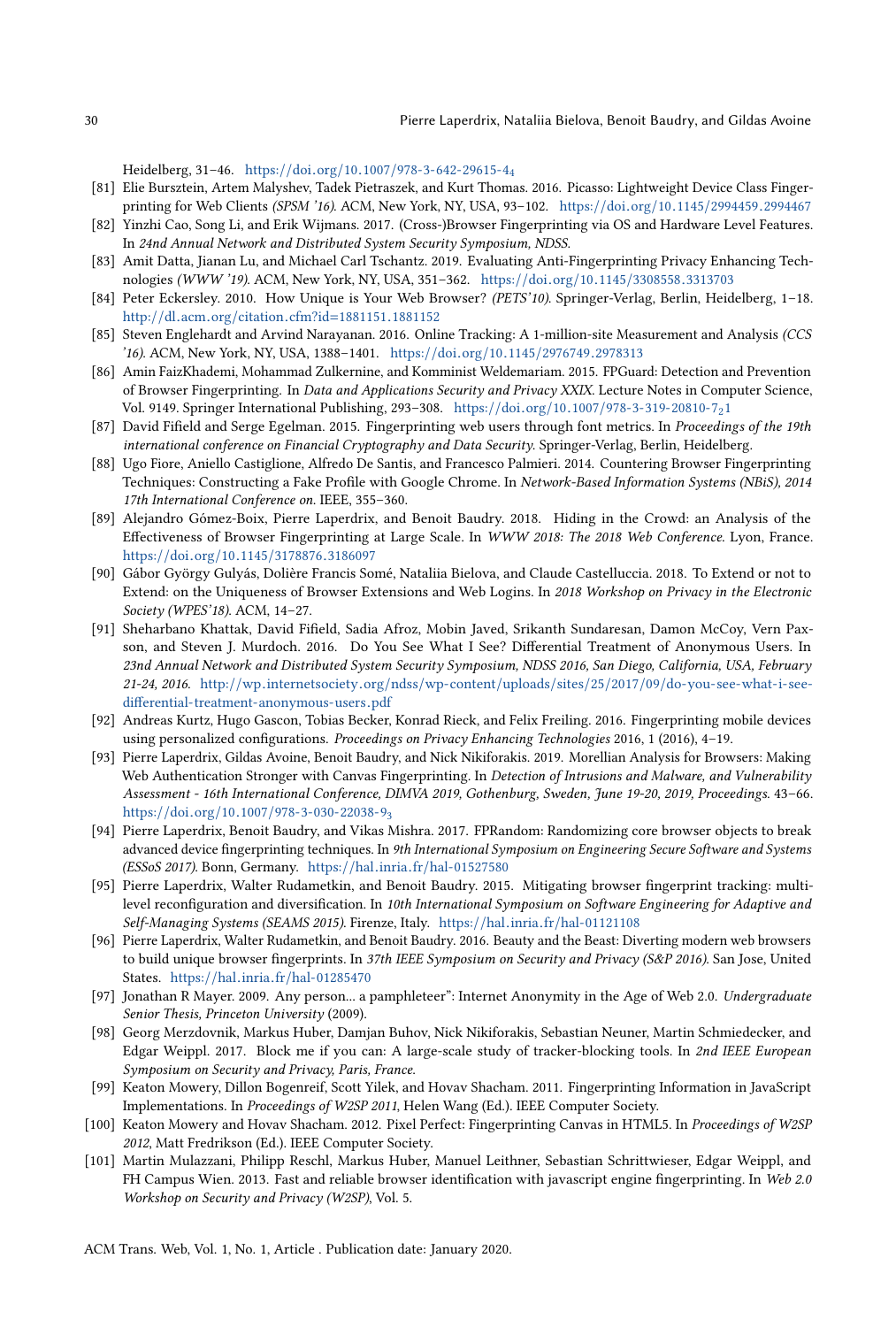- <span id="page-30-7"></span>[102] Gabi Nakibly, Gilad Shelef, and Shiran Yudilevich. 2015. Hardware Fingerprinting Using HTML5. CoRR abs/1503.01408 (2015). http://arxiv.org/abs/1503.[01408](http://arxiv.org/abs/1503.01408)
- <span id="page-30-14"></span>[103] Nick Nikiforakis, Wouter Joosen, and Benjamin Livshits. 2015. PriVaricator: Deceiving Fingerprinters with Little White Lies (WWW '15). International World Wide Web Conferences Steering Committee, Republic and Canton of Geneva, Switzerland, 820–830. https://doi.org/10.1145/[2736277](https://doi.org/10.1145/2736277.2741090).<sup>2741090</sup>
- <span id="page-30-4"></span>[104] Nick Nikiforakis, Alexandros Kapravelos, Wouter Joosen, Christopher Kruegel, Frank Piessens, and Giovanni Vigna. 2013. Cookieless Monster: Exploring the Ecosystem of Web-Based Device Fingerprinting. In Proceedings of the 2013 IEEE Symposium on Security and Privacy (SP '13). IEEE Computer Society, Washington, DC, USA, 541–555. [https:](https://doi.org/10.1109/SP.2013.43)//doi.org/10.1109/SP.2013.<sup>43</sup>
- <span id="page-30-11"></span>[105] Łukasz Olejnik, Gunes Acar, Claude Castelluccia, and Claudia Diaz. 2016. The Leaking Battery. Springer International Publishing, Cham, 254–263. https://doi.org/10.1007/[978-3-319-29883-2](https://doi.org/10.1007/978-3-319-29883-2_18)1<sup>8</sup>
- <span id="page-30-12"></span>[106] Lukasz Olejnik, Steven Englehardt, and Arvind Narayanan. 2017. Battery Status Not Included: Assessing Privacy in Web Standards. In 3rd International Workshop on Privacy Engineering (IWPE'17). San Jose, United States.
- <span id="page-30-20"></span>[107] Florentin Rochet, Kyriakos Efthymiadis, François Koeune, and Olivier Pereira. 2019. SWAT: Seamless Web Authentication Technology (WWW '19). ACM, New York, NY, USA, 1579–1589. https://doi.org/10.1145/[3308558](https://doi.org/10.1145/3308558.3313637).<sup>3313637</sup>
- <span id="page-30-8"></span>[108] T. Saito, K. Yasuda, T. Ishikawa, R. Hosoi, K. Takahashi, Y. Chen, and M. Zalasiński. 2016. Estimating CPU Features by Browser Fingerprinting. In 2016 10th International Conference on Innovative Mobile and Internet Services in Ubiquitous Computing (IMIS). 587–592. [https:](https://doi.org/10.1109/IMIS.2016.108)//doi.org/10.1109/IMIS.2016.<sup>108</sup>
- <span id="page-30-9"></span>[109] Takamichi Saito, Koki Yasuda, Kazuhisa Tanabe, and Kazushi Takahashi. 2017. Web Browser Tampering: Inspecting CPU Features from Side-Channel Information. In 2017 12th International Conference on Broadband and Wireless Computing, Communication and Applications (BWCCA). 392–403. https://doi.org/10.1007/[978-3-319-69811-3](https://doi.org/10.1007/978-3-319-69811-3_36)3<sup>6</sup>
- <span id="page-30-2"></span>[110] Iskander Sánchez-Rola, Igor Santos, and Davide Balzarotti. 2017. Extension Breakdown: Security Analysis of Browsers Extension Resources Control Policies. In 26th USENIX Security Symposium. 679-694.
- <span id="page-30-10"></span>[111] Iskander Sanchez-Rola, Igor Santos, and Davide Balzarotti. 2018. Clock Around the Clock: Time-Based Device Fingerprinting (CCS '18). ACM, New York, NY, USA, 1502–1514. https://doi.org/10.1145/[3243734](https://doi.org/10.1145/3243734.3243796).<sup>3243796</sup>
- <span id="page-30-13"></span>[112] J. Schuh. 2013. Saying Goodbye to Our Old Friend NPAPI. https://blog.chromium.org/2013/09/[saying-goodbye-to](https://blog.chromium.org/2013/09/saying-goodbye-to-our-old-friend-npapi.html)[our-old-friend-npapi](https://blog.chromium.org/2013/09/saying-goodbye-to-our-old-friend-npapi.html).html.
- <span id="page-30-5"></span>[113] Michael Schwarz, Florian Lackner, and Daniel Gruss. 2019. JavaScript Template Attacks: Automatically Inferring Host Information for Targeted Exploits. In 26th Annual Network and Distributed System Security Symposium, NDSS 2019, San Diego, California, USA, February 24-27, 2019. https://www.[ndss-symposium](https://www.ndss-symposium.org/ndss-paper/javascript-template-attacks-automatically-inferring-host-information-for-targeted-exploits/).org/ndss-paper/javascript[template-attacks-automatically-inferring-host-information-for-targeted-exploits](https://www.ndss-symposium.org/ndss-paper/javascript-template-attacks-automatically-inferring-host-information-for-targeted-exploits/)/
- <span id="page-30-17"></span>[114] Suphannee Sivakorn, Jason Polakis, and Angelos D Keromytis. 2016. I'm not a human: Breaking the Google re-CAPTCHA. (2016). https://www.blackhat.com/docs/asia-16/materials/[asia-16-Sivakorn-Im-Not-a-Human-](https://www.blackhat.com/docs/asia-16/materials/asia-16-Sivakorn-Im-Not-a-Human-Breaking-the-Google-reCAPTCHA-wp.pdf)[Breaking-the-Google-reCAPTCHA-wp](https://www.blackhat.com/docs/asia-16/materials/asia-16-Sivakorn-Im-Not-a-Human-Breaking-the-Google-reCAPTCHA-wp.pdf).pdf.
- <span id="page-30-15"></span>[115] Alexander Sjösten, Steven Van Acker, Pablo Picazo-Sanchez, and Andrei Sabelfeld. 2019. Latex Gloves: Protecting Browser Extensions from Probing and Revelation Attacks. In 26th Annual Network and Distributed System Security Symposium, NDSS 2019, San Diego, California, USA, February 24-27, 2019. https://www.[ndss-symposium](https://www.ndss-symposium.org/ndss-paper/latex-gloves-protecting-browser-extensions-from-probing-and-revelation-attacks/).org/ndsspaper/[latex-gloves-protecting-browser-extensions-from-probing-and-revelation-attacks](https://www.ndss-symposium.org/ndss-paper/latex-gloves-protecting-browser-extensions-from-probing-and-revelation-attacks/)/
- <span id="page-30-0"></span>[116] Alexander Sjösten, Steven Van Acker, and Andrei Sabelfeld. 2017. Discovering Browser Extensions via Web Accessible Resources (CODASPY '17). ACM, New York, NY, USA, 329–336. https://doi.org/10.1145/[3029806](https://doi.org/10.1145/3029806.3029820).<sup>3029820</sup>
- <span id="page-30-16"></span>[117] Ashkan Soltani, Shannon Canty, Quentin Mayo, Lauren Thomas, and Chris Jay Hoofnagle. 2010. Flash Cookies and Privacy. In AAAI spring symposium: intelligent information privacy management, Vol. 2010. 158–163.
- <span id="page-30-18"></span>[118] Jan Spooren, Davy Preuveneers, and Wouter Joosen. 2015. Mobile Device Fingerprinting Considered Harmful for Risk-based Authentication (EuroSec '15). ACM, New York, NY, USA, Article 6, 6 pages. [https:](https://doi.org/10.1145/2751323.2751329) //doi.org/10.1145/[2751323](https://doi.org/10.1145/2751323.2751329).<sup>2751329</sup>
- <span id="page-30-19"></span>[119] Jan Spooren, Davy Preuveneers, and Wouter Joosen. 2017. Leveraging Battery Usage from Mobile Devices for Active Authentication. Mobile Information Systems 2017 (2017), 1367064:1–1367064:14. [https:](https://doi.org/10.1155/2017/1367064) //doi.org/10.1155/2017/[1367064](https://doi.org/10.1155/2017/1367064)
- <span id="page-30-3"></span>[120] Oleksii Starov, Pierre Laperdrix, Alexandros Kapravelos, and Nick Nikiforakis. 2019. Unnecessarily Identifiable: Quantifying the Fingerprintability of Browser Extensions Due to Bloat (WWW '19). ACM, New York, NY, USA, 3244–3250. https://doi.org/10.1145/[3308558](https://doi.org/10.1145/3308558.3313458).<sup>3313458</sup>
- <span id="page-30-1"></span>[121] Oleksii Starov and Nick Nikiforakis. 2017. XHOUND: Quantifying the Fingerprintability of Browser Extensions. In 38th IEEE Symposium on Security and Privacy (S&P 2017). San Jose, United States.
- <span id="page-30-6"></span>[122] N. Takei, T. Saito, K. Takasu, and T. Yamada. 2015. Web Browser Fingerprinting Using Only Cascading Style Sheets. In 2015 10th International Conference on Broadband and Wireless Computing, Communication and Applications (BWCCA). 57–63. https://doi.org/10.1109/[BWCCA](https://doi.org/10.1109/BWCCA.2015.105).2015.<sup>105</sup>